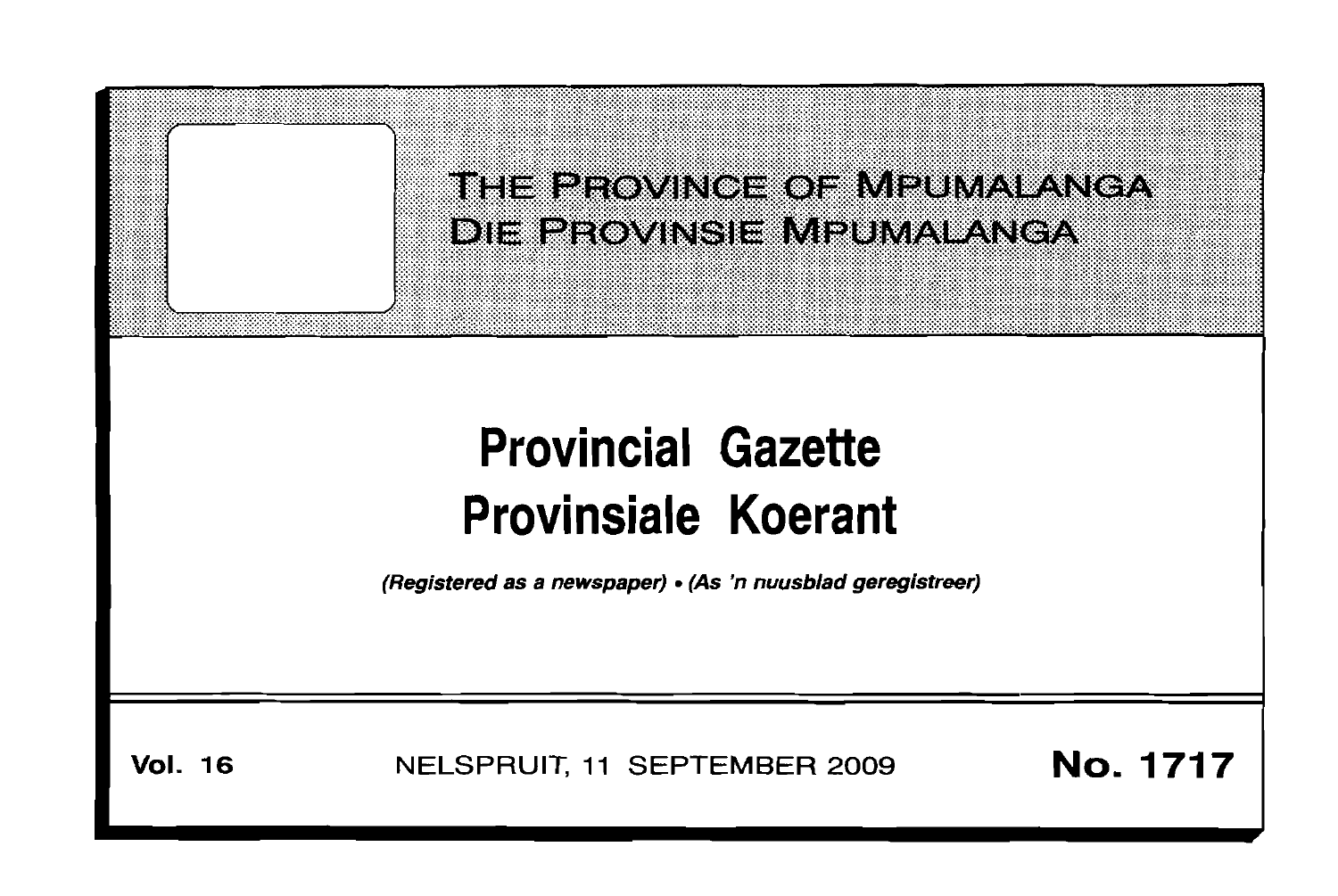#### No.

#### **CONTENTS · INHOUD**

## **GENERAL NOTICES· ALGEMENE KENNISGEWINGS**

| 268<br>268 |                                                                                                         | 8<br>8   | 1717<br>1717 |
|------------|---------------------------------------------------------------------------------------------------------|----------|--------------|
| 269        |                                                                                                         | 8        | 1717         |
| 269        |                                                                                                         | 9        | 1717         |
| 270<br>270 |                                                                                                         | 9        | 1717         |
| 271        |                                                                                                         | 9        | 1717         |
| 271        |                                                                                                         | 10       | 1717         |
| 272        |                                                                                                         | 10       | 1717         |
| 272        |                                                                                                         | 10<br>11 | 1717<br>1717 |
| 273        |                                                                                                         | 11       |              |
| 273        |                                                                                                         | 11       | 1717<br>1717 |
| 274        |                                                                                                         | 12       | 1717         |
| 274        |                                                                                                         | 12       | 1717         |
| 275        |                                                                                                         | 13       | 1717         |
| 275        |                                                                                                         | 13       | 1717         |
| 276        |                                                                                                         | 13       | 1717         |
| 276        |                                                                                                         | 13       | 1717         |
| 277        |                                                                                                         | 14       | 1717         |
| 277        |                                                                                                         | 14       | 1717         |
| 280        |                                                                                                         | 14       | 1717         |
| 280        |                                                                                                         | 15       | 1717         |
| 281        |                                                                                                         | 15       | 1717         |
| 281        |                                                                                                         | 15       | 1717         |
| 282        |                                                                                                         | 16       | 1717         |
| 282        |                                                                                                         | 16       | 1717         |
| 283        |                                                                                                         | 16       | 1717         |
| 283        |                                                                                                         | 17       | 1717         |
| 284        |                                                                                                         | 17       | 1717         |
|            |                                                                                                         |          |              |
| 284        |                                                                                                         | 17       | 1717         |
| 285        |                                                                                                         | 18       | 1717         |
| 285        |                                                                                                         | 18       | 1717         |
| 286        |                                                                                                         | 18       | 1717         |
| 286        |                                                                                                         | 18       | 1717         |
| 287        |                                                                                                         | 19       | 1717         |
| 287        |                                                                                                         | 19       | 1717         |
| 288        |                                                                                                         | 19       | 1717         |
| 288        |                                                                                                         | 20       | 1717         |
| 289        |                                                                                                         | 20       | 1717         |
| 289        |                                                                                                         | 20       | 1717         |
| 290        |                                                                                                         | 20       | 1717         |
| 290        |                                                                                                         | 21       | 1717         |
| 291        |                                                                                                         | 21       | 1717         |
| 291        |                                                                                                         | 21       | 1717         |
| 292        |                                                                                                         | 22       | 1717         |
| 292        |                                                                                                         | 22       | 1717         |
| 293        | Town-planning and Townships Ordinance (15/1986): Establishment of township: Kwamadakwa-Ndlovu           | 22       | 1717         |
| 293        | Ordonnansie op Dorpsbeplanning en Dorpe (15/1986): Stigting van dorp: Kwamadakwa-Ndiovu                 | 23       | 1717         |
| 294        | Town-planning and Townships Ordinance (15/1986): Establishment of township: Emjindini Trust             | 23       | 1717         |
| 294        |                                                                                                         | 24       | 1717         |
| 295        | Development Facilitation Act (67/1995): Establishment of land development area: Holding 94, White River |          |              |
|            |                                                                                                         | 25       | 1717         |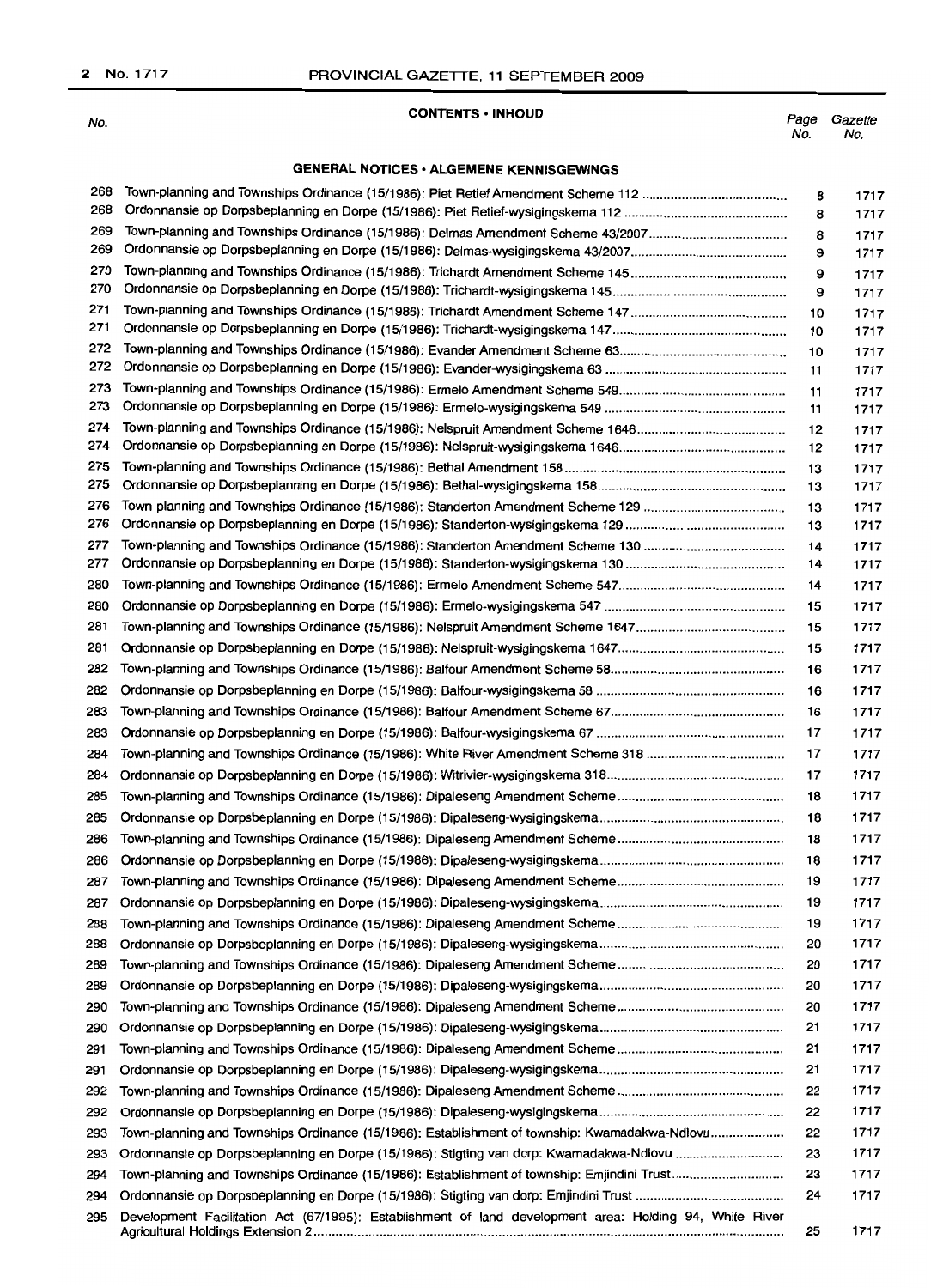## **LOCAL AUTHORITY NOTICES, PLAASLIKE BESTUURSKENNISGEWINGS**

| 192 | Town-planning and Townships Ordinance (15/1986): eMalahleni Local Municipality: Establishment of township:<br>Ferrobank Extension 3 | 29 | 1717 |
|-----|-------------------------------------------------------------------------------------------------------------------------------------|----|------|
| 192 | Ordonnansie op Dorpsbeplanning en Dorpe (15/1986): eMalahleni Plaaslike Munisipaliteit: Stigting van dorp:                          | 29 | 1717 |
| 196 | Town-planning and Townships Ordinance (15/1986): eMalahleni Local Municipality: eMalahleni Amendment Scheme                         | 30 | 1717 |
| 197 | Town-planning and Townships Ordinance (15/1986): eMalahleni Local Municipality: eMalahleni Amendment Scheme                         | 30 | 1717 |
| 198 | Town-planning and Townships Ordinance (15/1986): eMalahleni Local Municipality: eMalahleni Amendment Scheme                         | 30 | 1717 |
| 199 | Town-planning and Townships Ordinance (15/1986): eMalahleni Local Municipality: eMalahleni Amendment Scheme                         | 30 | 1717 |
| 200 | Town-planning and Townships Ordinance (15/1986): eMalahleni Local Municipality: eMalahleni Amendment Scheme                         | 31 | 1717 |
| 201 | Town-planning and Townships Ordinance (15/1986): eMalahleni Local Municipality: eMalahleni Amendment Scheme                         | 31 | 1717 |
| 202 | Town-planning and Townships Ordinance (15/1986): Lydenburg Amendment Scheme 163/95                                                  | 31 | 1717 |
| 203 | Town-planning and Townships Ordinance (15/1986): Govan Mbeki Municipality: Evander Amendment Scheme                                 | 31 | 1717 |
| 204 | Town-planning and Townships Ordinance (15/1986): Govan Mbeki Municipality: Secunda Amendment Scheme 137.                            | 32 | 1717 |
| 205 | Town-planning and Townships Ordinance (15/1986): Govan Mbeki Municipality: Kinross Amendment Scheme 43                              | 32 | 1717 |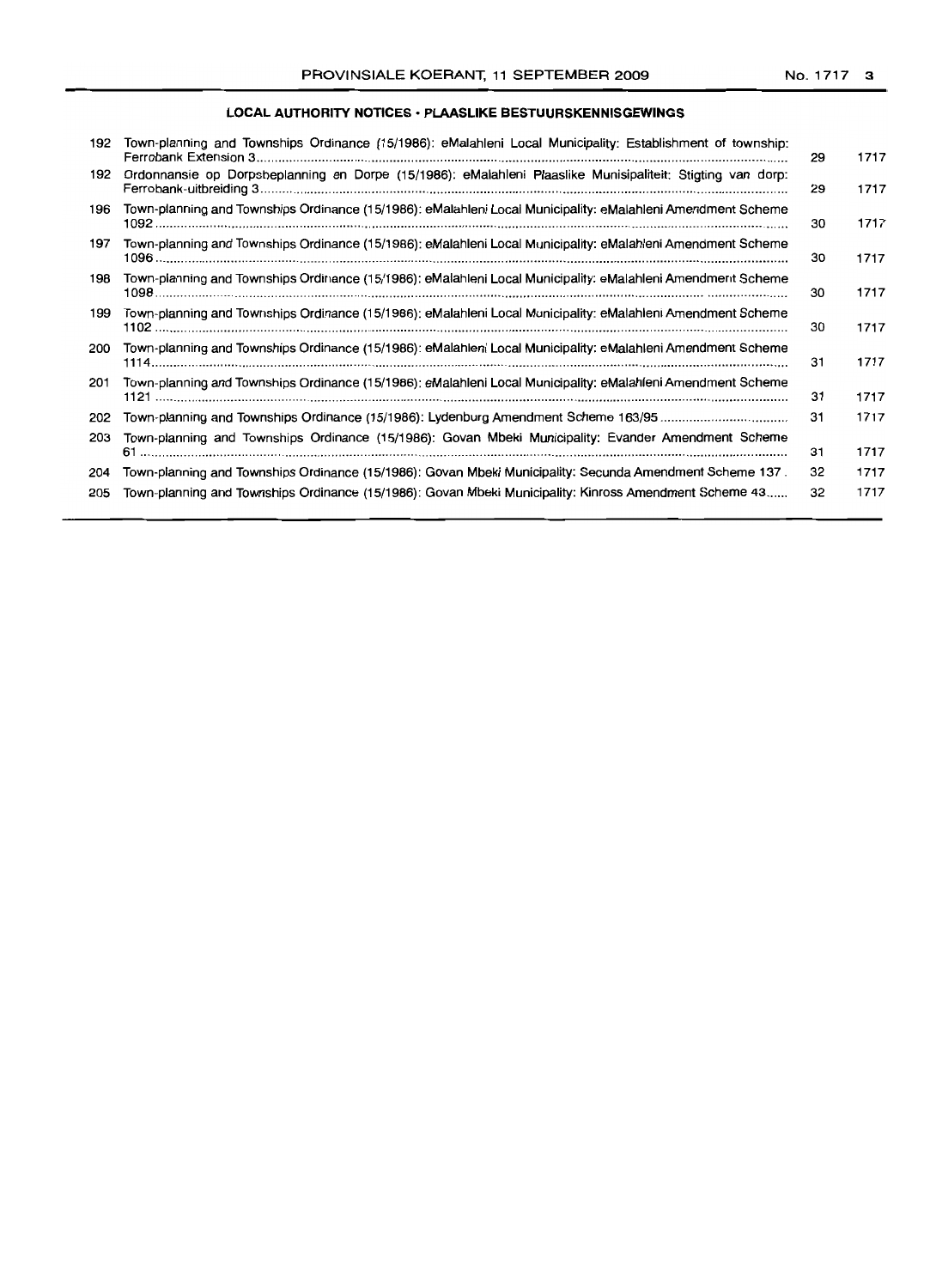

Advertising Manager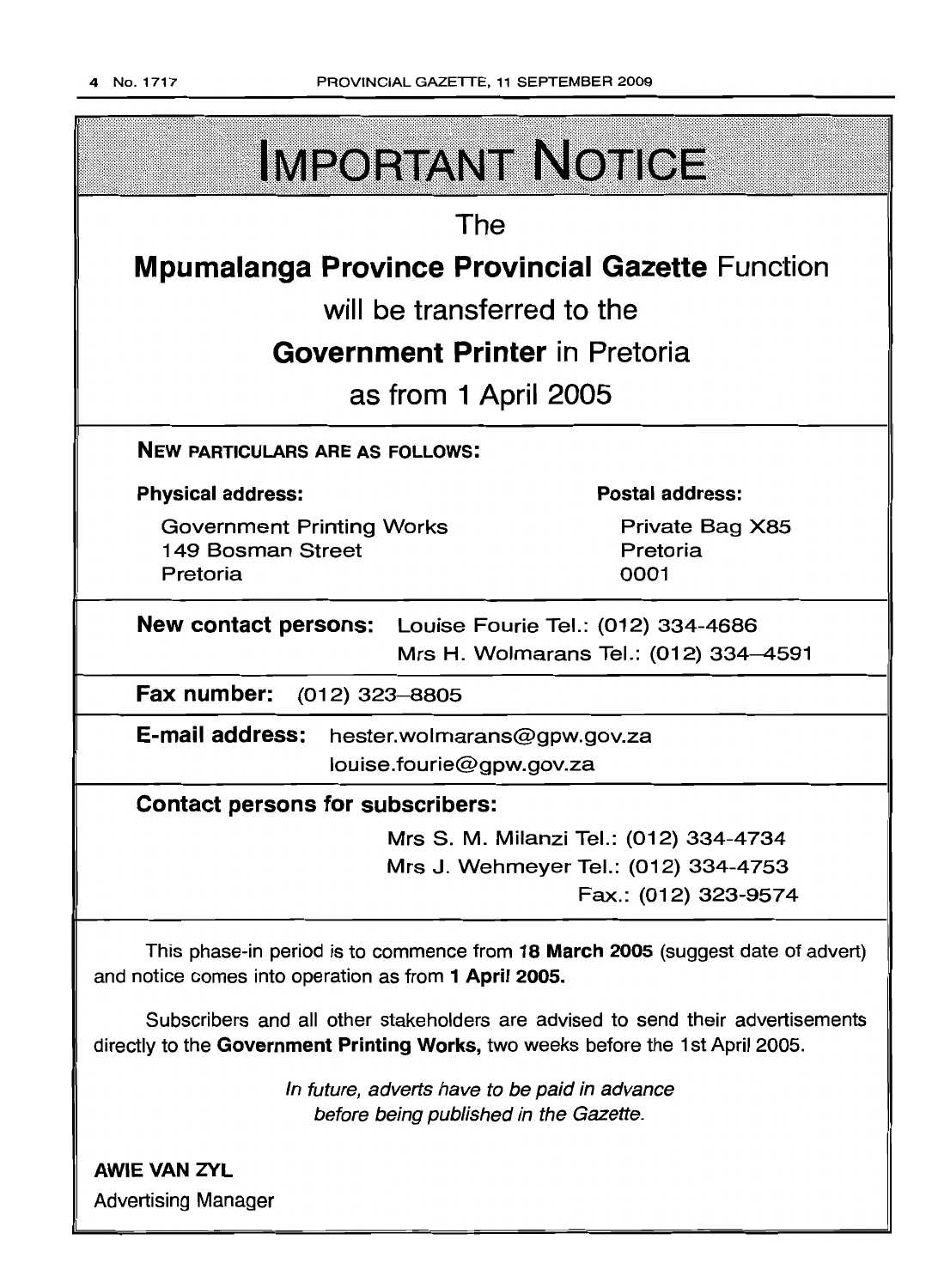| PRINTING WORKS IN TIME FOR INSERTION IN THE PROVINCIAL GAZETTE.                                                                       | IT IS THE CLIENTS RESPONSIBILITY TO ENSURE THAT THE CORRECT AMOUNT IS PAID<br>AT THE CASHIER OR DEPOSITED INTO THE GOVERNMENT PRINTING WORKS BANK<br>ACCOUNT AND ALSO THAT THE REQUISITION/COVERING LETTER TOGETHER WITH<br>THE ADVERTISEMENTS AND THE PROOF OF DEPOSIT REACHES THE GOVERNMENT<br>NO ADVERTISEMENTS WILL BE PLACED WITHOUT PRIOR PROOF OF PRE-PAYMENT.<br>$\frac{1}{4}$ page R 187.37<br>Letter Type: Arial<br>Size: 10<br>Line Spacing: At:<br>Exactly<br>11pt |
|---------------------------------------------------------------------------------------------------------------------------------------|---------------------------------------------------------------------------------------------------------------------------------------------------------------------------------------------------------------------------------------------------------------------------------------------------------------------------------------------------------------------------------------------------------------------------------------------------------------------------------|
| <b>A PRICE</b><br><b>INCREASE OF</b><br><b>8,5% WILL BE</b><br><b>EFFECTIVE ON</b><br><b>ALL TARIFFS</b><br><b>FROM</b><br>1 MAY 2008 | $\frac{1}{4}$ page R 374.75<br>Letter Type: Arial<br><b>Size: 10</b><br>Line Spacing: At:<br>Exactly<br>11pt                                                                                                                                                                                                                                                                                                                                                                    |
|                                                                                                                                       | $\frac{1}{4}$ page R 562.13<br>Letter Type: Arial<br>Size: 10<br>Line Spacing: At:<br>Exactly<br>11pt                                                                                                                                                                                                                                                                                                                                                                           |
|                                                                                                                                       | $\frac{1}{4}$ page R 749.50<br>Letter Type: Arial<br>Size: 10<br>Line Spacing: At:<br>Exactly<br>11 <sub>pt</sub>                                                                                                                                                                                                                                                                                                                                                               |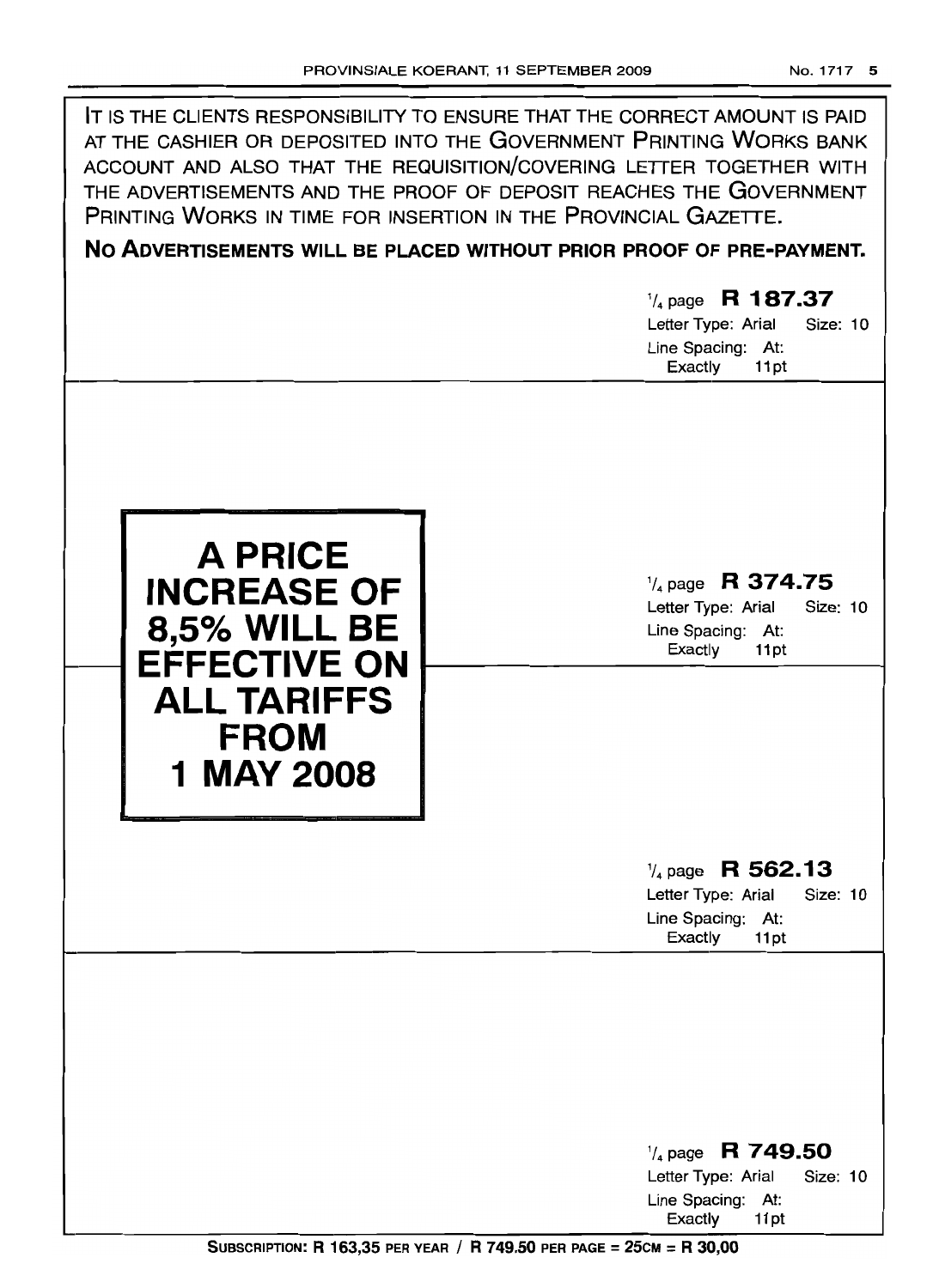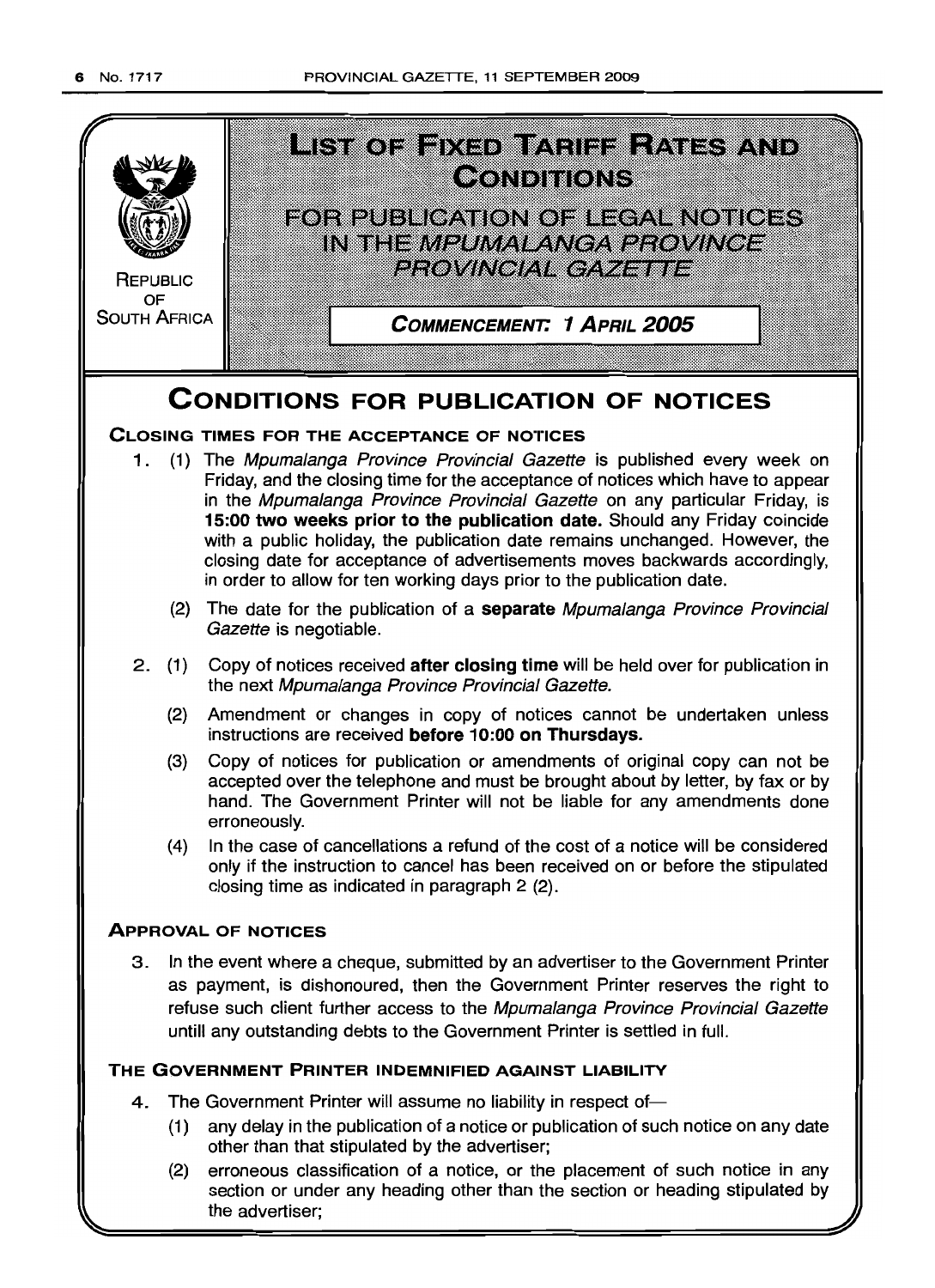(3) any editing, revision, omission, typographical errors or errors resulting from faint or indistinct copy.

## **LIABILITY OF ADVERTISER**

5. Advertisers will be held liable for any compensation and costs arising from any action which may be instituted against the Government Printer in consequence of the publication of any notice.

## **COpy**

- 6. Copy of notices must be typed on one side of the paper only and may not constitute part of any covering letter or document.
- 7. At the top of any copy, and set well apart from the notice, the following must be stated:

Where applicable

- (1) The heading under which the notice is to appear.
- (2) The cost of publication applicable to the notice, in accordance with the 'Word Count Table".

## **PAYMENT OF COST**

- 9. **With effect from 1 April 2005 no notice will be accepted for publication unless the cost of the insertion(s) is prepaid in CASH or by CHEQUE or POSTAL ORDERS. It can be arranged that money can be paid into the banking account of the Government Printer, in which case the deposit slip accompanies the advertisement before publication thereof.**
- 10. (1) The cost of a notice must be calculated by the advertiser in accordance with the word count table.
	- (2) Where there is any doubt about the cost of publication of a notice, and in the case of copy, an enquiry, accompanied by the relevant copy, should be addressed to the **Advertising Section, Government Printing Works, Private Bag X85, Pretoria, 0001 [Fax: (012) 323-8805],** before publication.
- **11.** Overpayment resulting from miscalculation on the part of the advertiser of the cost of publication of a notice will not be refunded, unless the advertiser furnishes adequate reasons why such miscalculation occurred. In the event of underpayments, the difference will be recovered from the advertiser, and the notice(s) will not be published until such time as the full cost of such publication has been duly paid in cash or by cheque or postal orders, or into the banking account.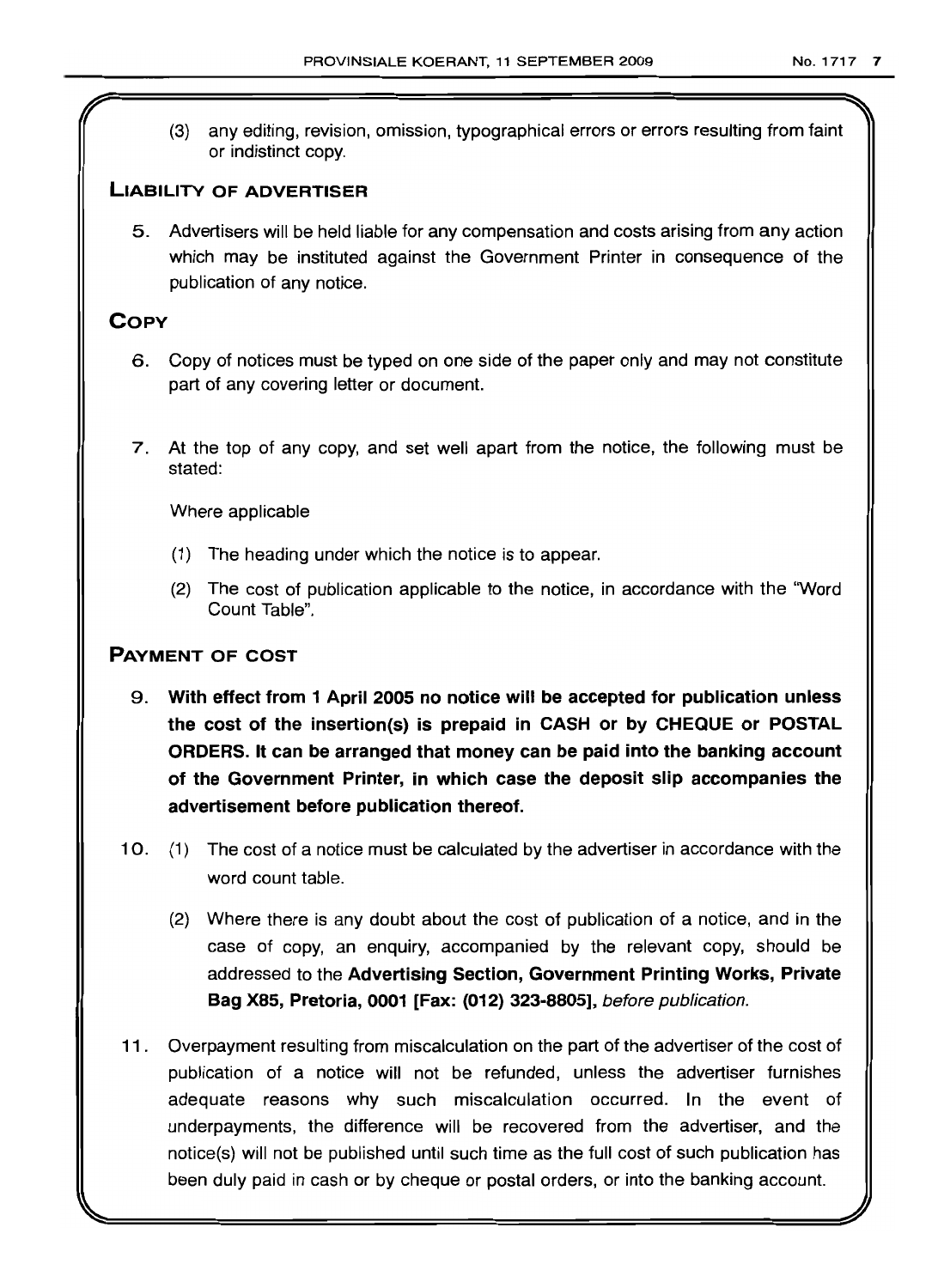- 12. In the event of a notice being cancelled, a refund will be made only if no cost regarding the placing of the notice has been incurred by the Government Printing Works.
- 13. The Government Printer reserves the right to levy an additional charge in cases where notices, the cost of which has been calculated in accordance with the Word Count Table, are subsequently found to be excessively lengthy or to contain overmuch or complicated tabulation.

## PROOF OF PUBLICATION

14. Copies of the Mpumalanga Province Provincial Gazette which may be required as proof of publication, may be ordered from the Government Printer at the ruling price. The Government Printer will assume no liability for any failure to post such Mpumalanga Province Provincial Gazette(s) or for any delay in despatching it/them.

# **GOVERNMENT PRINTERS BANK ACCOUNT PARTICULARS**

Bank: ABSA

BOSMAN STREET

Account No.: 4057114016

Branch code: 632005

Reference No.: 00000047

Fax No.: (012) 323 8805

## Enquiries:

| Mrs. L. Fourie    | Tel.: (012) 334-4686 |
|-------------------|----------------------|
| Mrs. H. Wolmarans | Tel.: (012) 334-4591 |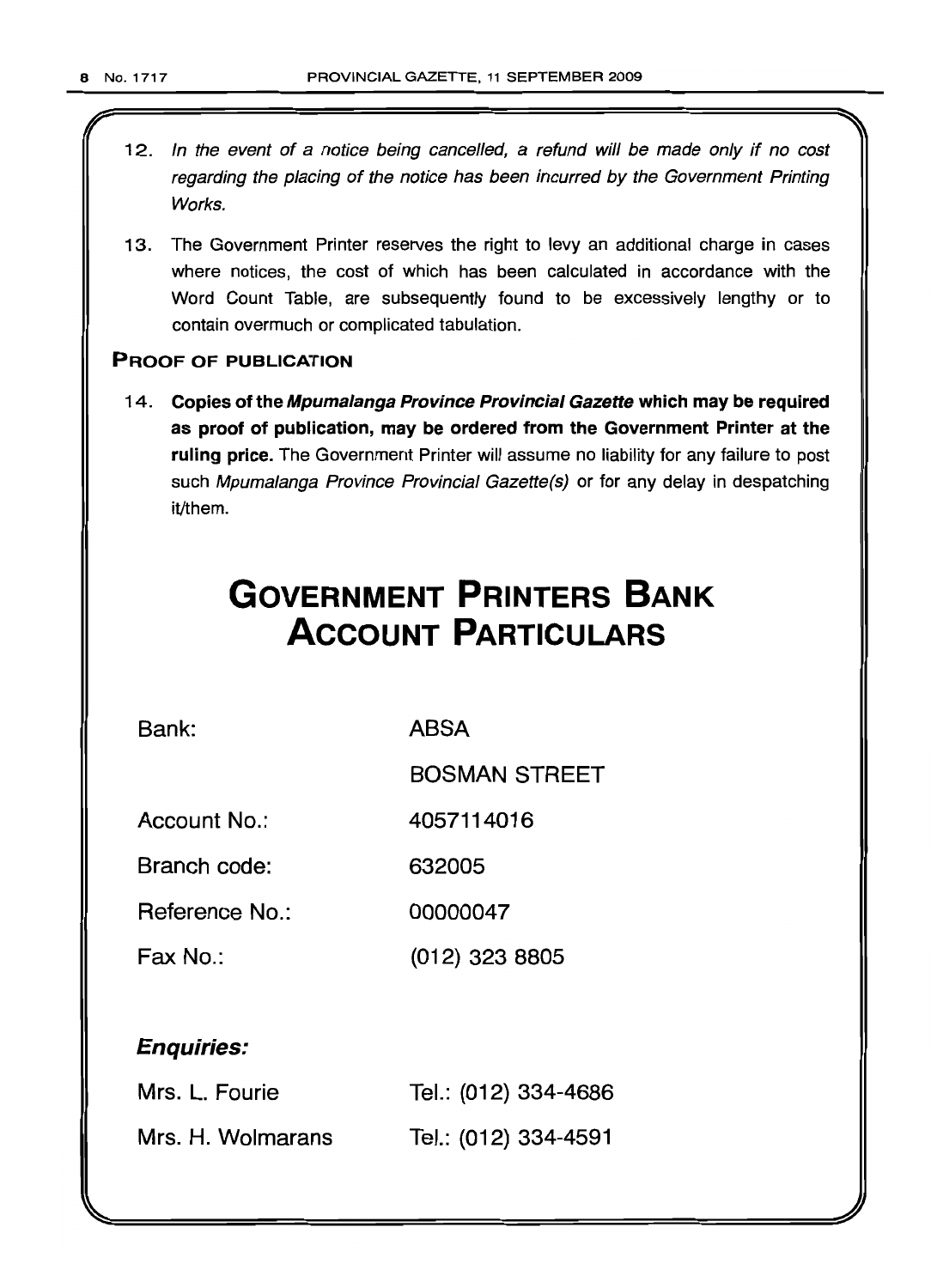# GENERAL NOTICES • ALGEMENE KENNISGEWINGS

#### NOTICE 268 OF 2009

#### PIET RETIEF AMENDMENT SCHEME 112

NOTICE OF APPLICATION FOR THE AMENDMENT OF THE PIET RETIEF TOWN-PLANNING SCHEME, 1980, IN TERMS OF SECTION 56 (1) (b) (i) OF THE TOWN-PLANNING AND TOWNSHIPS ORDINANCE, 1986 (ORDINANCE 15 OF 1986)

I, Pinkie Kühne, being the authorised agent of the registered owner of the property mentioned below, hereby give notice. in terms of the above ordinance, that I have applied to the Mkhondo Municipality, Piet Retief, for the amendment of the townplanning scheme, known as the Piet Retief Town-planning Scheme, 1980, by the rezoning of Remainder of Erf 156, situated at No. 23 Smit Street, Piet Retief, from "Residential 1"to "Residential 3 with amended density".

Particulars regarding the application will lie for inspectioni during normal office hours at the office of the Municipal Manager, Civic Centre, Mark Street, Piet Retief, for a period of 28 (twenty-eight) days from 4 September 2009.

Objections to this application must, within a period of 28 (twenty-eight) days from 4 September 2009, written and in duplicate, be submitted to the Municipal Manager at the above address, or be posted to P.O. Box 23, Piet Retief, 2380.

Agent: Pinkie Kuhne, 76 Paterson Street, P.O. Box 22072, Newcastle, 2940. Tel./Faks: (034) 312-3116. Cell: 082 952 2946.

## KENNISGEWING 268 VAN 2009

**•**

#### PIET RETIEF-WYSIGINGSKEMA 112

KENNISGEWING VAN AANSOEK OM WYSIGING VAN DIE PIET RETIEF-DORPSBEPLANNINGSKEMA, 1980, INGEVOLGE ARTIKEL 56 (1) (b) (i) VAN DIE ORDONNANSIE OP DORPSBEPLANNING EN DORPE, 1986 (ORDONNANSIE No. 15 VAN 1986)

Ek, Pinkie Kuhne, synde die gemagtigde agent van die geregistreerde eienaar van die ondergenoemde eiendom, gee hiermee, ingevolge bogenoemde artikel, kennis dat ek by die Mkhondo Munisipaliteit, Piet Retief, aansoek gedoen het om die wysiging van die dorpsbeplanningskema, bekend as die Piet Retief-dorpsbeplanningskema, 1980, deur die hersonering van Restant van Erf 156, geleë te Smitstraat No. 23, Piet Retief, vanaf "Residensieel 1" to "Residensieel 3 met gewysigde digtheid".

Besonderhede van die aansoek Ie ter insae gedurende gewone kantoorure by die kantoor van die Munisipale Bestuurder, Burgersentrum, Markstraat, Piet Retief, vir 'n tydperk van 28 (agt-en-twintig) dae vanaf 4 September 2009.

Besware of vertoë teen die aansoek moet binne 'n tydperk van 28 (agt-en-twintig) dae vanaf 4 September 2009, geskrewe en in tweevoud, ingehandig word by die Munisipale Bestuurder, by bovermelde adres, of gepos word aan Posbus 23, Piet Retief, 2380.

Agent: Pinkie Kuhne, Patersonstraat 76, Posbus 22072, Newcastle, 2940. Tel./Faks: (034) 312-3116. Cell: 082 952 2946.

 $4 - 11$ 

## NOTICE 269 OF 2009

NOTICE OF APPLICATION FOR AMENDMENT OF TOWN-PLANNING SCHEME IN TERMS OF SECTION 56 (1) (b) (i) AND (ii) OF THE TOWN-PLANNING AND TOWNSHIPS ORDINANCE, 1986 (ORDINANCE 15 OF 1986)

#### DELMAS AMENDMENT SCHEME *43/2007*

We, Terraplan Associates, being the authorised agent of the owners of Holdings 13 and 15, Union Forests Plantation Agricultural Holdings, hereby give notice in terms of section 56 (1) (b) (i) and (ii) of the Town-planning and Townships Ordinance, 1986, that we have applied to the Delmas Local Municipality for the amendment of the town-planning scheme known as the Delmas Town-planning Scheme, 2007, by the rezoning of the properties described above, situated adjacent to Road No. 2 (Holding 13) and Road No. 3 (Holding 15) just to the east of Road No. 10, Union Forests Plantation Agricultural Holdings, from "Agricultural" to "Industrial 2" subject to certain restrictive measures.

Particulars of the application will lie for inspection during normal office hours at the office of the Municipal Manager, Room 2, c/o Samuel Road and Van der Walt Street, Delmas, for the period of 28 days from 04/09/2009.

Objections to or representations in respect of the application must be lodged with or made in writing to the Municipal Manager at the above address or at PO Box 6, Delmas, 2210, within a period of 28 days from 04/09/2009.

Address of agent: (HS1936) Terraplan Associates, PO Box 1903, Kempton Park, 1620.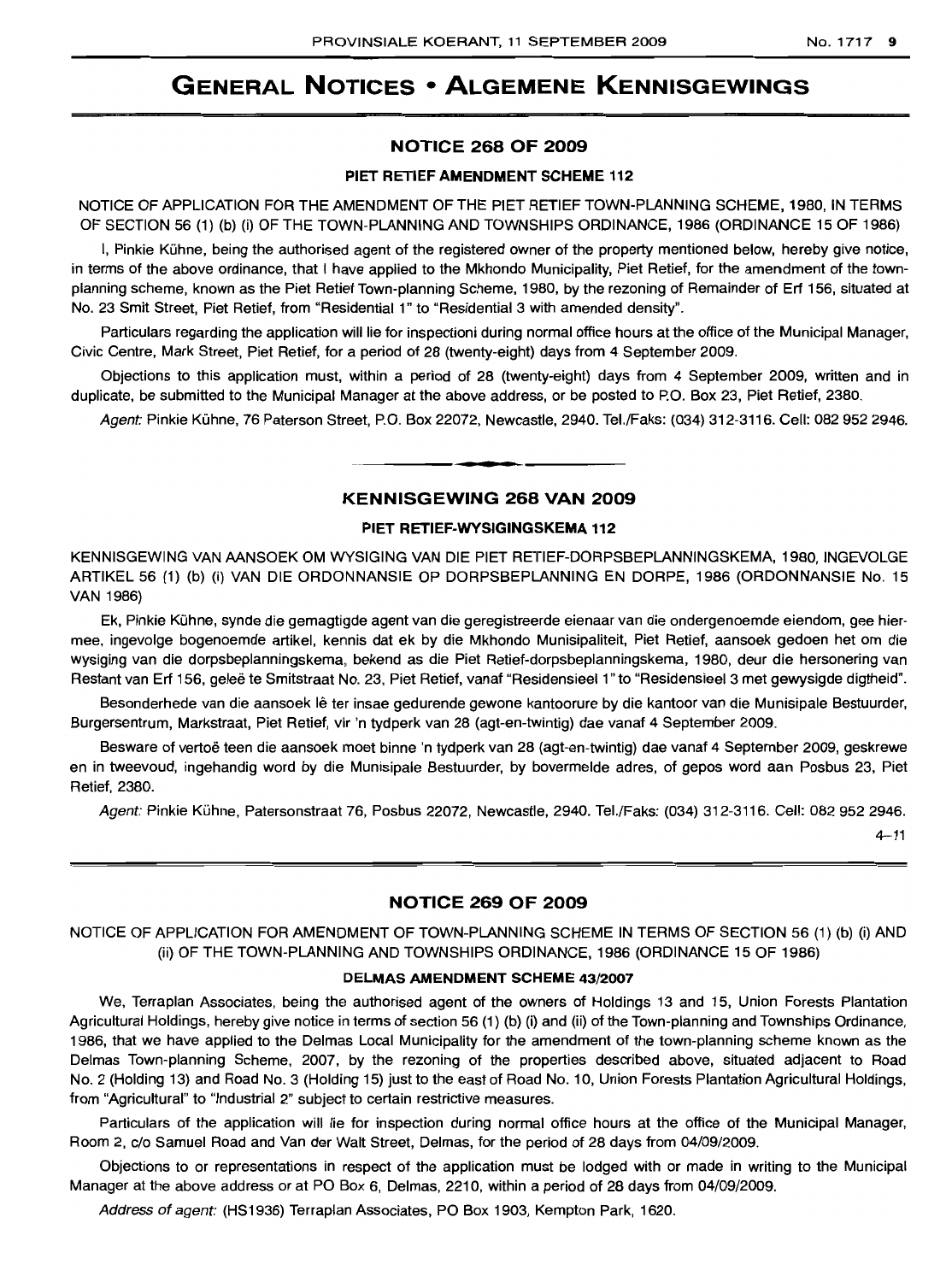## **KENNISGEWING 269 VAN 2009**

KENNISGEWING VAN AANSOEK OM WYSIGING VAN DORPSBEPLANNINGSKEMA INGEVOLGE ARTIKEL 56 (1) (b) (i) EN (ii) VAN DIE ORDONNANSIE OP DORPSBEPLANNING EN DORPE, 1986 (ORDONNANSIE 15 VAN 1986)

#### **DELMAS-WYSIGINGSKEMA** 43/2007

Ons, Terraplan Medewerkers, synde die gemagtigde agent van die eienaar van Hoewes 13 en 15, Union Forests Plantation-Iandbouhoewes, gee hiermee ingevolge artikel 56 (1) (b) (i) en (ii) van die Ordonnansie op Dorpsbeplanning en Dorpe, 1986, kennis dat ons by die Delmas Munisipale Raad aansoek gedoen het om die wysiging van die dorpsbeplanningskema bekend as Delmas-dorpsbeplanningskema, 2007, deur die hersonering van die eiendomme hierbo beskryf, gelee aangrensend aan Road No.2 (Hoewe 13) en Road No.3 (Hoewe 15) ten ooste van Road No. 10, Union Forests Plantationlandbouhoewes, vanaf "Landbou" na "Nywerheid 2", onderworpe aan sekere beperkende voorwaardes.

Besonderhede van die aansoek lê ter insae gedurende gewone kantoorure by die kantoor van die Munisipale Bestuurder, Kamer 2, h/v Samuelweg en Van der Waltstraat, Delmas, vir 'n tydperk van 28 dae vanaf 04/09/2009.

Besware teen of vertoë ten opsigte van die aansoek moet binne 'n tydperk van 28 dae vanaf 04/09/2009 skriftelik by of tot die Munisipale Bestuurder by bovermelde adres of by Posbus 6, Delmas, 2210, ingedien of gerig word.

Adres van agent: (HS1936) Terraplan Medewerkers, Posbus 1903, Kempton Park, 1620.

4-11

#### **NOTICE 270 OF 2009**

SCHEDULE 8

[Regulation 11 (2)]

NOTICE OF APPLICATION FOR AMENDMENT OF TOWN-PLANNING SCHEME IN TERMS OF SECTION 56 (1) (b) (i) OF THE TOWN-PLANNING AND TOWNSHIPS ORDINANCE, 1986 (ORDINANCE 15 OF 1986)

#### **TRICHARDT AMENDMENT SCHEME 145**

I, Thomas Philippus Ie Roux, being the authorised agent of the owner of Erf 31, Trichardt, hereby give notice in terms of section 56 (1) (b) (i) of the Town-planning and Townships Ordinance, 1986, that I have applied to the Govan Mbeki Municipality for the amendment of the town-planning scheme known as Trichardt Town-planning Scheme, 1988, for the rezoning of the property situated at 19 Carolus Street, from "Industrial 3" to "Industrial 3 with amended conditions".

Particulars of the application will lie for inspection during normal office hours at the office of the Municipal Manager: Central Business Area, Secunda, for the period of 28 days from 4 September 2009.

Objections to or representations in respect of the application must be lodged with or made in writing to the Municipal Manager at the above address or at Private Bag X1017, Secunda, 2302, within a period of 28 days from 4 September 2009.

## **KENNISGEWING 270 VAN 2009**

**•**

BYLAE 8

[Regulasie 11 (2)]

KENNISGEWING VAN AANSOEK OM WYSIGING VAN DORPSBEPLANNINGSKEMA INGEVOLGE ARTIKEL 56 (1) (b) (i) VAN DIE ORDONNANSIE OP DORPSBEPLANNING EN DORPE, 1986 (ORDONNANSIE 15 VAN 1986)

#### **TRICHARDT-WYSIGINGSKEMA 145**

Ek, Thomas Philippus Ie Raux, synde die gemagtigde agent van die eienaar van Erf 31, Trichardt, gee hiermee ingevolge artikel 56 (1) (b) (i) van die Ordonnansie op Dorpsbeplanning en Dorpe, 1986, kennis dat ek by Govan Mbeki Munisipaliteit aansoek gedoen het om die wysiging van die dorpsbeplanningskema bekend as Trichardt-dorpsbeplanningskema, 1988, deur die hersonering van die eiendom geleë te Carolusstraat 19, vanaf "Industrieel 3" na "Industrieel 3 gewysigde voorwaardes".

Besonderhede van die aansoek lê ter insae gedurende gewone kantoorure by die kantoor van die Munisipale Bestuurder: Sentrale Besigheidsgebied, Secunda, 28 dae vanaf 4 September 2009 (die datum van eerste publikasie van hierdie kennisgewing) .

Besware teen of vertoë ten opsigte van die aansoek moet binne 'n tydperk van 28 dae vanaf 4 September 2009 skriftelik by of tot die Munisipale Bestuurder by die bovermelde adres of by Govan Mbeki Munisipaliteit, Privaatsak X1017, Secunda, 2302, ingedien of gerig word.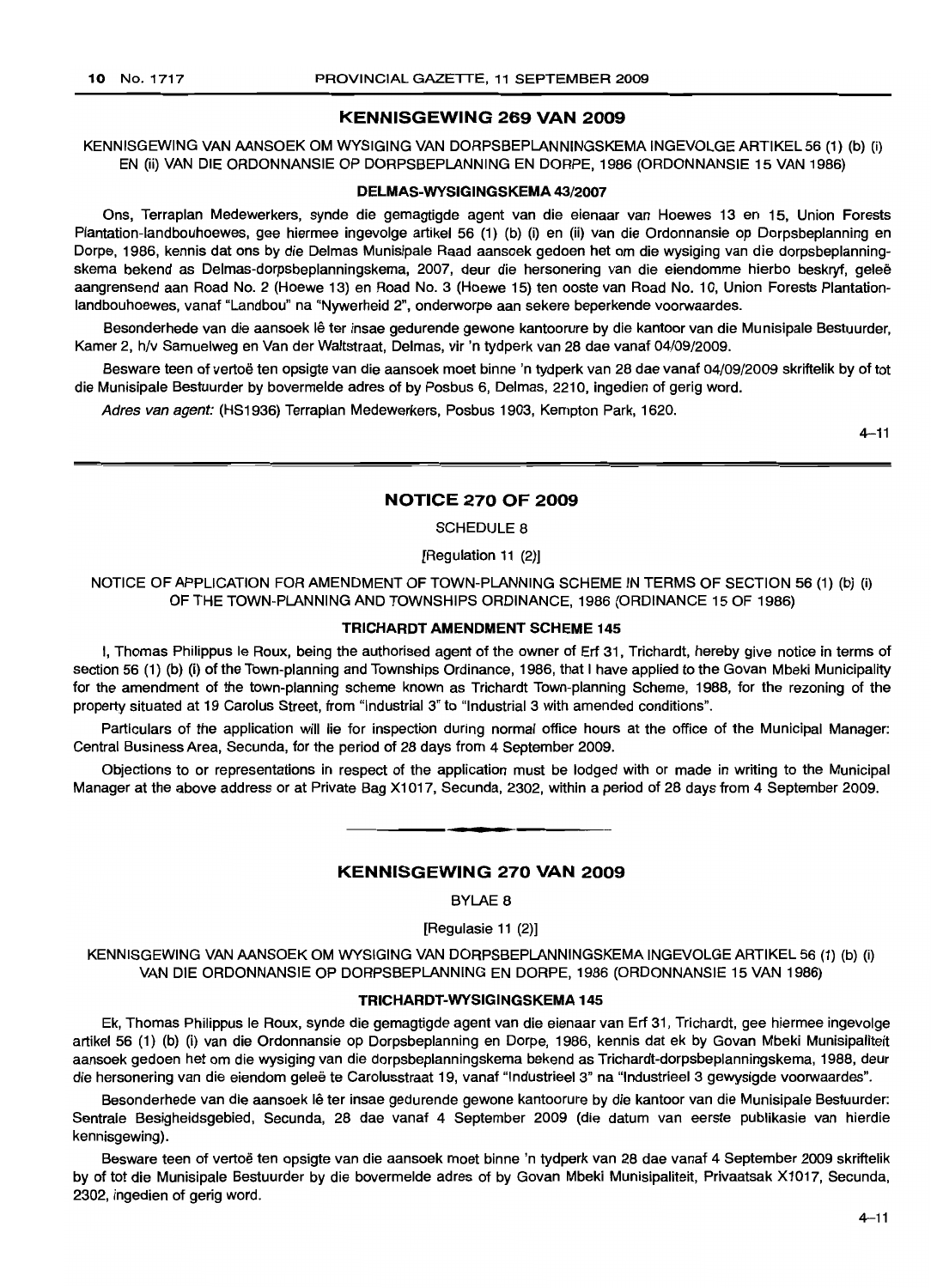## **NOTICE 271 OF 2009**

SCHEDULE 8

[Regulation 11 (2)]

NOTICE OF APPLICATION FOR AMENDMENT OF TOWN-PLANNING SCHEME IN TERMS OF SECTION 56 (1) (b) (i) OF THE TOWN-PLANNING AND TOWNSHIPS ORDINANCE, 1986 (ORDINANCE 15 OF 1986)

#### **"rRICHARDT AMENDMENT SCHEME** 147

I, Thomas Philippus Ie Roux, being the authorised agent of the owner of Erf 72, Trichardt, hereby give notice in terms of section 56 (1) (b) (i) of the Town-planning and Townships Ordinance, 1986, that I have applied to the Govan Mbeki Municipality for the amendment of the town-planning scheme known as Trichardt Town-planning Scheme, 1988, for the rezoning of the property situated at 62 Schabort Street, from "Residential 1" to "Industrial 2".

Particulars of the application will lie for inspection during normal office hours at the office of the Municipal Manager: Central Business Area, Secunda, for the period of 28 days from 4 September 2009.

Objections to or representations in respect of the application must be lodged with or made in writing to the Municipal Manager at the above address or at Private Bag X1017, Secunda, 2302, within a period of 28 days from 4 September 2009.

.**-.**

## **KENNISGEWING 271 VAN 2009**

BYLAE 8

[Regulasie 11 (2)]

KENNISGEWING VANAANSOEK OM VVYSIGING VAN DORPSBEPLANNINGSKEMA INGEVOLGE ARTIKEL 56 (1) (b) (i) VAN DIE ORDONNANSIE OP DORPSBEPLANNING EN DORPE, 1986 (ORDONNANSIE 15 VAN 1986)

#### **TRICHARDT-WYSIGINGSKEMA** 147

Ek, Thomas Philippus Ie Roux, synde die gemagtigde agent van die eienaar van Erf 72, Trichardt, gee hiermee ingevolge artikel 56 (1) (b) (i) van die Ordonnansie op Dorpsbeplanning en Dorpe, 1986, kennis dat ek by Govan Mbeki Munisipaliteit aansoek gedoen het om die wysiging van die dorpsbeplanningskema bekend as Trichardt-dorpsbeplanningskema, 1988, deur die hersonering van die eiendom geleë te Schabortstraat 62, vanaf "Residensieel 1" na "Industrieel 2".

Besonderhede van die aansoek lê ter insae gedurende gewone kantoorure by die kantoor van die Munisipale Bestuurder: Sentrale Besigheidsgebied, Secunda, 28 dae vanaf 4 September 2009 (die datum van eerste publikasie van hierdie kennisgewing) .

Besware teen of vertoe ten opsigte van die aansoek moet binne 'n tydperk van 28 dae vanaf 4 September 2009 skriftelik by of tot die Munisipale Bestuurder by die bovermelde adres of by Govan Mbeki Munisipaliteit, Privaatsak X1 017, Secunda, 2302, ingedien of gerig word.

 $4 - 11$ 

## **NOTICE 272 OF 2009**

SCHEDULE 8

[Regulation 11 (2)]

NOTICE OF APPLICATION FOR AMENDMENT OF TOWN-PLANNING SCHEME IN TERMS OF SECTION 56 (1) (b) (i) OF THE TOWN-PLANNING AND TOWNSHIPS ORDINANCE, 1986 (ORDINANCE 15 OF 1986)

#### **EVANDER AMENDMENT SCHEME 63**

I, Thomas Philippus Ie Roux, being the authorised agent of the owner of Erf 1793, Evander, hereby give notice in terms of section 56 (1) (b) (i) of the Town-planning and Townships Ordinance, 1986, that I have applied to the Govan Mbeki Municipality for the amendment of the town-planning scheme known as Evander Town-planning Scheme, 1980, for the rezoning of the property situated at 5 Pittsburgh Road, from "Residential 1" to "Business 3".

Particulars of the application will lie for inspection during normal office hours at the office of the Municipal Manager: Central Business Area, Secunda, for the period of 28 days from 4 September 2009.

Objections to or representations in respect of the application must be lodged with or made in writing to the Municipal Manager at the above address or at Private Bag X1017, Secunda, 2302, within a period of 28 days from 4 September 2009.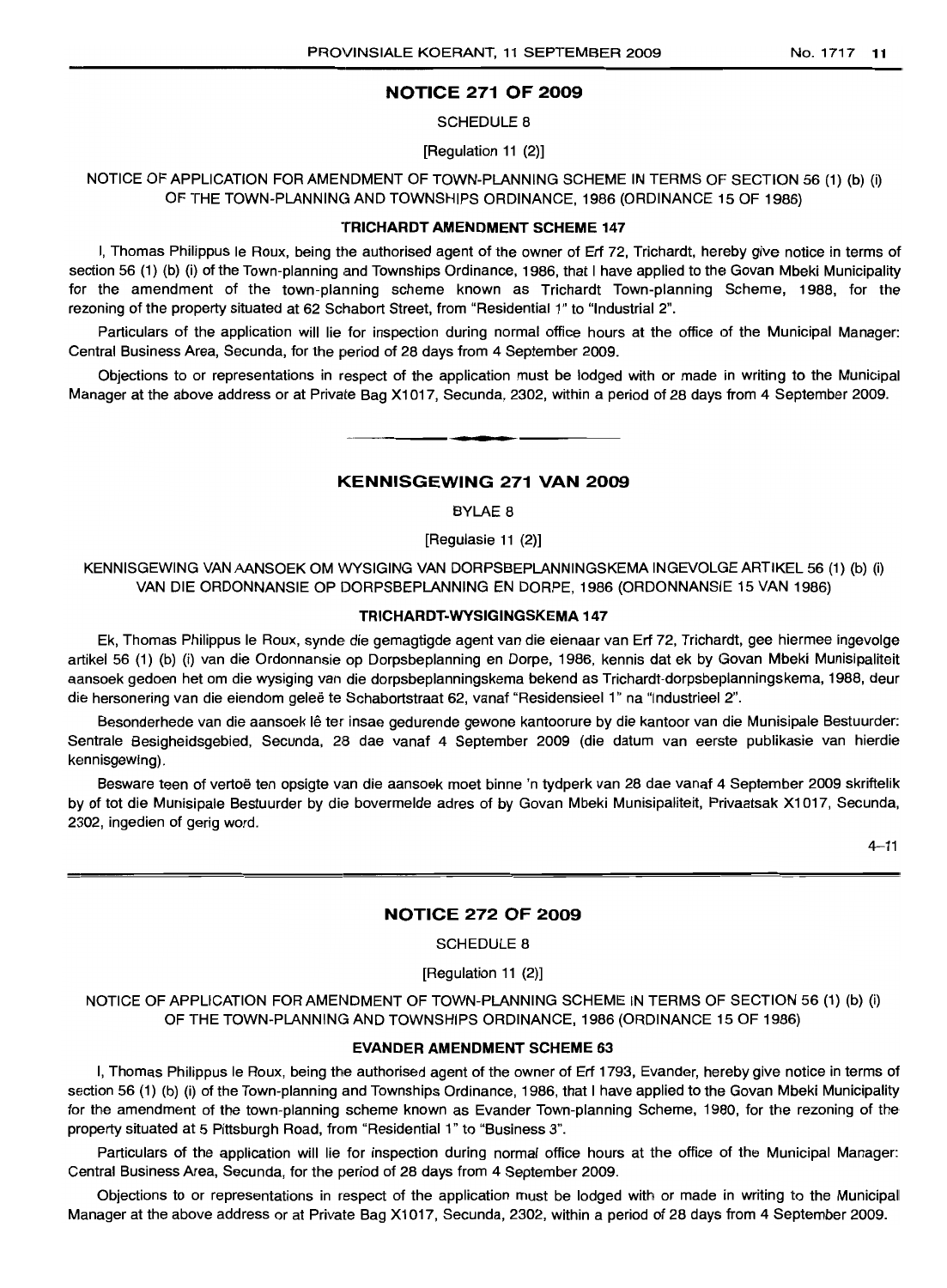#### KENNISGEWING 272 VAN 2009

BYLAE 8

[Regulasie 11 (2)]

KENNISGEWING VAN AANSOEK OM WYSIGING VAN DORPSBEPLANNINGSKEMA INGEVOLGE ARTIKEL 56 (1) (b) (i) VAN DIE ORDONNANSIE OP DORPSBEPLANNING EN DORPE, 1986 (ORDONNANSIE 15 VAN 1986)

#### EVANDER-WYSIGINGSKEMA 63

Ek, Thomas Philippus Ie Roux, synde die gemagtigde agent van die eienaar van Erf 1793, Evander, gee hiermee ingevolge artikel 56 (1) (b) (i) van die Ordonnansie op Dorpsbeplanning en Dorpe, 1986, kennis dat ek by Govan Mbeki Munisipaliteit aansoek gedoen het om die wysiging van die dorpsbeplanningskema bekend as Evander-dorpsbeplanningskema, 1980, deur die hersonering van die eiendom geleë te Pittsburghweg 5, vanaf "Residensieel 1" na "Besigheid 3".

Besonderhede van die aansoek lê ter insae gedurende gewone kantoorure by die kantoor van die Munisipale Bestuurder: Sentrale Besigheidsgebied, Secunda, 28 dae vanaf 4 September 2009 (die datum van eerste publikasie van hierdie kennisgewing) .

Besware teen of vertoë ten opsigte van die aansoek moet binne 'n tydperk van 28 dae vanaf 4 September 2009 skriftelik by of tot die Munisipale Bestuurder by die bovermelde adres of by Govan Mbeki Munisipaliteit, Privaatsak X1017, Secunda, 2302, ingedien of gerig word.

 $4 - 11$ 

## NOTICE 273 OF 2009

## SCHEDULE 8

[Regulation 11 (2)]

NOTICE OF APPLICATION FOR AMENDMENT OF TOWN-PLANNING SCHEME IN TERMS OF SECTION 56 (1) (b) (i) OF THE TOWN-PLANNING AND TOWNSHIPS ORDINANCE, 1986 (ORDINANCE 15 OF 1986)

#### ERMELO AMENDMENT SCHEME 549

/, Thomas Philippus Ie Roux, being the authorised agent of the owner of the Erf 522, Cassim Park Extension 2, Ermelo, hereby give notice in terms of section 56 (1) (b) (i) of the Town-planning and Townships Ordinance, 1986, that I have applied to the Msukaligwa Municipality for the amendment of the town-planning scheme known as Ermelo Town-planning Scheme, 1982, by the rezoning of the property described above, situated at 58 Tayob Street, Cassim Park, Ermelo, from "Residential 1" to "Residential 3".

Particulars of the application will lie for inspection during normal office hours at the office of the Municipal Manager: 1st Floor, Msukaligwa Civic Centre, Ermelo, for the period of 28 days from 4 September 2009.

Objections to or representations in respect of the application must be lodged with or made in writing to the Municipal Manager at the above address or at PO Box 48, Ermelo, 2350, within a period of 28 days from 4 September 2009.

.**- .**

## KENNISGEWING 273 VAN 2009

BYLAE 8

[Regulasie 11 (2)]

KENNISGEWING VAN AANSOEK OM WYSIGING VAN DORPSBEPLANNINGSKEMA INGEVOLGE ARTIKEL 56 (1) (b) (i) VAN DIE ORDONNANSIE OP DORPSBEPLANNING EN DORPE, 1986 (ORDONNANSIE 15 VAN 1986)

## ERMELO-WYSIGINGSKEMA 549

Ek, Thomas Philippus Ie Roux, synde die gemagtigde agent van die eienaar van Erf 522, Cassim Park Uitbreiding 2, Ermelo, gee hiermee ingevolge artikel 56 (1) (b) (i) van die Ordonnansie op Dorpsbeplanning en Dorpe, 1986, kennis dat ek by Msukaligwa Munisipaliteit aansoek gedoen het om die wysiging van die dorpsbeplanningskema bekend as Ermelodorpsbeplanningskema, 1982, deur die hersonering van die eiendom hierbo beskryf, gelee te Tayobstraat 58, Cassim Park, Ermelo, vanaf "ResidensieeI1" na "Residensieel 3".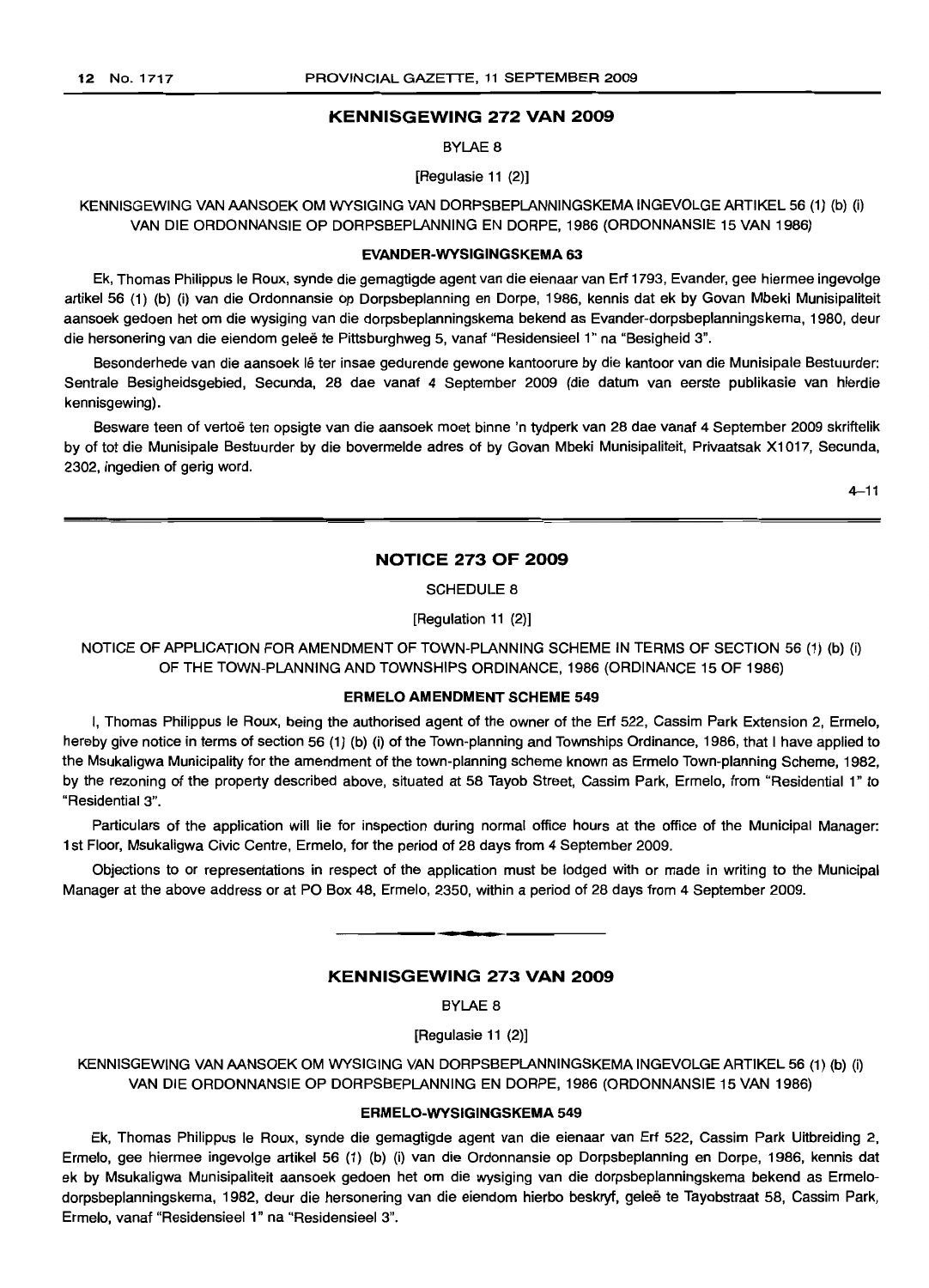Besonderhede van die aansoeke lê ter insae gedurende gewone kantoorure by die kantoor van die Munisipale Bestuurder: Eerste Vloer, Ermelo Burgersentrum, Errnelo, 28 dae vanaf 4 September 2009 (die datum van eerste publlkasie van hierdie kennisgewing) .

Besware teen of vertoe ten opsigte van die aansoek moet binne 'n tydperk van 28 dae vanaf 4 September 2009 skriftelik by of tot die Munisipale Bestuurder by die bovermelde adres of by Msukaligwa Munisipaliteit, Posbus 48, Ermelo, 2350, ingedien of gerig word.

 $4 - 11$ 

## **NOTICE 274 OF 2009**

## NOTICE OF APPLICATION FOR THE AMENDMENT OF A TOWN-PLANNING SCHEME IN TERMS OF SECTION 56 (1) OF THE TOWN-PLANNING AND TOWNSHIPS ORDINANCE, 1986 (ORDINANCE 15 OF 1986)

#### **NELSPRUIT AMENDMENT SCHEME 1646**

We, Umsebe Development Planners, represented by Mr BJL van der Merwe, Mr ST Masuku, Mr M Venter and Mr M Loock, being the authorised agent of the owner of Erf 791, Nelspruit Extension 4, hereby give notice in terms of section 56 (1) of the Town-planning and Townships Ordinance, 1986 (Ordinance 15 of 1986) that we have applied to the Mbombela Local Municipality for the amendment of the town-planning scheme known as Nelspruit Town-planning Scheme, 1989, for the rezoning of the property described above, situated at the corner of Wilhelm Street and Venn Street, from "Residential 1" to "Special" for the purposes of shops, offices and residential with development controls as detailed in Annexure No. 1295.

Particulars of this application will lie for inspection during normal office hours at the office of the Secretary of the Assistant Director: Technical Services, Mbombela Local Municipality, Room 205, Second Floor, Nel Street, Nelspruit, 1200, for a period of 28 days from 4 September 2009.

Objections to or representations in respect of the application must be lodged with or made in writing and in duplicate to the Secretary of the Assistant Director: Technical Services, Mbombela Local Municipality at the abovementioned address or to the Municipal Manager, Mbombela Local Municipality, P.O. Box 45, Nelspruit, 1200, within a period of 28 days from 4 September 2009 (no later than 2 October 2009).

Address of applicant: Umsebe Development Planners, PO. Box 12367, Nelspruit, 1200. Tel: (013) 752-4710.

## **KENNISGEWING 274 VAN 2009**

**• •**

KENNISGEWING VAN AANSOEK OM WYSIGING VAN 'N DORPSBEPLANNINGSKEMA INGEVOLGE ARTIKEL 56 (1) VAN DIE ORDONNANSIE OP DORPSBEPLANNING EN DORPE, 1986 (ORDONNANSIE 15 VAN 1986)

#### **NELSPRUIT·WYSIGINGSKEMA 1646**

Ons, Umsebe Ontwikkelingsbeplanners, verteenwoordig deur Mnr. BJL van der Merwe, Mnr. ST Masuku, Mnr. M Venter en Mm. M Loock, synde die gemagtigde agent van die eienaar van Erf 791, Nelspruit Uitbreiding 4, gee hiermee ingevolge artikel 56 (1) van die Ordonnansie op Dorpsbeplanning en Dorpe, 1986 (Ordonnansie 15 van 1986), kennis dat ons by die Mbombela Plaaslike Munisipaliteit aansoek gedoen het om die wysiging van die dorpsbeplanningskema bekend as Nelspruitdorpsbeplanningskema, 1989, deur die hersonering van die eiendom hierbo beskryf, geleë op die hoek van Wilhelmstraat en Vennweg, Nelspruit Uitbreiding 4, vanaf "Residensieel 1" tot "Spesiaal" vir die doeleindes van winkels, kantore en residensieel met ontwikkelingskontroles soos aangedui in Bylaag 1295.

Besonderhede van bogenoemde aansoek lê ter insae gedurende gewone kantoorure by die Sekretaresse van die Assistent Direkteur: Tegniese Dienste, Mbombela Plaaslike Munisipaliteit, Kamer 205, Tweede Vloer, Nelstraat, Nelspruit, vir 'n tydperk van 28 dae vanaf 4 September 2009.

Besware teen of vertoë ten opsigte van die aansoek moet binne 'n tydperk van 28 dae vanaf 4 September 2009 (nie later as 2 Oktober 2009) skriftelik en in tweevoud by die Sekretaresse van die Assistent Direkteur: Tegniese Dienste by die bovermelde adres of na die Munisipale Bestuurder, Mbombela Munisipaliteit, Posbus 45, Nelspruit, 1200, ingedien of gerig word.

Adres van applikant: Umsebe Ontwikkelingsbeplanners, Posbus 12367, Nelspruit, 1200. Tel: (013) 752-4710.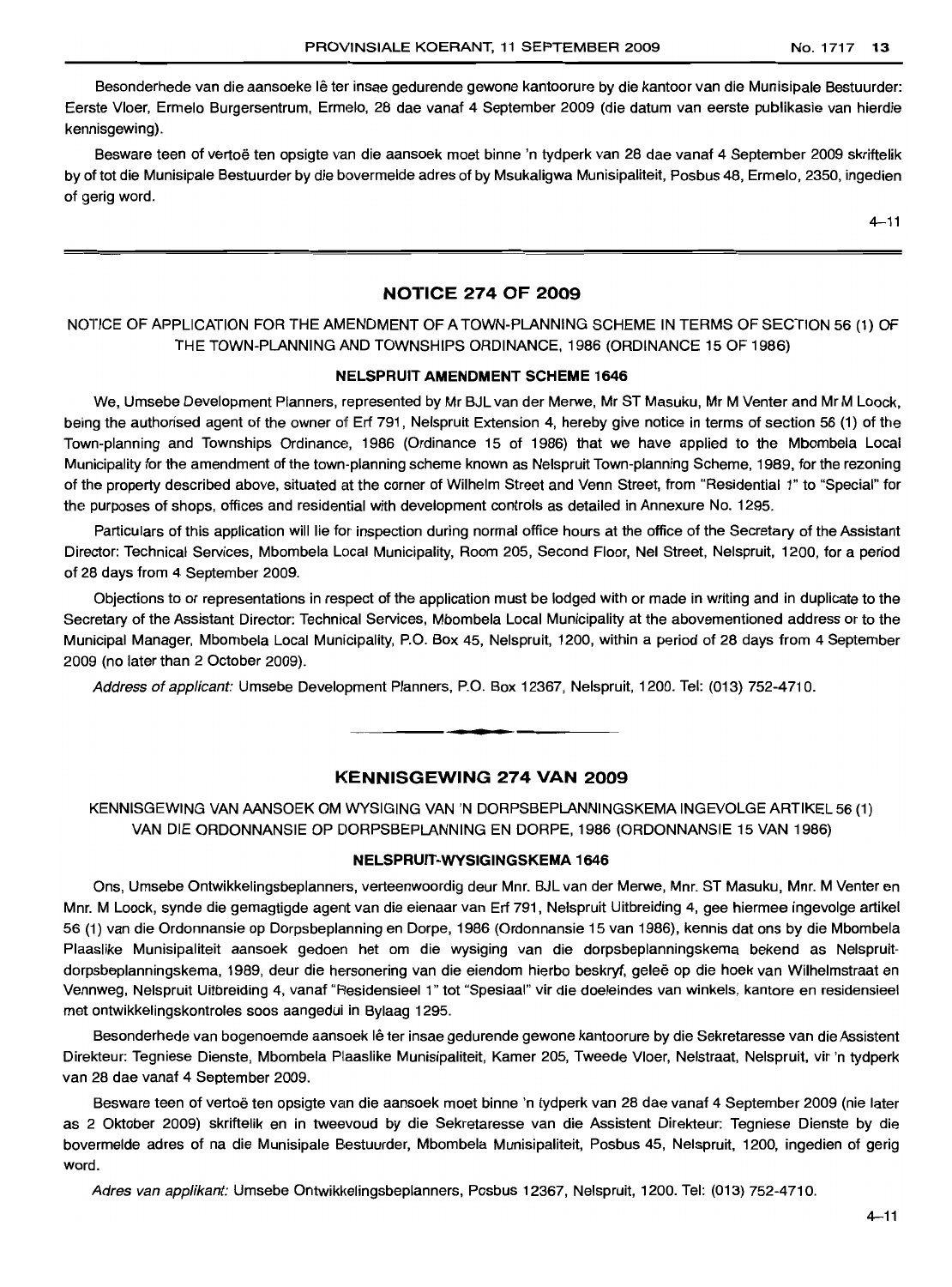## NOTICE 275 OF 2009

SCHEDULE 8

[Regulation 11 (2)]

NOTICE OF APPLICATION FOR THE AMENDMENT OF TOWN-PLANNING SCHEME IN TERMS OF SECTION 56 (1) (b) (i) OF THE TOWN-PLANNING AND TOWNSHIPS ORDINANCE, 1986 (ORDINANCE 15 OF 1986)

#### BETHAL AMENDMENT SCHEME 158

I, Willem Johannes Gouws, being the authorised agent of the owner of Erf 2460, Bethal, hereby give notice in terms of section 56 (1) (b) (i) of the Town-planning and Townships Ordinance, 1986, that I have applied to the Govan Mbeki Municipality for the amendment of the town-planning scheme known as Bethal Town-planning Scheme, 1980, by the rezoning of Erf 2460, Bethal, situated at 42 Du Plooy Street, Bethal, from "Residential 4" to "Business 1'',

Particulars of the application will lie for inspection during normal office hours at the office of the Municipal Manager, Govan Mbeki Municipality, Secunda, for the period of 28 days from 4 September 2009.

Objections to or representations in respect of the application must be lodged with or made in writing to the Municipal Manager, Govan Mbeki Municipality, Private Bag X1017, Secunda, 2302, within a period of 28 days from 4 September 2009.

## KENNISGEWING 275 VAN 2009

**•**

KENNISGEWING VAN AANSOEK OM WYSIGING VAN DORPSBEPLANNINGSKEMA INGEVOLGE ARTIKEL 56 (1) (b) (i) VAN DIE ORDONNANSIE OP DORPSBEPLANNING EN DORPE, 1986 (ORDONNANSIE 15 VAN 1986)

#### BETHAL-WYSIGINGSKEMA 158

Ek, Willem Johannes Gouws, synde die gemagtigde agent van die eienaar van Erf 2460, Bethal, gee hiermee ingevolge artikel 56 (1) (b) (i) van die Ordonnansie op Dorpsbeplanning en Dorpe, 1986, kennis dat ek by Govan Mbeki Munisipaliteit aansoek gedoen het om die wysiging van die dorpsbeplanningskema bekend as Bethal-dorpsbeplanningskema, 1980, deur die hersonering van Erf 2460, Bethal, gelee te Du Plooystraat 42, Bethal, vanaf "ResidensieeI4" na "Besigheid 1".

Besonderhede van die aansoek lê ter insae gedurende gewone kantoorure by die kantoor van die Munisipale Bestuurder, Govan Mbeki Munisipaliteit, Burgersentrum, Secunda, 28 dae vanaf 4 September 2009.

Besware teen of vertoë ten opsigte van die aansoek moet binne 'n tydperk van 28 dae vanaf 4 September 2009 skriftelik by of tot die Munisipale Bestuurder, Govan Mbeki Munisipaliteit, Burgersentrum, Privaatsak X1017, Secunda, 2302, ingedien of gerig word.

 $4 - 11$ 

## NOTICE 276 OF 2009 STANDERTON AMENDMENT SCHEME 129

NOTICE OF APPLICATION FOR AMENDMENT OF TOWN-PLANNING SCHEME IN TERMS OF SECTION 56 (1) (b) (i) OF THE TOWN-PLANNING AND TOWNSHIPS ORDINANCE, 1986 (ORDINANCE 15 OF 1986)

We, M & M & C van Vuren, being the owners of Stand 579/R Standerton, hereby give notice in terms of section 56 (1) (b) (i) of the Town-planning and Townships Ordinance, 1986, that we have applied to the Lekwa Local Municipality for the amendment of the town-planning scheme known as the Standerton Town-planning Scheme, 1995, by the rezoning of the abovementioned property from "Residential 1" to "Business 1",

Particulars of the application will lie for inspection during normal office hours at the office of the Lekwa Council, Standerton, for a period of 28 days from 4 September 2009.

Objections to or representations in respect of the application must be lodged with or made in writing to the Municipal Manager, Lekwa Municipality at P.O. Box 66, Standerton, 2430, within a period of 28 days from 4 September 2009.

**T.**

## KENNISGEWING 276 VAN 2009

STANDERTON-WYSIGINGSKEMA 129

KENNISGEWING VAN AANSOEK OM WYSIGING VAN DORPSBEPLANNINGSKEMA INGEVOLGE ARTIKEL 56 (1) (b) (i) VAN DIE ORDONNANSIE OP DORPSBEPLANNING EN DORPE, 1986 (ORDONNANSIE 15 VAN 1986)

Ons, M & M & C van Vuren, synde die eienaars van Erf 579/R, Standerton, gee hiermee ingevolge artikel 56 (1) (b) (i) van die Ordonnansie op Dorpsbeplanning en Dorpe, 1986, kennis dat ek by die Lekwa Plaaslike Munisipaliteit, aansoek gedoen het om die wysiging van die skema bekend as Standerton-dorpbeplanningskema, 1995, deur die hersonering van die bogenoemde eiendom vanaf "ResidensieeI1" na "Besigheid 1",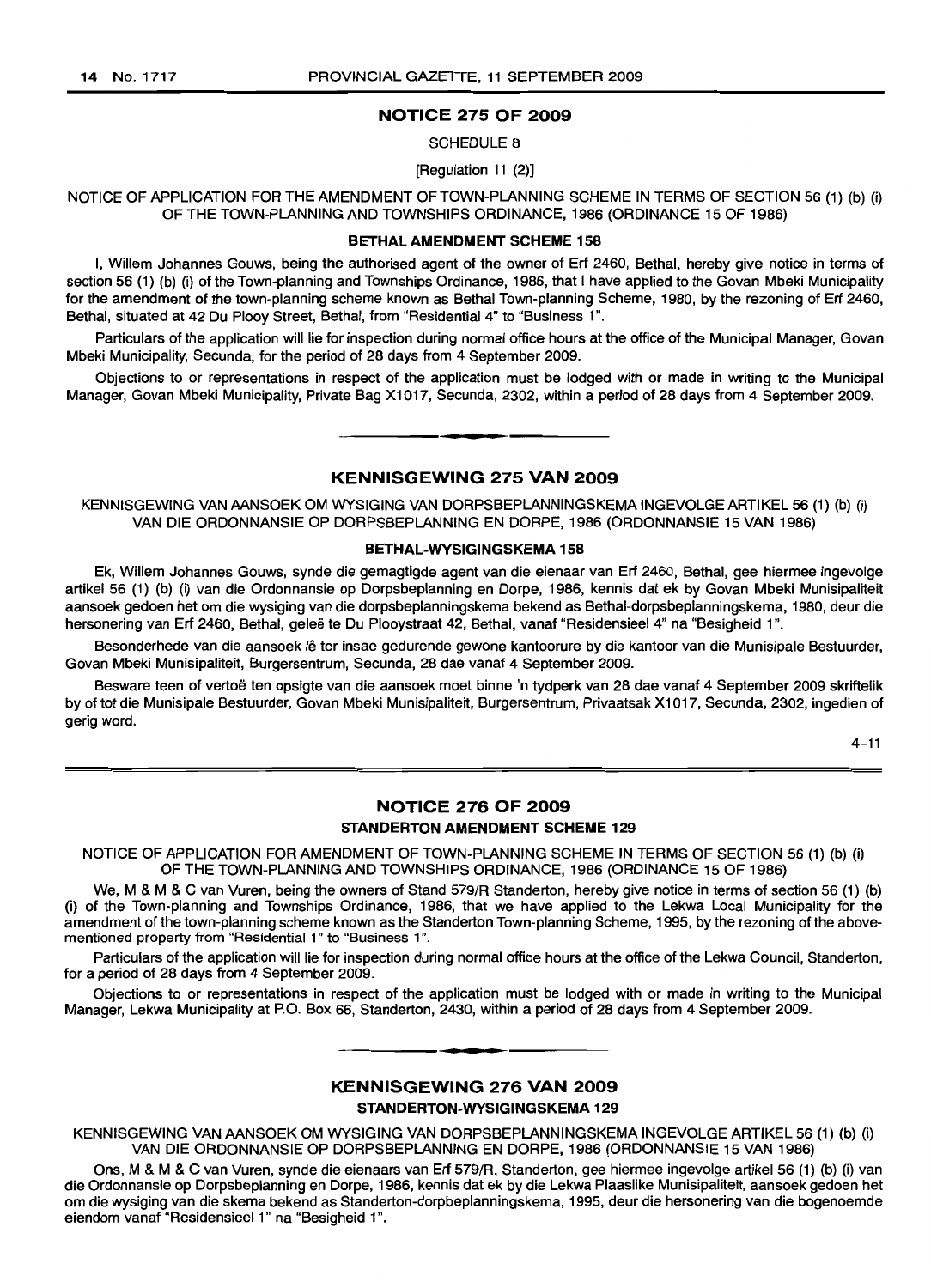Besonderhede van die aansoek lê ter insae gedurende gewone kantoorure by die kantoor van die Lekwa Plaaslike Munisipaliteit, Standerton, vir 'n verdere tydperk van 28 dae vanaf 4 September 2009.

Besware teen of vertoë ten opsigte van die aansoek moet binne 'n tydperk van 28 dae vanaf 4 September 2009, skriftelik by die Munisipale Bestuurder, Lekwa Munisipaliteit, Posbus 66, Standerton, 2430, ingedien of gerig word.

 $4 - 11$ 

## **NOTICE 277 OF 2009**

NOTICE OF APPLICATION FOR AMENDMENT OF TOWN-PLANNING SCHEME IN TERMS OF SECTION 56 (1) (b) (i) OF THE TOWN-PLANNING AND TOWNSHIPS ORDINANCE, 1986 (ORDINANCE 15 OF 1986)

#### **STANDERTON AMENDMENT SCHEME 130**

I, 0 Smit, being the owner of Stand 522/1, Standerton, hereby give notice in terms of section 56 (1) (b) (i) of the Townplanning and Townships Ordinance, 1986, that we have applied to the Lekwa Local Municipality for the amendment of the townplanning scheme known as the Standerton Town-planning Scheme, 1995, by the rezoning of the above-mentioned property from "Residential 1" to "Business 1",

Particulars of the application will lie for inspection during normal office hours at the office of the Lekwa Council, Standerton, for a period of 28 days from 4 September 2009.

Objections to or representations in respect of the application must be lodged with or made in writing to the Municipal Manager, Lekwa Municipality at P.O. Box 66, Standerton, 2430, within a period of 28 days from 4 September 2009 .

## **KENNISGEWING 277 VAN 2009**

**•**

KENNISGEWING VAN AANSOEK OM WYSIGING VAN DORPSBEPLANNINGSKEMA INGEVOLGE ARTIKEL 56 (1) (b) (i) VAN DIE ORDONNANSIE OP IJORPSBEPLANNING EN DORPE, 1986 (ORDONNANSIE 15 VAN 1986)

#### **STANDERTON-WYSIGINGSKEMA 130**

Ek, 0 Smit, synde die eienaar van Erf 522/1 , Standerton, gee hiermee ingevolge artikel 56 (1) (b) (i) van die Ordonnansie op Dorpsbeplanning en Dorpe, 1986, kennis dat ek by die Lekwa Plaaslike Munisipaliteit, aansoek gedoen het om die wysiging van die skema bekend as Standerton-dorpbeplanningskema, 1995, deur die hersonering van die bogenoemde eiendom vanaf "Residensieel 1" na "Besigheid 1".

Besonderhede van die aansoek Iê ter insae gedurende normale kantoorure by die kantoor van die Lekwa Plaaslike Munisipaliteit, Standerton, vir 'n verdere tydperk van 28 dae vanaf 4 September 2009.

Besware teen of vertoe ten opsigte van die aansoek moet binne 'n tydperk van 28 dae vanaf 4 September 2009, skriftelik by die Munisipale Bestuurder, Lekwa Munisipaliteit, Posbus 66, Standerton, 2430, ingedien of gerig word.

 $4 - 11$ 

#### **NOTICE 280 OF 2009**

#### **ERMELO AMENDMENT SCHEME 547**

NOTICE OF APPLICATION FOR AMENDMENT OF TOWN-PLANNING SCHEME IN TERMS OF SECTION 56 (1) (b) (I) OF THE TOWN-PLANNING AND TOWNSHIPS ORDINANCE, 1986 (ORDINANCE 15 OF 1986)

We, Reed & Partners Land Surveyors being the authorised agent of the owner of Portion 3 of Erf 751, Ermelo, hereby give notice in terms of section 56 (1) (b) (i) of the Town-Planning and Townships Ordinance, 1986, that we have applied to the Municipality of Msukaligwa for the amendment of the town-planning scheme known as Ermelo Town-planning Scheme, 1982, by the rezoning of the property described above, situated at Oosthuize Street, Ermelo, from "Residential 1" to "Residential 3".

Particulars of the application will lie for inspection during normal office hours at the office of the Municipal Manager, Civic Centre, Taute Street, Ermelo, for the period of 28 days from 11 September 2009.

Objections to or representations in respect of the application must be lodged with or made in writing to the Municipal Manager at the above address or at PO Box 48, Ermelo, 2350, within a period of 28 days from 11 September 2009.

Address of agent: Reed & Partners, Professional Land Surveyors, P.O. Box 132, Ermelo, 2350. Tel: (017) 811-2348.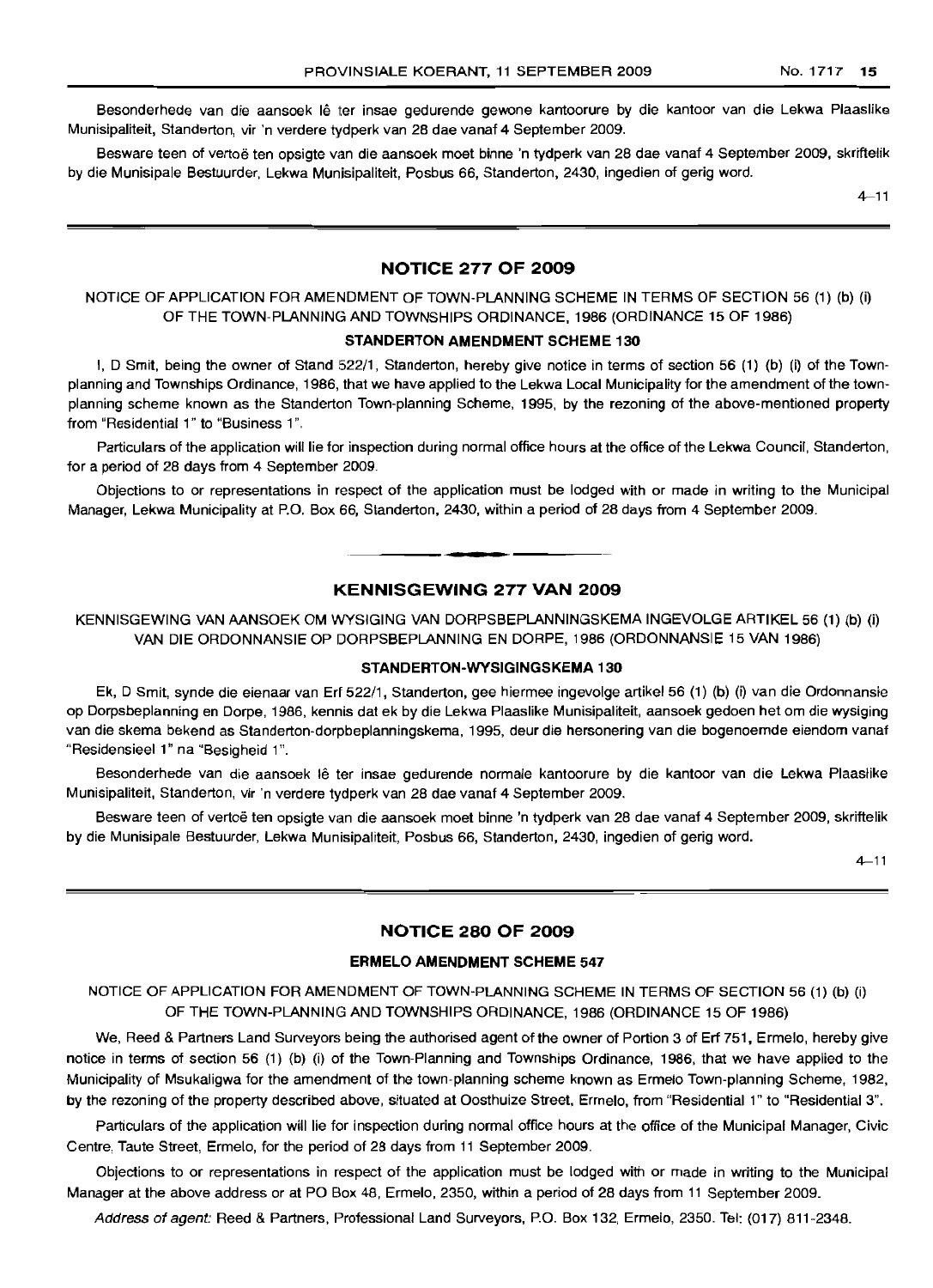## **KENNISGEWING 280 VAN 2009**

#### **ERMELO-WYSIGINGSKEMA 547**

KENNISGEWING VAN MNSOEK OM WYSIGING VAN DORPSBEPLANNINGSKEMA INGEVOLGE ARTIKEL 56 (1) (b) (i) VAN DIE ORDONNANSIE OP DORPSBEPLANNING EN DORPE, 1986 (ORDONNANSIE 15 VAN 1986)

Ons, Reed & Vennote Landmeters, synde die gemagtigde agent van die eienaar van Gedeelte 3 van Erf 751, Ermelo, gee hiermee ingevolge artikel 56 (1) (b) (i) van die Ordonnansie op Dorpsbeplanning en Dorpe, 1986, kennis dat ons by die Munisipaliteit van Msukaligwa aansoek gedoen het om die wysiging van die dorpsbeplanningskema bekend as Ermelodorpsbeplanningskema, 1982, deur die hersonering van die eiendom hierbo beskryf, geleë te Oosthuizestraat, Ermelo, van "Residensieel 1" na "Residensieel 3".

Besonderhede van die aansoek lê ter insae gedurende gewone kantoorure by die kantoor van die Munisipale Bestuurder, Burgersentrum, Tautestraat, Ermelo, vir 'n tydperk van 28 dae vanaf 11 September 2009.

Besware teen of vertoë ten opsigte van die aansoek moet binne 'n tydperk van 28 dae vanaf 11 September 2009 skriftelik by of tot die Munisipale Bestuurder by bovermelde adres of by Posbus 48, Ermelo, 2350, ingedien of gerig word.

Adres van agent: Reed & Vennote, Professionele Landmeters, Posbus 132, Ermelo, 2350. Tel: (017) 811-2348.

 $11 - 18$ 

## **NOTICE 281 OF 2009**

#### **NELSPRUIT AMENDMENT SCHEME 1647**

NOTICE OF APPLICATION FOR AMENDMENT OF THE TOWN-PLANNING SCHEME ON TERMS OF SECTION 56 (1) (b) (i) OF THE TOWN-PLANNING AND TOWNSHIPS ORDINANCE, 1986 (ORDINANCE 15 OF 1986)

We, Mahlori Development Consultants, being the authorised agent of the registered owner of a Erf 111, Soneheuwel Township, hereby give notice in terms of section 56 (b) (i) of the Town-planning and Township Ordinance, 1986 (Ordinance 15 of 1986), that we have applied to Mbombela Local Municipality for the amendment of the town-planning scheme known as Nelspruit Town-planning Scheme, 1989, by the rezoning of the property described above, situated at 22 Hendrik Potgieter Street from "Business 4" subject to an annexure to provide for decreased development controls to "Business 4" subject to Annexure 1400 subject to provide for increased development controls.

Particulars of the application will lie for inspection during normal office hours at the office of the Municipal Manager, Department of Urban and Rural Management, Second Floor, Mbombela Local Municipality, 1 Nel Street, Nelspruit, for a period of 28 days from 11 September 2009.

Objections to or representations in respect of the application must be lodged with or made in writing to the Municipal Manager at the above address or at Mbombela Local Municipality, PO Box 45, Nelspruit, 1200, within a period of 28 days from 11 September 2009 (not later than 9 October 2009).

Address of agent: Mahlori Development Consultants, 39A Emhke Street, Zamangweni, Nelspruit, 1200. Tel: (013) 755-4153. Fax: (013) 752-3443. mdc@executivemail.co.za

#### **KENNISGEWING 281 VAN 2009**

**• •**

#### **NELSPRlllT-WYSIGINGSKEMA 1647**

#### KENNISGEWING VAN AANSOEK OM WYSIGING VAN DORPSBEPLANNINGSKEMA INGEVOLGE ARTIKEL 56 (b) (i) VAN DIE ORDONNANSIE OP DORPSBEPLANNING EN DORPE, 1986 (ORDONNANSIE 15 VAN 1986)

Ons, Mahlori Development Consultants, synde die gemagtigde agent van die geregistreerde eienaar van Erf 111, Sonehewel Dorp, gee hiermee ingevolge artikel 56 (b) (i) van die Ordonnansie op Dorpsbeplanning en Dorpe, 1986 (Ordonnansie 15 van 1986), kennis dat ons by die Mbombela Plaaslike Munisipaliteit aansoek gedoen het om die wysiging van die dorpsbeplanningskema bekend as Nelspruit-dorpsbeplanningskema, 1989, vir die hersonering van die eiendom hierbo beskryf, geleë te Hendrik Potgieterstraat 22, vanaf "Besigheid 4" onderworpe aan verlaagde ontwikkelingsbeperkings na "Besigheid 4" onderworpe aan 'n Bylae 1400 om vooruitgang kontrole te voorsien.

Besonderhede van die aansoek lê ter insae gedurende gewone kantoorure by die kantoor van die Munisipale Bestuurder, Departement Stedelike en Landelike Bestuur, Tweede Vloer, Mbombela Plaaslike Munisipaliteit, Burgersentrum, Nelstraat 1, Nelspruit, vir 'n tydperk van 28 dae vanaf 11 September 2009.

Besware teen of vertoe ten opsigte van die aansoek moet binne 'n tydperk van 28 dae vanaf 11 September 2009 (nie later as 9 Oktober 2009), skriftelik by of tot die Munisipale Bestuurder by bovermelde adres of Mbombela Plaaslike Munisipaliteit, Posbus 45, Nelspruit, 1200, ingedien of gerig word.

Adres van agent: Mahlori Development Consultants, 39A Emhke Street, Zamangweni, Nelspruit, 1200. Tel: (013) 755-4153. Faks: (013) 752-3443. mdc@executivemail.co.za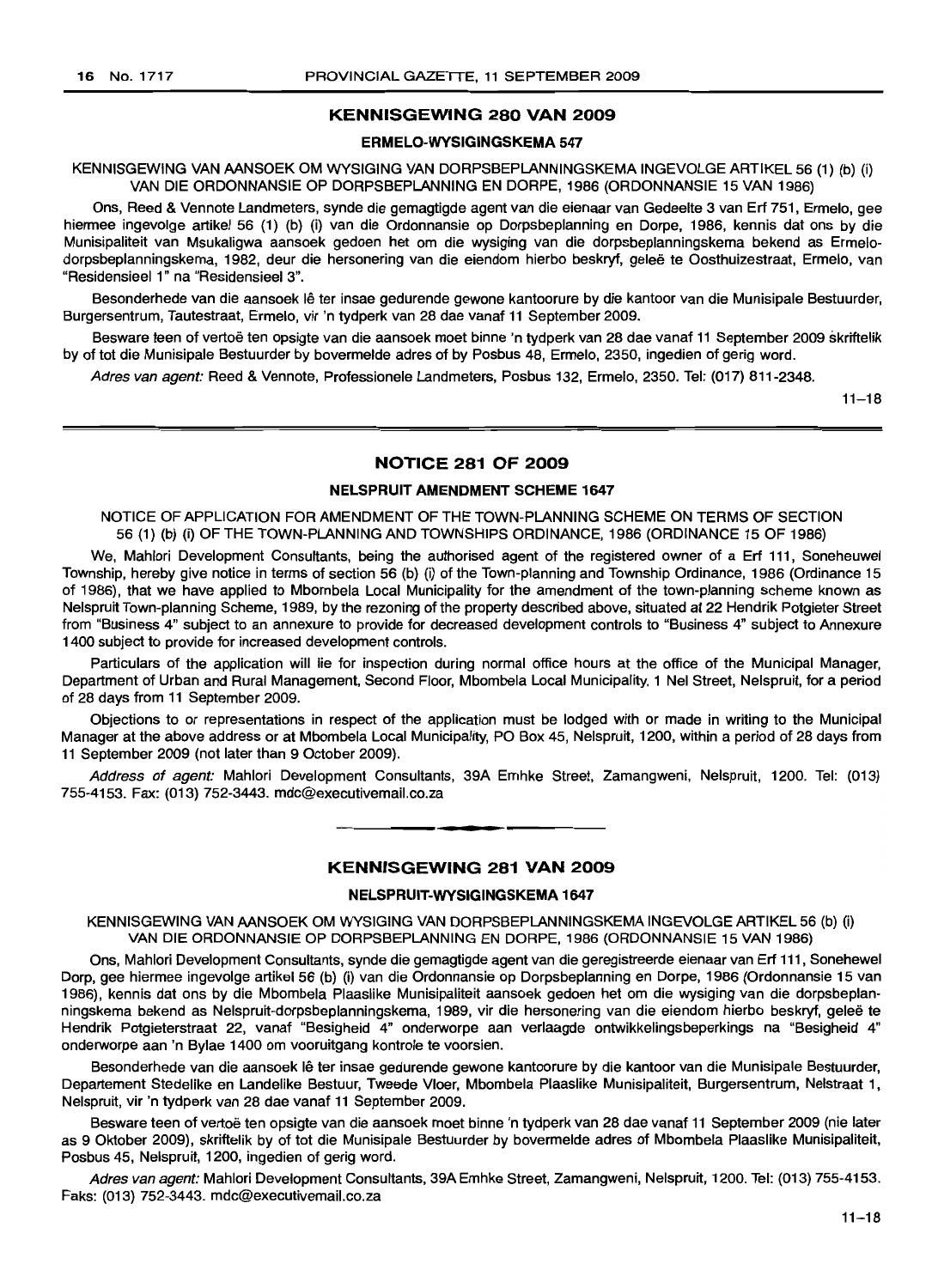#### NOTICE 282 OF 2009

#### BALFOUR AMENDMENT SCHEME 58

#### NOTICE OF APPLICATION FOR THE AMENDMENT OF THE TOWN-PLANNING SCHEME IN TERMS OF SECTION 56 (1) (b) (i) OF THE TOWN-PLANNING AND TOWNSHIPS ORDINANCE, 1986 (ORDINANCE 15 OF 1986)

We, MM Town Planning Services, being the authorized agent of the owner of Erf 556, Balfour, hereby give notice in terms of section 56 (b) (i) of the Town-planning and Townships Ordinance, 1986, that we have applied to the Dipaleseng Local Municipality, for the amendment of the Balfour Town-planning Scheme, for the rezoning of the property described above, from "General Residential 1"to "General Residential 2".

Particulars of the application will lie for inspection during normal office hours at the office of Municipal Manager: Development Planning, Dipaleseng Local Municipality, at the Civic Centre Building, Stuart Street, Balfour, for a period of 28 days from 11 September 2009.

Objections to or representations in respect of the application must be lodged with or made in writing to the Municipal Manager, Private Bag X1005, Balfour, 2410, within a period of 28 days from 11 September 2009.

Full particulars of the application are available from the agent, at the address below:

MM Town Planning Services, 2 Jacob Street, Marcon House, Heidelberg, GP; PO Box 296, Heidelberg, 1438. Tel: (016) 349-2948. Cell: 082 400 0909. mirna@townplanningservices.co.za

## KENNISGEWING 282 VAN 2009

**•**

## BALFOUR-WYSIGINGSKEMA 58

KENNISGEWING VAN AANSOEK OM WYSIGING VAN DORPSBEPLANNINGSKEMA INGEVOLGE ARTIKEL 56 (1) (b) (i) VAN DIE ORDONNANSIE OP DORPSBEPLANNING EN DORPE, 1986 (ORDONNANSIE 15 VAN 1986)

Ons, MM Town Planning Services, synde die gemagtigde agent van die eienaar van Erf 1656, Balfour, gee ingevolge artikel 56 (b) (i) van die Ordonnansie op Dorpsbeplanning en Dorpe, 1986, kennis dat ek by die Dipaleseng Plaaslike Munisipaliteit, aansoek gedoen het om die wysiging van die Balfour-dorpsbeplanningskema, van "Algemene Residensieel 1" na "Algemene Residensieel 2".

Besonderhede van die aansoek lê ter insae gedurende gewone kantoorure by die kantoor van die Ontwikkelingsbeplanning, Dipaleseng Plaaslike Munisipaliteit, Stuartstraat, Balfour, vir 'n tydperk van 28 dae vanaf 11 September 2009.

Besware teen of vertoe ten opsigte van die aansoek moet binne 'n tydperk van 28 dae vanaf 11 September 2009 skriftelik by die Munisipale Bestuurder, Privaatsak X1005, Balfour, 2410, ingedien of gerig word.

Besonderhede van die aansoek is beskikbaar by die agent, by ondergemelde adres:

MM Town Planning Services, Jacobstraat 2, Markon Huis, Heidelberg, GP; Posbus 296, Heidelberg, 1438. Tel: (016) 349-2948. Cell: 082 400 0909. mirna@townplanningservices.co.za

 $11 - 18$ 

## NOTICE 283 OF 2009

#### BALFOUR AMENDMENT SCHEME 67

NOTICE OF APPLICATION FOR THE AMENDMENT OF THE TOWN-PLANNING SCHEME IN TERMS OF SECTION 56 (1) (b) (i) OF THE TOWN-PLANNING AND TOWNSHIPS ORDINANCE, 1986 (ORDINANCE 15 OF 1986)

We, MM Town Planning Services, being the authorized agent of the owner of Erf 556, Balfour, hereby give notice in terms of section 56 (b) (i) of the Town-planning and Townships Ordinance, 1986, that we have applied to the Dipaleseng Local Municipality, for the amendment of the Balfour Town-planning Scheme, for the rezoning of the property described above, from "General Residential 1" to "General Residential 2".

Particulars of the application will lie for inspection during normal office hours at the office of Municipal Manager: Development Planning, Dipaleseng Local Municipality, at the Civic Centre Building, Stuart Street, Balfour, for a period of 28 days from 11 September 2009.

Objections to or representations in respect of the application must be lodged with or made in writing to the Municipal Manager, Private Bag X1005, Balfour, 2410, within a period of 28 days from 11 September 2009.

Full particulars of the application are available from the agent, at the address below:

MM Town Planning Services, PO Box 296, Heidelberg, 1438. Tel: 082 400 0909. mirna@townplanningservices.co.za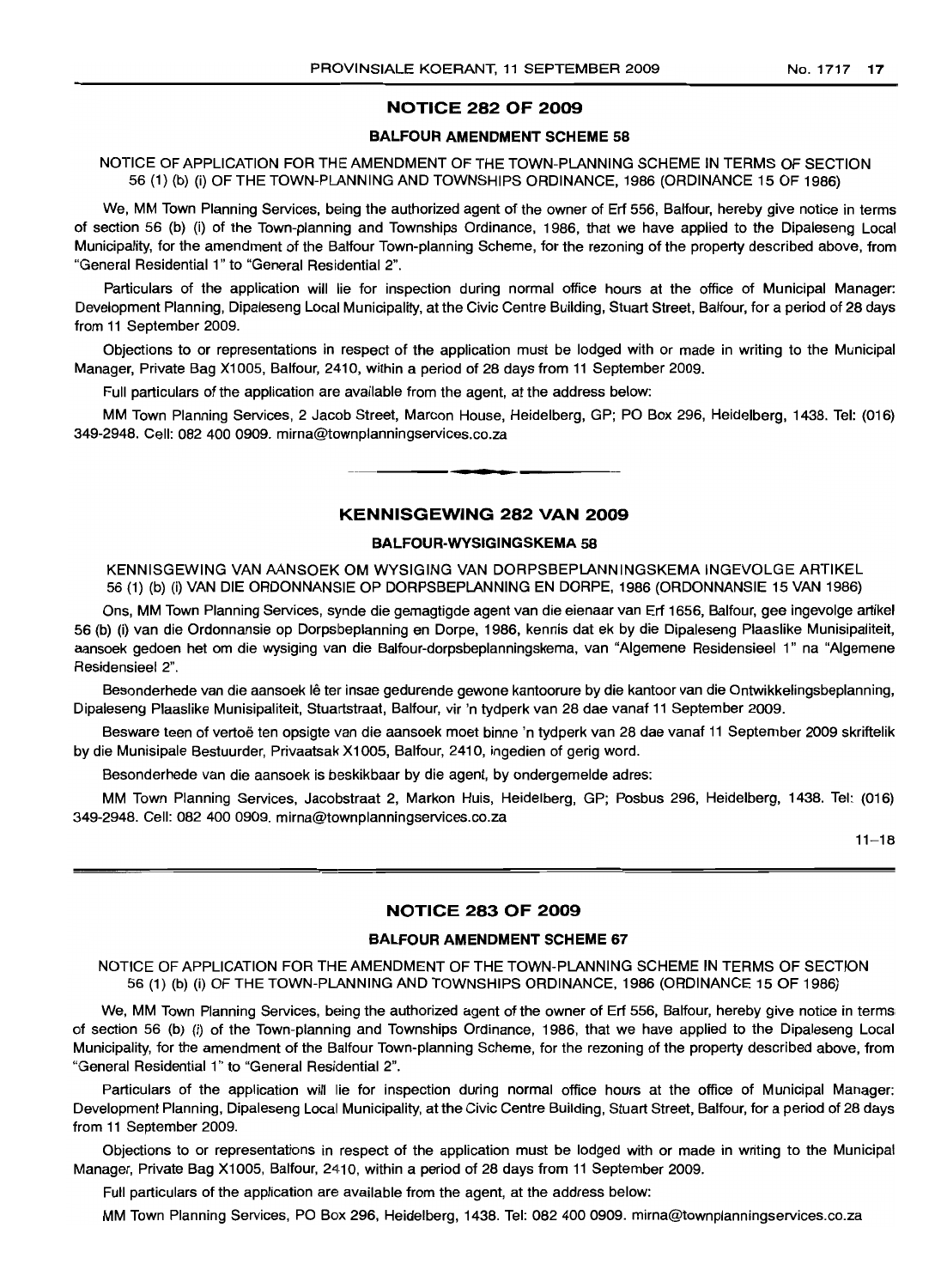## KENNISGEWING 283 VAN 2009

## BALFOUR·WYSIGINGSKEMA 67

KENNISGEWING VAN AANSOEK OM WYSIGING VAN DORPSBEPLANNINGSKEMA INGEVOLGE ARTIKEL 56 (1) (b) (i) VAN DIE ORDONNANSIE OP DORPSBEPLANNING EN DORPE, 1986 (ORDONNANSIE 15 VAN 1986)

Ons, MM Town Planning Services, synde die gemagtigde agent van die eienaar van Erf 556, Balfour, gee ingevolge artikel 56 (b) (i) van die Ordonnansie op Dorpsbeplanning en Dorpe, 1986, kennis dat ek by die Dipaleseng Plaaslike Munisipaliteit, aansoek gedoen het om die wysiging van die Balfour-dorpsbeplanningskema, van "Algemene Residensieel 1" na "Algemene Residensieel 2".

Besonderhede van die aansoek lê ter insae gedurende gewone kantoorure by die kantoor van die Ontwikkelingsbeplanning, Dipaleseng Plaaslike Munisipaliteit, Stuartstraat, Balfour, vir 'n tydperk van 28 dae vanaf 11 September 2009.

Besware teen of vertoë ten opsigte van die aansoek moet binne 'n tydperk van 28 dae vanaf 11 September 2009 skriftelik by die Munisipale Bestuurder, Privaatsak X1005, Balfour, 2410, ingedien of gerig word.

Besonderhede van die aansoek is beskikbaar by die agent, by ondergemelde adres:

MM Town Planning Services, Jacobstraat 2, Markon Huls, Heidelberg, GP; Posbus 296, Heidelberg, 1438. Tel: (016) 349-2948. Cell: 082 400 0909. mirna@townplanningservices.co.za

 $11 - 18$ 

## NOTICE 284 OF 2009

## WHITE RIVER AMENDMENT SCHEME 318

NOTICE OF APPLICATION FOR AMENDMENT OF TOWN-PLANNING SCHEME IN TERMS OF SECTION 56 (1) (b) (i) OF THE TOWN-PLANNING AND TOWNSHIPS ORDINANCE, 1986 (ORDINANCE 15 OF 1986)

I, Stefan de Beer, being the authorized agent of the owner of Erf 114, White River, hereby gives notice in terms of section 56 (1) (b) (i) of the Town-planning and Townships Ordinance, 1986 (Ordinance 15 of 1986), that I have applied to the Mbombela Local Municipality for the amendment of the town-planning scheme known as the White River Town-planning Scheme, 1985, by the rezoning of the above mentioned property located at No. 36 Hennie van Til Street from "Residential 3" to "Special" in order to add office rights to the existing "Residential 3" land use rights.

Particulars of the application will lie for inspection during normal office hours at the office of the Municipal Manager, Mbombela Local Municipality, Nel Street, Nelspruit, for a period of 28 days from 11 September 2009.

Objections to or representations in respect of the application must be lodged with or made in writing to the Municipal Manager, at the above address or at PO Box 45, Nelspruit, 1200, within a period of 28 days from 11 September 2009.

Address ofApplicant: Stefan de Beer, P.O. Box 30028, Steiltes, 1213. Tel: 0828923667.

## KENNISGEWING 284 VAN 2009

**• •**

## WITRIVIER-WYSIGINGSKEMA 318

KENNISGEWING VAN AANSOEK OM WYSIGING VAN DORPSBEPLANNINGSKEMA INGEVOLGE ARTIKEL 56 (1) (b) (i) VAN DIE ORDONNANSIE OP DORPSBEPLANNING EN DORPE, 1986 (ORDONNANSIE 15 OF 1986)

Ek, Stefan de Beer, synde die gemagtigde agent van die eienaar van Erf 114, Witrivier, gee hiermee ingevolge artikel 56 (1) (b) (i) van die Ordonnansie op Dorpsbeplanning en Dorpe, 1986 (Ordonnansie 15 van 1986), kennis dat ek by die Mbombela Plaaslike Munisipaliteit aansoek gedoen het om die wysiging van die dorpsbeplanningskema bekend as die Witrivierdorpsbeplanningskema, 1985, deur die hersonering van die eiendom hierbo beskryf gelee te Hennie van Tilstraat 36, vanaf "Residensieel 3" na "Spesiaal" met die doel om kantoorregte by die huidige "Residensieel 3" regte te voeg.

Besonderhede van die aansoek lê ter insae gedurende gewone kantoorure by die kantoor van die Munisipale Bestuurder, Mbombela Plaaslike Munisipaliteit, Nelstraat, Nelspruit, vir 'n periode van 28 dae vanaf 11 September 2009.

Besware teen of vertoe ten opsigte van die aansoek moet binne 'n tydperk van 28 dae vanaf 11 September 2009 skriftelik by bogemelde adres of by die Munisipale Bestuurder by Posbus 45, Nelspruit, 1200, ingedien of gerig word.

Adres van Applikant: Stefan de Beer, Posbus 30028, Steiltes, 1213. Tel: 082 892 3667.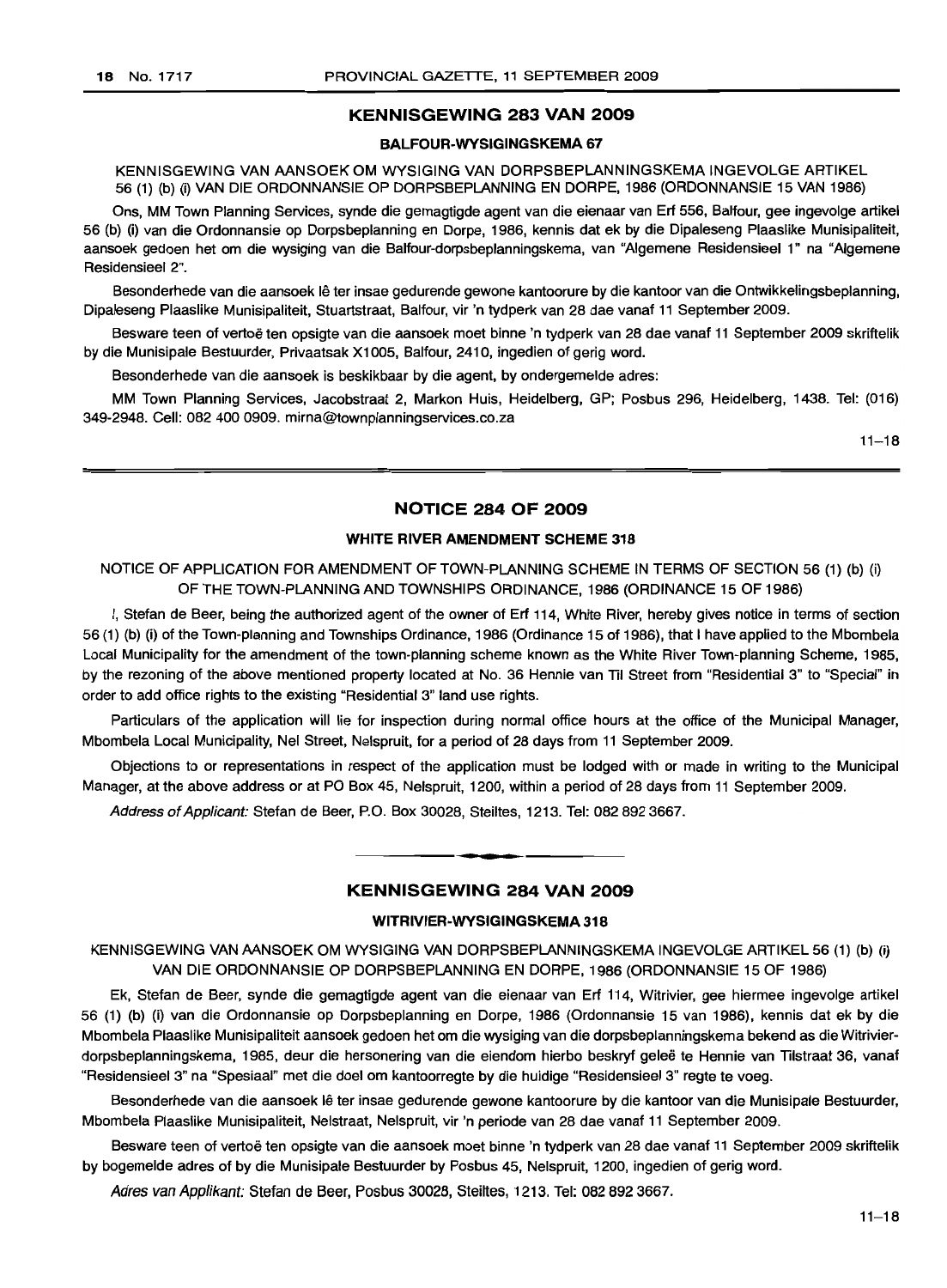#### **NOTICE 285 OF 2009**

#### **DIPALESENG AMENDMENT SCHEME**

NOTICE OF APPLICATION FOR THE AMENDMENT OF TOWN-PLANNING SCHEME IN TERMS OF SECTION 56 (1) (b) (i) OF THE TOWN-PLANNING AND TOWNSHIPS ORDINANCE, 1986 (ORDINANCE 15 OF 1986)

I, Tshepo Malekane, being the authorized agent of the owner of Erf 526, Balfour, hereby give notice in terms of section 56 (1) (b) (i) of the Town-planning and Townships Ordinance, 1986, that I have applied to the Dipaleseng Local Municipality for the amendment of the town-planning scheme known as Balfour Town-planning Scheme, 1979, by the rezoning of the above described property situated on Verdoorn Street from General Residential 1 to General Residential 2 in order to erect eight dwelling units.

Particulars of the application will lie for inspection during normal office hours at the office of the Municipal Manager, Municipal Offices, cnr Joubert and Stuart Streets, Balfour, for a period of 28 days from 9 September 2009.

Objections to or representations in respect of the application must be lodged with or made in writing to the Municipal Manager, at the above address or at Private Bag Xl005, Balfour, 2410, within a period of 28 days from 9 September 2009.

Address of agent: PO Box 640, Balfour, 2410. Cell: 079 458 8696.

#### **KENNISGEWING 285 VAN 2009**

**• •**

#### **DIPALESENG-WYSIGINGSKEMA**

KENNISGEWING VAN AANSOEK OM WYSIGING VAN DORPSBEPLANNINGSKEMA INGEVOLGE ARTIKEL 56 (1) (b) (i) VAN DIE ORDONNANSIE OP DORPSBEPLANNING EN DORPE, 1986 (ORDONNANSIE 15 VAN 1986)

Ek, Tshepo Malekane, synde die magtigde agent van die eienaar van Erf 526, Balfour, gee ingevolge artikel56 (1) (b) (i) van die Ordonnansie op Dorpsbeplanning en Dorpe, 1986, kennis dat ek by die Dipaleseng Plaaslike Munisipaliteit aansoek gedoen het am die wysiging van die dorpsbeplanningskema bekend as die Balfour-dorpsbeplanningskema, 1979, deur die hersonering van die eiendom hierbo beskryf, geleë te Verdoornstraat van Algemene Residensieel 1 tot Algemene Residensieel 2 om agt wooneenhede te bou.

Besonderhede van die aansoek lê ter insae gedurende gewone kantoorure by die kantoor van die Munisipale Bestuurder, Munisipale Kantore, h/v Joubert- en Stuartstraat, Balfour, vir 'n tydperk van 28 dae vanaf 9 September 2009.

Besware teen of vertoe ten opsigte van die aansoek moet binne 'n tydperk van 28 dae vanaf 9 September 2009, skriftelik by of tot die Munisipale Bestuurder, by bovermelde adres of by Privaatsak Xl005, Balfour, 2410, ingedien of gerig word.

Adres van agent: Posbus 640, Balfour, 2410. Sel: 079 458 8696.

 $11 - 18$ 

## **NOTICE 286 OF 2009**

#### **DIPALESENG AMENDMENT SCHEME**

NOTICE OF APPLICATION FOR THE AMENDMENT OF TOWN-PLANNING SCHEME IN TERMS OF SECTION 56 (1) (b) (i) OF THE TOWN-PLANNING AND TOWNSHIPS ORDINANCE, 1986 (ORDINANCE 15 OF 1986)

I, Tshepo Malekane, being the authorized agent of the owner of Erf 171, Balfour, hereby give notice in terms of section 56 (1) (b) (i) of the Town-planning and Townships Ordinance, 1986, that I have applied to the Dipaleseng Local Municipality for the amendment of the town-planning scheme known as Balfour Town-planning Scheme, 1979, by the rezoning of above described property, situated on Townsend Street from General Residential 1 to General Residential 2 in order to erect eight dwelling units.

Particulars of the application will lie for inspection during normal office hours at the office of the Municipal Manager, Municipal Offices, cnr Joubert and Stuart Streets, Balfour, for a period of 28 days from 9 September 2009.

Objections to or representations in respect of the application must be lodged with or made in writing to the Municipal Manager, at the above address or at Private Bag Xl 005, Balfour, 2410, within a period of 28 days from 9 September 2009.

Address of agent: PO Box 640, Balfour, 2410. Cell: 079 458 8696.

#### **KENNISGEWING 286 VAN 2009**

**• •**

#### **DIPALESENG-WYSIGINGSKEMA**

KENNISGEWING VAN AANSOEK OM WYSIGING VAN DORPSBEPLANNINGSKEMA INGEVOLGE ARTIKEL 56 (1) (b) (i) VAN DIE ORDONNANSIE OP DORPSBEPLANNING EN DORPE, 1986 (ORDONNANSIE 15 VAN 1986)

Ek, Tshepo Malekane, synde die gemagtigde agent van die eienaar van Erf 171, Balfour, gee ingevolge artikel 56 (1) (b) (i) van die Ordonnansie op Dorpsbeplanning en Dorpe, 1986, kennis dat ek by die Dipaleseng Plaaslike Munisipaliteit aansoek gedoen het am die wysiging van die dorpsbeplanningskema bekend as die Balfour-dorpsbeplanningskema, 1979, deur die hersonering van die eiendom hierbo beskryf, gelee te Townsendstraat van Algemene Residensieel 1 tot Algemene Residensieel 2 om agt wooneenhede te bou.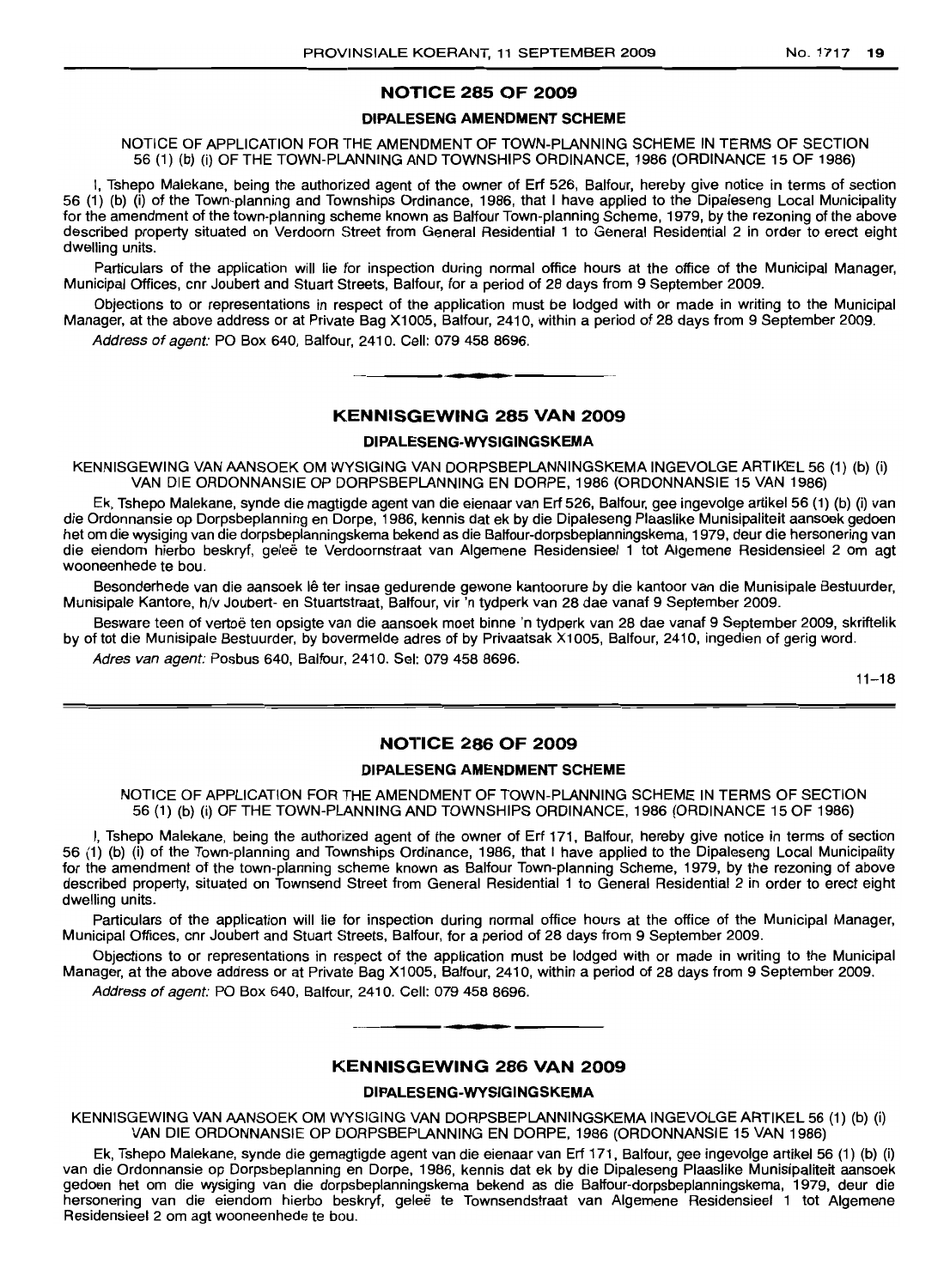Besonderhede van die aansoek lê ter insae gedurende gewone kantoorure by die kantoor van die Munisipale Bestuurder, Munisipale Kantore, h/v Joubert- en Stuartstraat, Balfour, vir 'n tydperk van 28 dae vanaf 9 September 2009.

Besware teen of vertoe ten opsigte van die aansoek moet binne 'n tydperk van 28 dae vanaf 9 September 2009, skriftelik by of tot die Munisipale Bestuurder, by bovermelde adres of by Privaatsak X1005, Balfour, 2410, ingedien of gerig word.

Adres van agent: Posbus 640, Balfour, 2410. Sel: 079 458 8696.

11-18

## **NOTICE 287 OF 2009**

#### **DIPALESENG AMENDMENT SCHEME**

NOTICE OF APPLICATION FOR THE AMENDMENT OF TOWN-PLANNING SCHEME IN TERMS OF SECTION 56 (1) (b) (i) OF THE TOWN-PLANNING AND TOWNSHIPS ORDINANCE, 1986 (ORDINANCE 15 OF 1986)

I, Tshepo Malekane, being the authorized agent of the owner of Erf 195, Balfour, hereby give notice in terms of section 56 (1) (b) (i) of the Town-planning and Townships Ordinance, 1986, that I have applied to the Dipaleseng Local Municipality for the amendment of the town-planning scheme known as Balfour Town-planning Scheme, 1979, by the rezoning of above described property, situated on Townsend Street from General Residential 1 to General Residential 2 in order to erect eight dwelling units.

Particulars of the application will lie for inspection during normal office hours at the office of the Municipal Manager, Municipal Offices, cnr Joubert and Stuart Streets, Balfour, for a period of 28 days from 9 September 2009.

Objections to or representations in respect of the application must be lodged with or made in writing to the Municipal Manager, at the above address or at Private Bag X1005, Balfour, 2410, within a period of 28 days from 9 September 2009.

Address of agent: PO Box 640, Balfour, 2410. Cell: 079 458 8696.

## **KENNISGEWING 287 VAN 2009**

**I •**

#### **DIPALESENG-WYSIGINGSKEMA**

KENNISGEWING VAN AANSOEK OM WYSIGING VAN DORPSBEPLANNINGSKEMA INGEVOLGE ARTIKEL 56 (1) (b) (i) VAN DIE ORDONNANSIE OP DORPSBEPLANNING EN DORPE, 1986 (ORDONNANSIE 15 VAN 1986)

Ek, Tshepo Malekane, synde die gemagtigde agent van die eienaar van Erf 195, Balfour, gee ingevolge artikel 56 (1) (b) (i) van die Ordonnansie op Dorpsbeplanning en Dorpe, 1986, kennis dat ek by die Dipaleseng Plaaslike Munisipaliteit aansoek gedoen het om die wysiging van die dorpsbeplanningskema bekend as die Balfour-dorpsbeplanningskema, 1979, deur die hersonering van die eiendom hierbo beskryf, geleë te Townsendstraat van Algemene Residensieel 1 tot Algemene Residensieel 2 om agt wooneenhede te bou.

Besonderhede van die aansoek lê ter insae gedurende gewone kantoorure by die kantoor van die Munisipale Bestuurder, Munisipale Kantore, h/v Joubert- en Stuartstraat, Balfour, vir 'n tydperk van 28 dae vanaf 9 September 2009.

Besware teen of vertoe ten opsigte van die aansoek moet binne 'n tydperk van 28 dae vanaf 9 September 2009, skriftelik by of tot die Munisipale Bestuurder, by bovermelde adres of by Privaatsak X1005, Balfour, 2410, ingedien of gerig word.

Adres van agent: Posbus 640, Balfour, 2410. Sel: 079 458 8696.

 $11 - 18$ 

## **NOTICE 288 OF 2009**

#### **DIPALESENG AMENDMENT SCHEME**

NOTICE OF APPLICATION FOR THE AMENDMENT OF TOWN-PLANNING SCHEME IN TERMS OF SECTION 56 (1) (b) (i) OF THE TOWN-PLANNING AND TOWNSHIPS ORDINANCE, 1986 (ORDINANCE 15 OF 1986)

I, Tshepo Malekane, being the authorized agent of the owner of Erf 215, Balfour, hereby give notice in terms of section 56 (1) (b) (i) of the Town-planning and Townships Ordinance, 1986, that I have applied to the Dipaleseng Local Municipality for the amendment of the town-planning scheme known as Balfour Town-planning Scheme, 1979, by the rezoning of above described property, situated on Townsend Street from General Residential 1 to General Residential 2 in order to erect eight dwelling units.

Particulars of the application will lie for inspection during normal office hours at the office of the Municipal Manager, Municipal Offices, cnr Joubert and Stuart Streets, Balfour, for a period of 28 days from 9 September 2009.

Objections to or representations in respect of the application must be lodged with or made in writing to the Municipal Manager, at the above address or at Private Bag X1005, Balfour, 2410, within a period of 28 days from 9 September 2009.

Address of agent: PO Box 640, Balfour, 2410. Cell: 079 458 8696.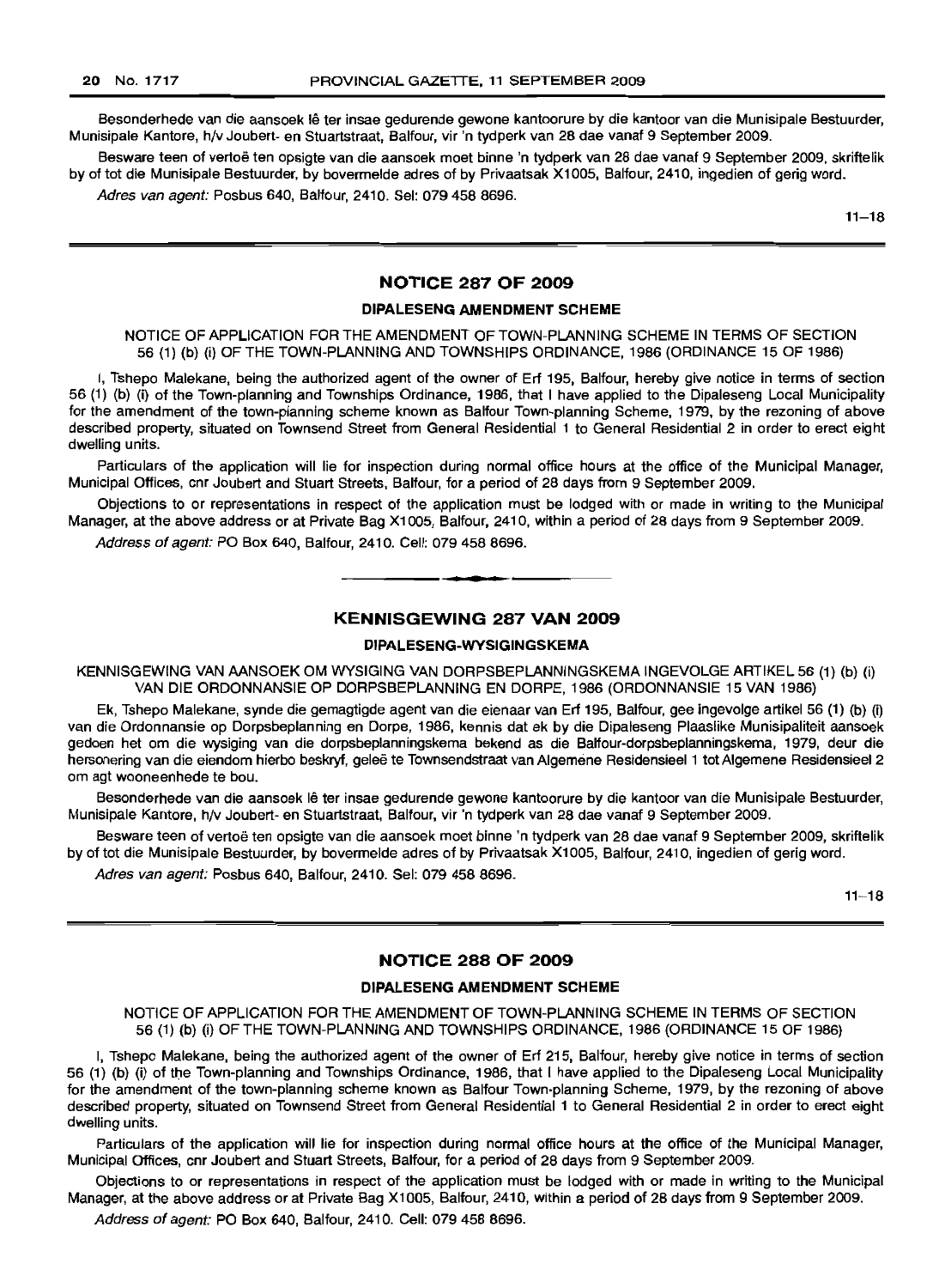## **KENNISGEWING 288 VAN 2009**

## **DIPALESENG-WYSIGINGSKEMA**

KENNISGEWING VAN AANSOEK OM WYSIGING VAN DORPSBEPLANNINGSKEMA INGEVOLGE ARTIKEL 56 (1) (b) (i) VAN DIE ORDONNANSIE OP DORPSBEPLANNING EN DORPE, 1986 (ORDONNANSIE 15 VAN 1986)

Ek, Tshepo Malekane, synde die gemagtigde agent van die eienaar van Erf 215, Balfour, gee ingevolge artikel 56 (1) (b) (i) van die Ordonnansie op Dorpsbeplanninq en Dorpe, 1986, kennis dat ek by die Dipaleseng Plaaslike Munisipaliteit aansoek gedoen het om die wysiging van die dorpsbeplanningskema bekend as die Balfour-dorpsbeplanningskema, 1979, deur die hersonering van die eiendom hierbo beskryf, gelee te Townsendstraat van Aigemene Residensieel 1 tot Algemene Residensieel 2 om agt wooneenhede te bou.

Besonderhede van die aansoek lê ter insae gedurende gewone kantoorure by die kantoor van die Munisipale Bestuurder, Munisipale Kantore, h/v Joubert- en Stuartstraat, Balfour, vir 'n tydperk van 28 dae vanaf 9 September 2009.

Besware teen of vertoe ten opsigte van die aansoek moet binne 'n tydperk van 28 dae vanaf 9 September 2009, skriftelik by of tot die Munisipale Bestuurder, by bovermelde adres of by Privaatsak X1005, Balfour, 2410, ingedien of gerig word.

Adres van agent: Posbus 640, Balfour, 2410. Sel: 079 458 8696.

 $11 - 18$ 

#### **NOTICE 289 OF 2009**

#### **DIPALESENG AMENDMENT SCHEME**

NOTICE OF APPLICATION FOR THE AMENDMENT OF TOWN-PLANNING SCHEME IN TERMS OF SECTION 56 (1) (b) (i) OF THE TOWN-PLANNING AND TOWNSHIPS ORDINANCE, 1986 (ORDINANCE 15 OF 1986)

I, Tshepo Malekane, being the authorized agent of the owner of Erf 218, Balfour, hereby give notice in terms of section 56 (1) (b) (i) of the Town-planning and Townships Ordinance, 1986, that I have applied to the Dipaleseng Local Municipality for the amendment of the town-planning scheme known as Balfour Town-planning Scheme, 1979, by the rezoning of above described property, situated on Townsend Street from General Residential 1 to General Residential 2 in order to erect eight dwelling units.

Particulars of the application will lie for inspection during normal office hours at the office of the Municipal Manager, Municipal Offices, cnr Joubert and Stuart Streets, Balfour, for a period of 28 days from 9 September 2009.

Objections to or representations in respect of the application must be lodged with or made in writing to the Municipal Manager, at the above address or at Private Bag X1005, Balfour, 2410, within a period of 28 days from 9 September 2009. Address of agent: PO Box 640, Balfour, 2410. Cell: 079 458 8696.

**- .**

## **KENNISGEWING 289 VAN 2009**

#### **DIPALESENG-WYSIGINGSKEMA**

KENNISGEWING VAN AANSOEK OM WYSIGING VAN DORPSBEPLANNINGSKEMA INGEVOLGE ARTIKEL 56 (1) (b) (i) VAN DIE ORDONNANSIE OP DORPSBEPLANNING EN DORPE, 1986 (ORDONNANSIE 15 VAN 1986)

Ek, Tshepo Malekane, synde die gemagtigde agent van die eienaar van Erf 218, Balfour, gee ingevolge artikel 56 (1) (b) (i) van die Ordonnansie op Dorpsbeplanning en Dorpe, 1986, kennis dat ek by die Dipaleseng Plaaslike Munisipaliteit aansoek gedoen het om die wysiging van die dorpsbeplanningskema bekend as die Balfour-dorpsbeplanningskema, 1979, deur die hersonering van die eiendom hierbo beskryf, gelee te Townsendstraat van Aigemene Residensieel 1 tot Algemene Residensieel 2 om agt wooneenhede te bou.

Besonderhede van die aansoek lê ter insae gedurende gewone kantoorure by die kantoor van die Munisipale Bestuurder, Munisipale Kantore, h/v Joubert- en Stuartstraat, Balfour, vir 'n tydperk van 28 dae vanaf 9 September 2009.

Besware teen of vertoë ten opsigte van die aansoek moet binne 'n tydperk van 28 dae vanaf 9 September 2009, skriftelik by of tot die Munisipale Bestuurder, by bovermelde adres of by Privaatsak X1005, Balfour, 2410, ingedien of gerig word.

Adres van agent: Posbus 640, Balfour, 2410. Sel: 079 458 8696.

 $11 - 18$ 

## **NOTICE 290 OF 2009**

#### **DIPALESENG AMENDMENT SCHEME**

NOTICE OF APPLICATION FOR THE AMENDMENT OF TOWN-PLANNING SCHEME IN TERMS OF SECTION 56 (1) (b) (i) OF THE TOWN-PLANNING AND TOWNSHIPS ORDINANCE, 1986 (ORDINANCE 15 OF 1986)

I, Tshepo Malekane, being the authorized agent of the owner of Erf 242, Balfour, hereby give notice in terms of section 56 (1) (b) (i) of the Town-planning and Townships Ordinance, 1986, that I have applied to the Dipaleseng Local Municipality for the amendment of the town-planning scheme known as Balfour Town-planning Scheme, 1979, by the rezoning of above described property, situated on Townsend Street from General Residential 1 to General Residential 2 in order to erect eight dwelling units.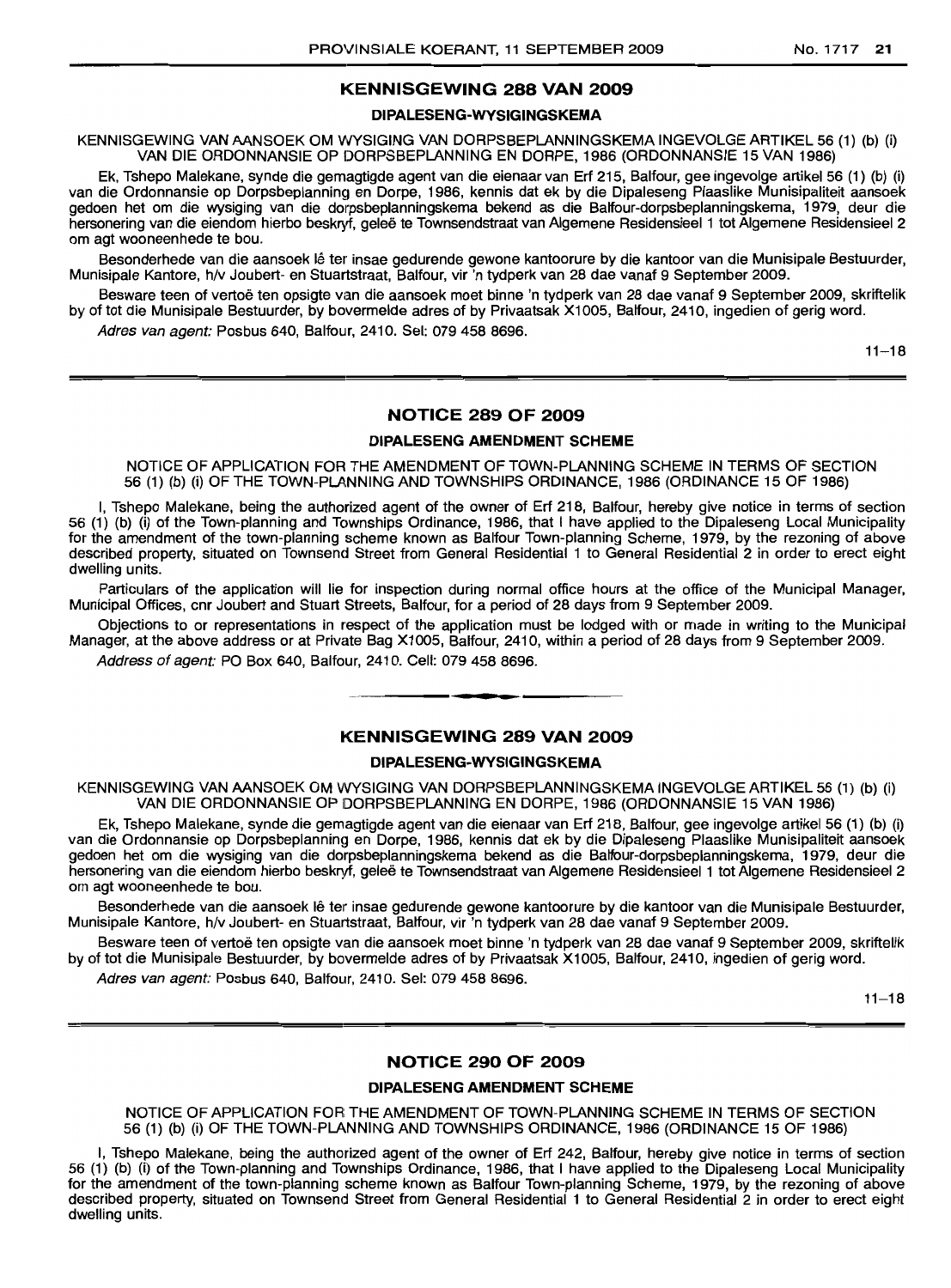Particulars of the application will lie for inspection during normal office hours at the office of the Municipal Manager, Municipal Offices, cnr Joubert and Stuart Streets, Balfour, for a period of 28 days from 9 September 2009.

Objections to or representations in respect of the application must be lodged with or made in writing to the Municipal Manager, at the above address or at Private Bag Xi 005, Balfour, 2410, within a period of 28 days from 9 September 2009. Address of agent: PO Box 640, Balfour, 2410. Cell: 079 458 8696.

#### **KENNISGEWING 290 VAN 2009**

**• I**

#### **DIPALESENG-WYSIGINGSKEMA**

KENNISGEWING VAN AANSOEK OM WYSIGING VAN DORPSBEPLANNINGSKEMA INGEVOLGE ARTIKEL 56 (1) (b) (i) VAN DIE ORDONNANSIE OP DORPSBEPLANNING EN DORPE, 1986 (ORDONNANSIE 15 VAN 1986)

Ek, Tshepo Malekane, synde die gemagtigde agent van die eienaar van Erf 242, Balfour, gee ingevolge artikel 56 (1) (b) (i) van die Ordonnansie op Dorpsbeplanning en Dorpe, 1986, kennis dat ek by die Dipaleseng Plaaslike Munisipaliteit aansoek gedoen het om die wysiging van die dorpsbeplanningskema bekend as die Balfour-dorpsbeplanningskema, 1979, deur die hersonering van die eiendom hierbo beskryf, gelee te Townsendstraat van Aigemene Residensieel 1 tot Aigemene Residensieel 2 om agt wooneenhede te bou.

Besonderhede van die aansoek lê ter insae gedurende gewone kantoorure by die kantoor van die Munisipale Bestuurder, Munisipale Kantore, h/v Joubert- en Stuartstraat, Balfour, vir 'n tydperk van 28 dae vanaf 9 September 2009.

Besware teen of vertoë ten opsigte van die aansoek moet binne 'n tydperk van 28 dae vanaf 9 September 2009, skriftelik by of tot die Munisipale Bestuurder, by bovermelde adres of by Privaatsak Xi 005, Balfour, 2410, ingedien of gerig word.

Adres van agent: Posbus 640, Balfour, 2410. Sel: 079 458 8696.

 $11 - 18$ 

## **NOTICE 291 OF 2009**

## **DIPALESENG AMENDMENT SCHEME**

NOTICE OF APPLICATION FOR THE AMENDMENT OF TOWN-PLANNING SCHEME IN TERMS OF SECTION 56 (1) (b) (i) OF THE TOWN-PLANNING AND TOWNSHIPS ORDINANCE, 1986 (ORDINANCE 15 OF 1986)

I, Tshepo Malekane, being the authorized agent of the owner of Erf 337, Balfour, hereby give notice in terms of section 56 (1) (b) (i) of the Town-planning and Townships Ordinance, 1986, that I have applied to the Dipaleseng Local Municipality for the amendment of the town-planning scheme known as Balfour Town-planning Scheme, 1979, by the rezoning of above described property, situated on West Street from General Residential 1 to General Residential 2 in order to erect eight dwelling units.

Particulars of the application will lie for inspection during normal office hours at the office of the Municipal Manager, Municipal Offices, cnr Joubert and Stuart Streets, Balfour, for a period of 28 days from 9 September 2009.

Objections to or representations in respect of the application must be lodged with or made in writing to the Municipal Manager, at the above address or at Private Bag Xi 005, Balfour, 2410, within a period of 28 days from 9 September 2009.

Address of agent: PO Box 640, Balfour, 2410. Cell: 079 458 8696.

## **KENNISGEWING 291 VAN 2009**

**•**

#### **DIPALESENG·WYSIGINGSKEMA**

KENNISGEWING VAN AANSOEK OM WYSIGING VAN DORPSBEPLANNINGSKEMA INGEVOLGE ARTIKEL 56 (1) (b) (i) VAN DIE ORDONNANSIE OP DORPSBEPLANNING EN DORPE, 1986 (ORDONNANSIE 15 VAN 1986)

Ek, Tshepo Malekane, synde die gemagtigde agent van die eienaar van Erf 337, Balfour, gee ingevolge artikel 56 (1) (b) (i) van die Ordonnansie op Dorpsbeplanning en Dorpe, 1986, kennis dat ek by die Dipaleseng Plaaslike Munisipaliteit aansoek gedoen het om die wysiging van die dorpsbeplanningskema bekend as die Balfour-dorpsbeplanningskema, 1979, deur die hersonering van die eiendom hierbo beskryf, gelee te Weststraat van Algemene Residensieel 1 tot Aigemene Residensieel 2 om agt wooneenhede te bou.

Besonderhede van die aansoek lê ter insae gedurende gewone kantoorure by die kantoor van die Munisipale Bestuurder, Munisipale Kantore, h/V Joubert- en Stuartstraat, Balfour, vir 'n tydperk van 28 dae vanaf 9 September 2009.

Besware teen of vertoë ten opsigte van die aansoek moet binne 'n tydperk van 28 dae vanaf 9 September 2009, skriftelik by of tot die Munisipale Bestuurder, by bovermelde adres of by Privaatsak Xi 005, Balfour, 2410, ingedien of gerig word.

Adres van agent: Posbus 640, Balfour, 2410. Sel: 079 458 8696.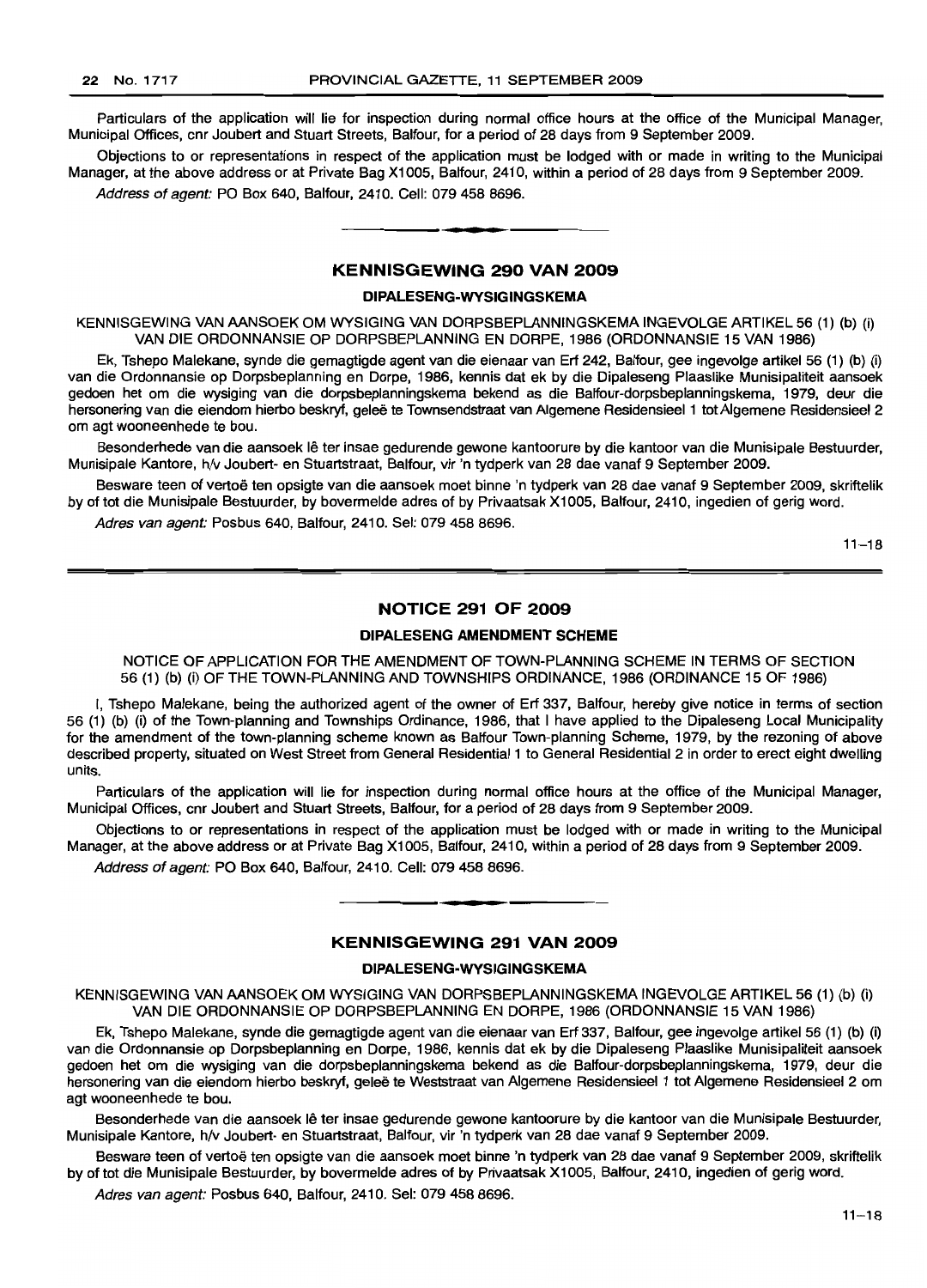## **NOTICE 292 OF 2009**

## **DIPALESENG AMENDMENT SCHEME**

NOTICE OF APPLICATION FOR THE AMENDMENT OF TOWN-PLANNING SCHEME IN TERMS OF SECTION 56 (1) (b) (i) OF THE TOWN-PLANNING AND TOWNSHIPS ORDINANCE, 1986 (ORDINANCE 15 OF 1986)

I, Tshepo Malekane, being the authorized agent of the owner of Erf 954, Balfour, hereby give notice in terms of section 56 (1) (b) (i) of the Town-planning and Townships Ordinance, 1986, that I have applied to the Dipaleseng Local Municipality for the amendment of the town-planning scheme known as Balfour Town-planning Scheme, 1979, by the rezoning of above described property, situated on Townsend Street from General Residential 1 to Special Business 1 in order to erect eight business dwelling units.

Particulars of the application will lie for inspection during normal office hours at the office of the Municipal Manager, Municipal Offices, cnr Joubert and Stuart Streets, Balfour, for a period of 28 days from 9 September 2009.

Objections to or representations in respect of the application must be lodged with or made in writing to the Municipal Manager, at the above address or at Private Bag X1005, Balfour, 2410, within a period of 28 days from 9 September 2009.

Address of agent: PO Box 640, Balfour, 2410. Cell: 079 458 8696 .

## **KENNISGEWING 292 VAN 2009**

**•**

#### **DIPALESENG-WYSIGINGSKEMA**

KENNISGEWING VAN AANSOEK OM WYSIGING VAN DORPSBEPLANNINGSKEMA INGEVOLGE ARTIKEL 56 (1) (b) (i) VAN DIE ORDONNANSIE OP DORPSBEPLANNING EN DORPE, 1986 (ORDONNANSIE 15 VAN 1986)

Ek, Tshepo Malekane, synde die gemagtigde agent van die eienaar van Erf 954, Balfour, gee ingevolge artikel 56 (1) (b) (i) van die Ordonnansie op Dorpsbeplanning en Dorpe, 1986, kennis dat ek by die Dipaleseng Plaaslike Munisipaliteit aansoek gedoen het om die wysiging van die dorpsbeplanningskema bekend as die Balfour-dorpsbeplanningskema, 1979, deur die hersonering van die eiendom hierbo beskryf, geleë te Townsendstraat van Algemene Residensieel 1 tot Spesiale Besigheid 1 om agt besigheidseenhede te bou.

Besonderhede van die aansoek lê ter insae gedurende gewone kantoorure by die kantoor van die Munisipale Bestuurder, Munisipale Kantore, h/v Joubert- en Stuartstraat, Balfour, vir 'n tydperk van 28 dae vanaf 9 September 2009.

Besware teen of vertoë ten opsigte van die aansoek moet binne 'n tydperk van 28 dae vanaf 9 September 2009, skriftelik by of tot die Munisipale Bestuurder, by bovermelde adres of by Privaatsak X1005, Balfour, 2410, ingedien of gerig word.

Adres van agent: Posbus 640, Balfour, 2410. Sel: 079 458 8696.

 $11 - 18$ 

## **NOTICE 293 OF 2009**

#### NOTICE OF APPLICATION FOR TOWNSHIP ESTABLISHMENT

NOTICE OF APPLICATION FOR THE ESTABLISHMENT OF A TOWNSHIP IN TERMS OF CHAPTER III, SECTION 96 OF THE TOWN-PLANNING AND TOWNSHIPS ORDINANCE, 1986 (ORDINANCE 15 OF 1986)

We, Sisonke Development Planners, hereby give notice in terms of section 69 (6) (a) of the Town-planning and Townships Ordinance, 1986 (Ordinance 15 of 1986), that we have applied to the Umjindi Local Municipality for the establishment of the township kwaMadakwa-Nlovu on a portion of Portion 15 of the farm Oorschot 692-JU, as set out in the annexure.

The erven, numbering in total approximately 414 erven, will consist of a mix of Residential, Business, Community Facility, Municipal and Public Open Spaces.

The intention of the township establishment is to formalize the existing "informal" settlement, generally referred to as kwaMadakwa-Ndlovu. It is estimated that the settlement currently consists of 414 stands, however, the number may be exceeded in accordance with the current settlement and/or the need to provide additional erven for further settlement.

Further particulars of the township will lie for inspection during normal office hours at the office of the Municipal Manager, Department Civil Services, Second Floor, Umjindi Civic Center, corner General and De Villiers Streets, Barberton, for a period of 28 days from 4 September 2009.

Objections to or representations in respect of the township must be lodged with or made in writing to the Municipal Manager at the above address or PO Box 33, Barberton, 1300, within a period of 28 days from 4 September 2009.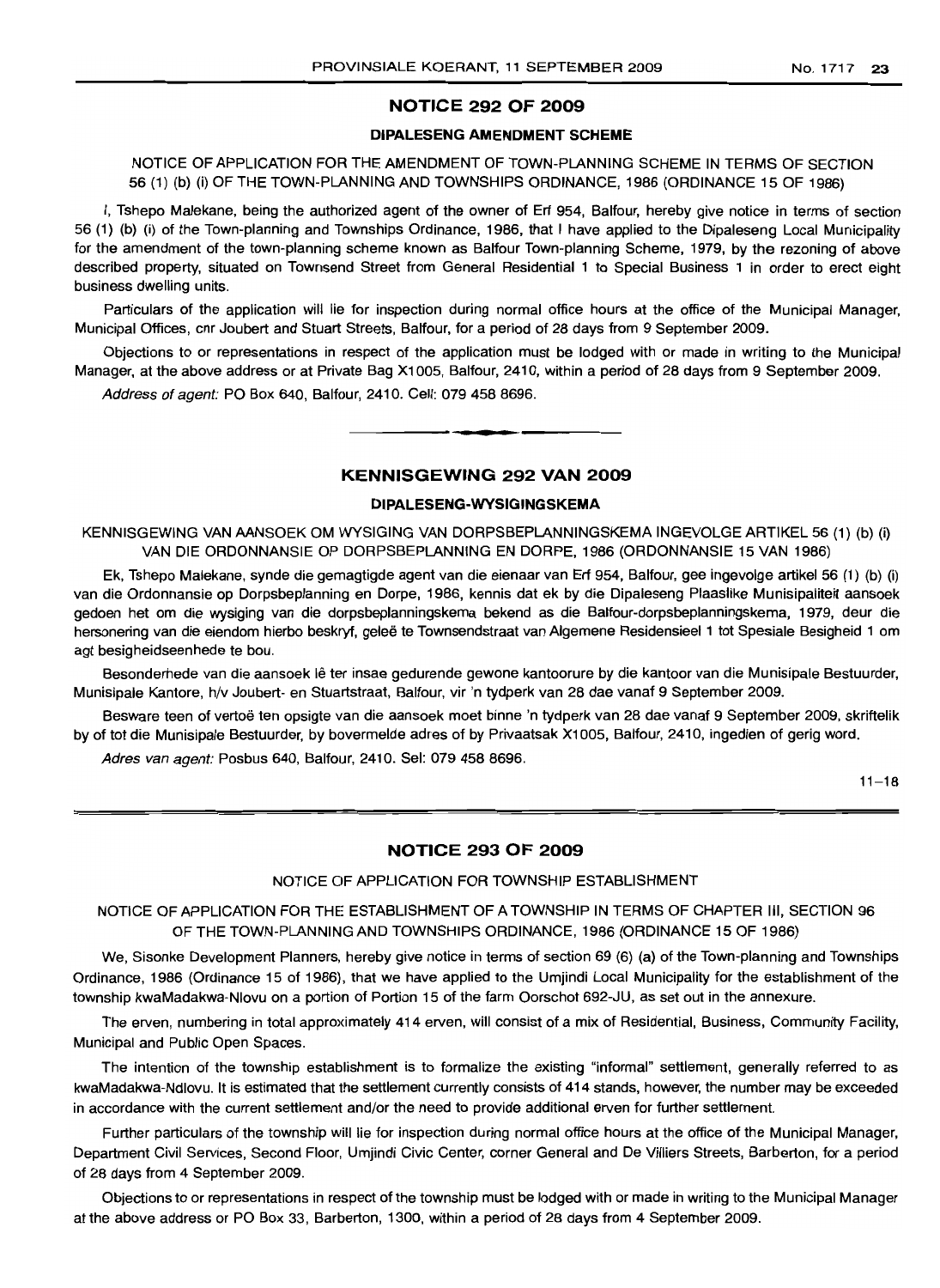#### **ANNEXURE**

Name of town: **Kwamadakwa-Ndlovu.**

Total number of erven: 414. Land uses: Residential-401 erven; Business-3 erven; Municipal-1 erf; Institutional-4 erven; Public Open Space--5 erwe.

The application property is situated approximately 7 km north-west of Barberton and 3 km north-west of the Barberton Maximum Security Correctional Facility.

Address of agent: Sisonke Development Planners, P.O. Box 2446, Nelspruit, 1200. Tel: (013) 755-4572. Fax: (013) 755-2803.

**1\_**

#### **KENNISGEWING 293 VAN 2009**

KENNISGEWING VAN AANSOEK OM DORPSTIGTING

KENNISGEWING VAN DIE AANSOEK OM DORPSTIGTING INGEVOLGE HOOFSTUK III, ARTIKEL 96 VAN DIE DORPSTIGTING EN DORPE ORDONNANSIE, 1986 (ORDONNANSIE 15 VAN 1986)

Ons, Sisonke Development Planners, gee hiermee ingevolge artikel 69 (6) (a) van die Ordonnansie op Dorpsbeplanning en Dorpe, 1986 (Ordonnansie 15 van 1986), kennis dat ons by die Umjindi Plaaslike Munisipaliteit aansoek gedoen het om die dorpsgebied kwaMadakwa-Nlovu op 'n gedeelte van Gedeelte 15 van die plaas Oorschot 692-JU te stig, soos vermeld in die Bylae.

Die erwe, in getal ongeveer 414, sal bestaan uit 'n verskeidenheid van Hesidensiele, Besigheid, Gemeenskapsfasiliteit, Munisipaal en Openbare Oop Ruimte erwe.

Die doel van die dorpstigting is om die bestaande "informele" nedersetting, algemeen bekend as kwaMadakwa-Ndlovu, te formaliseer. Dit word geskat dat die nedersetting huidiglik uit 414 erwe bestaan, maar die getal mag oorskry word in ooreenstemming met die bestaande hoeveelheid erwe en/of die behoefte om meer erwe te skep vir toekomstige huisvesting.

Nadere besonderhede van die dorp lê ter insae gedurende gewone kantoorure by die kantoor van die Munisipale Bestuurder, Departement Siviele Dienste, Tweede Vloer, Umjindi Burgersentrum, hoek van Generaal- en De Villiersstraat, Barberton, vir 'n tydperk van 28 dae vanaf 4 September 2009.

Besware teen of vertoë ten opsigte van die dorp moet skriftelik by of tot die Munisipale Bestuurder by bovermelde adres of Posbus 33, Barberton, 1300, binne 'n tydperk van 28 dae vanaf 4 September 2009 ingedien of gerig word.

#### **BYLAE**

Naam van dorp: **Kwamadakwa-Ndlovu.**

Aantal erwe in dorp: 414. Grondgebruik: Residensieel-401 erwe; Besigheid-3 erwe; Inrigting-4 erwe; Munisipaal-1 erf; Publieke Oop Ruimte-5 erwe.

Die aansoekperseel is gelee ongeveer 7 km noordwes van Barberton en 3 km noordwes van die Barberton Maksimumsekuriteit Gevangenis.

Adres van applikant: Sisonke Development Planners, Posbus 72446, Nelspruit, 1200. Tel: (013) 755-4572. Faks: (013) 755-2803.

 $11 - 18$ 

#### **NOTICE 294 OF 2009**

## NOTICE OF APPLICATION FOR TOWNSHIP ESTABLISHMENT

NOTICE OF APPLICATION FOR THE ESTABLISHMENT OF A TOWNSHIP IN TERMS OF CHAPTER III, SECTION 96 OF THE TOWN-PLANNING AND TOWNSHIPS ORDINANCE, 1986 (ORDINANCE 15 OF 1986)

We, Sisonke Development Planners, hereby give notice in terms of section 69 (6) (a) of the Town-planning and Townships Ordinance, 1986 (Ordinance 15 of 1986), that we have applied to the Umjindi Local Municipality for the establishment of the township Emjindini Trust on portions of the Remainder and Portion 3 of the farm Sassenheim 695-JT, as set out in the Annexure.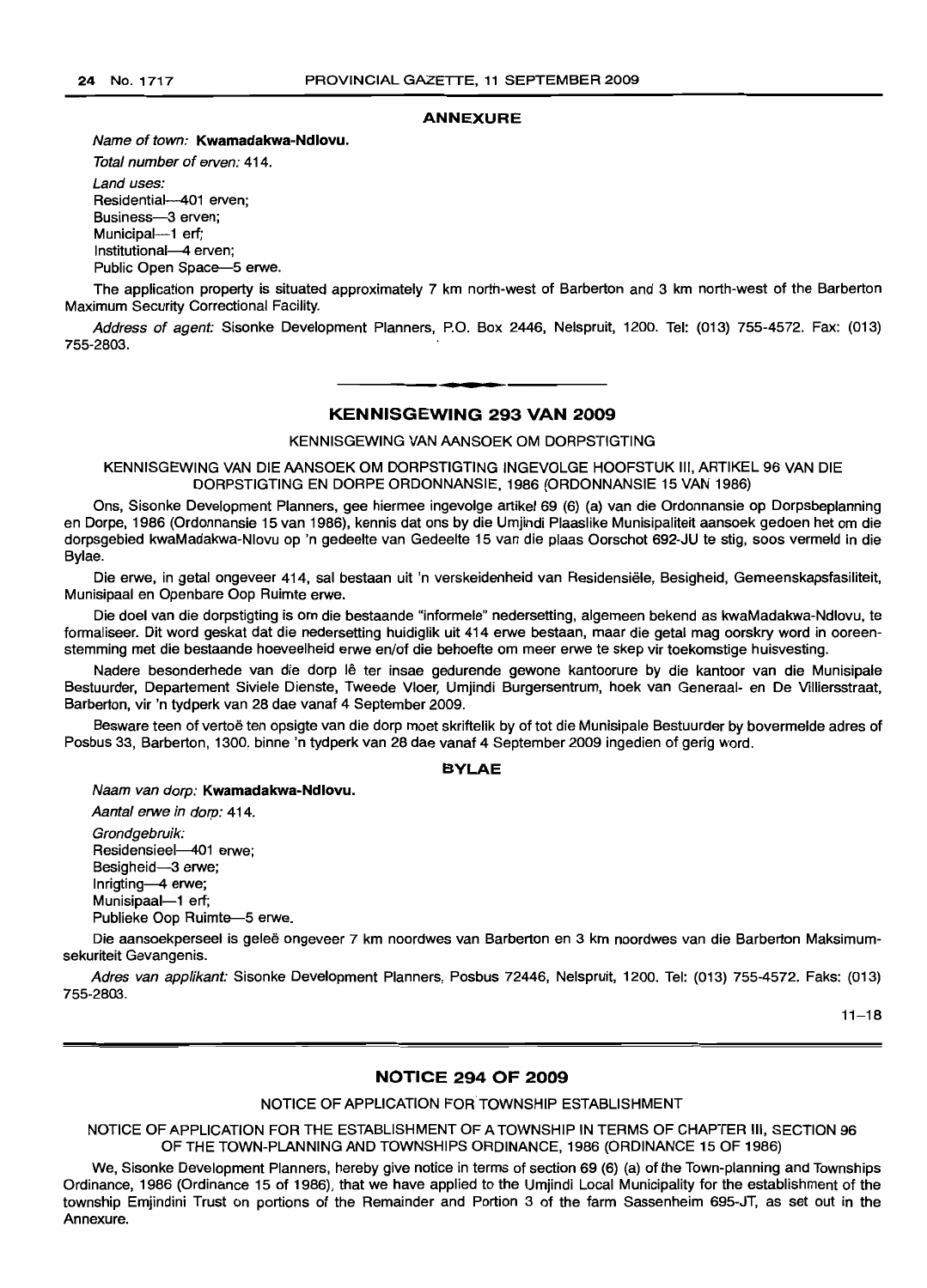The erven, numbering in total approximately 1 301 erven, will consist of a mix of Residential, Business, Community Facility and Public Open Spaces.

The intention of the township establishment is to formalize the existing "informal" settlement, generally referred to as Emjindini Trust. It is estimated that the settlement currently consists of 1301 stands, however, the number may be exceeded in accordance with the current settlement and/or the need to provide additional erven for further settlement.

Further particulars of the township will lie for inspection during normal office hours at the office of the Municipal Manager, Department Civil Services, Second Floor, Umjindi Civic Center, corner General and De Villiers Streets, Barberton, for a period of 28 days from 11 September 2009.

Objections to or representations in respect of the township must be lodged with or made in writing to the Municipal Manager at the above address or PO Box 33, Barberton, 1300, within a period of 28 days from 11 September 2009.

#### **ANNEXURE**

Name of town: **Emjindini Trust.** Total number of erven: 1 301. Land uses: Residential-1 275 erven; Business-3 erven; Special-1 erf; Institutional-7 erven; Public Open Space-15 erven.

The application property is situated approximately 10 km north-west of Barberton and 6 km north-west of the Barberton Maximum Security Correctional Facility.

Address of agent: Sisonke Development Planners, P.O. Box 2446, Nelspruit, 1200. Tel: (013) 755-4572. Fax: (013) 755-2803.

## **- £ KENNISGEWING 294 VAN 2009**

KENNISGEWING VAN AANSOEK OM DORPSTIGTING

KENNISGEWING VAN DIE AANSOEK OM DORPSTIGTING INGEVOLGE HOOFSTUK III, ARTIKEL 96 VAN DIE DORPSTIGTING EN DORPE ORDONNANSIE, 1986 (ORDONNANSIE 15 VAN 1986)

Ons, Sisonke Development Planners, gee hiermee ingevolge artikel 69 (6) (a) van die Ordonnansie op Dorpsbeplanning en Dorpe, 1986 (Ordonnansie 15 van 19B6), kennis dat ons by die Umjindi Plaaslike Munisipaliteit aansoek gedoen het om die dorpsgebied Emjindini Trust op gedeeltes van die Restant en Gedeelte 3 van die plaas Sassenheim 695-JT te stig, soos vermeld in die Bylae.

Die erwe, in getal ongeveer 1 301, sal bestaan uit 'n verskeidenheid van Residensiële, Besigheid, Gemeenskapsfasiliteit en Openbare Oop Ruimte erwe.

Die doel van die dorpstigting is om die bestaande "informele" nedersetting, algemeen bekend as Emjindini Trust, te formaliseer. Dit word geskat dat die nedersettinq huidiglik uit 1301 erwe bestaan, maar die getal mag oorskry word in ooreenstemming met die bestaande hoeveelheid erwe en/of die behoefte om meer erwe te skep vir toekomstige huisvesting.

Nadere besonderhede van die dorp lê ter insae gedurende gewone kantoorure by die kantoor van die Munisipale Bestuurder, Departement Siviele Dienste, Tweede Vloer, Umjindi Burgersentrum, hoek van Generaal- en De Villiersstraat, Barberton, vir 'n tydperk van 28 dae vanaf 11 September 2009.

Besware teen of vertoë ten opsigte van die dorp moet skriftelik by of tot die Munisipale Bestuurder by bovermelde adres of Posbus 33, Barberton, 1300, binne 'n tydperk van 28 dae vanaf 11 September 2009 ingedien of gerig word.

## **BYLAE**

Naam van dorp: **Emjindini Trust.** Aantal erwe in dorp: 1 301.

Grondgebruik: Residensieel-1 275 erwe; Besigheid-3 erwe; Inrigting-7 erwe; Spesiaal-1 erf; Publieke Oop Ruimte-15 erwe.

Die aansoekperseel is gelee ongeveer 10 km noordwes van Barberton en 6 km noordwes van die Barberton Maksimum-sekuriteit Gevangenis.

Adres van applikant: Sisonke Development Planners, Posbus 72446, Nelspruit, 1200. Tel: (013) 755-4572. Faks: (013) 755-2803.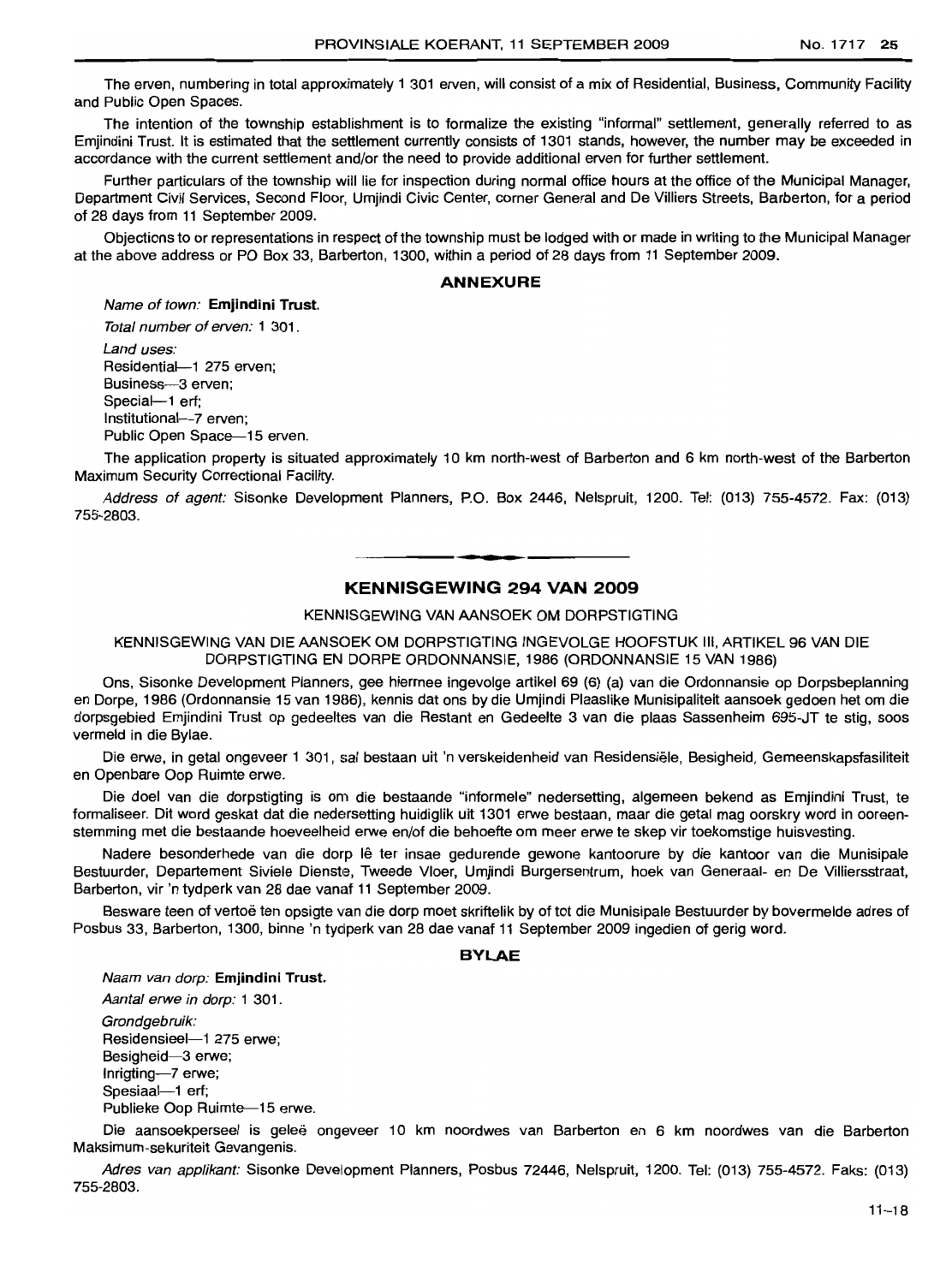#### **NOTICE 295 OF 2009**

[Regulation 21(10) of the Development Facilitation Regulations in terms of the DFA, 1995]

#### **NOTICE OF LAND DEVELOPMENT AREA APPLICATION**

Stefan de Beer Town & Regional Planner (Applicant), has lodged an application for the establishment of a land development area in terms of the Development Facilitation Act, 1995.

The application is for the development of the following land:

Holding 94 White River Agricultural Holdings Extension 2 - in extent 4,2411 ha; Portion 20 (a portion of portion 1) of the farm Katoen 278 JT - in extent 3,6374 Ha; Portion 43 (a portion of portion 2) of the farm Katoen 278 JT  $-$  in extent 1,3336 Ha; Portion 46 (a portion of portion 2) of the farm Katoen 278 JT - in extent 1,7573 Ha; Portion 47 (a portion of portion 2) of the farm Katoen 278 JT - in extent 1,7347 Ha; The Development will consist of the following:

- Approximately 102 residential erven, within 5 separate land development areas, ranging in size from approximately 500  $m^2$  to 1 500  $m^2$ , and various other land uses related to a residential town;
- Controlled security entrance procedures at the entrances to the development;
- The Mpumalanga Development Tribunal is requested to suspend the obsolete restrictive conditions in the title deeds of the relevant properties as described in the conveyancing report, in terms of Section 33(2)(d) of the Development Facilitation Act, 1995 (Act No. 67 of 1995), specifically conditions C. (a)  $-$  (i) in deed T57845/90, being Holding 94, White River Agricultural Holdings Ext 2, J.U.
- The Mpumalanqa Development Tribunal is requested to suspend the provisions and application of The. Subdivision of Land Ordinance, 1986 (Ordinance No. 20 of 1986), pertaining to the subdivision of holding 94 i.t.o. section  $33(2)(j)(iv)$  of the Development Facilitation Act, 1995 (Act No. 67 of 1995).
- The Mpumalanga Development Tribunal is requested to suspend the provisions and application of The Agricultural Holdings (Transvaal) Registration Act, 1919, pertaining to the subdivision of Holding 94 as well as the type of land use i.t.o. section  $33(2)(j)(iv)$  as well as section 33(2)(*j*)(vi) of the Development Facilitation Act, 1995 (Act No. 67 of 1995).
- The Mpumalanga Development Tribunal is requested to grant consent for excising Holding 94 in order to convert it's status to make the property legally suitable to be developed in erven smaller than 8565 sq.m in terms of section  $33(2)(j)(vi)$  of the Development Facilitation Act, 1995 (Act No. 67 of 1995).
- The Mpumalanga Development Tribunal is requested to suspend the provisions and application of The Subdivision of Agricultural Land Act, 1970 (Act No. 70 of 1970), pertaining to the subdivision of the land in question i.t.o. section  $33(2)(j)(iv)$  of the Development Facilitation Act, 1995 (Act No. 67 of 1995).
- The Mpumalanga Development Tribunal is requested to suspend the provisions and application of The Advertising on Roads and Ribbon Development Act, 1940 (Act No. 21 of 1940), pertaining to the subdivision of the land and the erection of more than one dwelling unit i.t.o. section  $33(2)(j)(i)$  of the Development Facilitation Act, 1995 (Act No. 67 of 1995). This pertains to the deeds of portions 20, 43, 46 & 47 of the Farm Katoen 278 JT.
- The Mpumalanga Development Tribunal is requested to allow a relaxation in the building line restriction of Road P17-7 (R40) to approximately 3m.
- The Mpumalanga Development Tribunal is requested to suspend the provisions and application of The Town Planning & Townships Ordinance, 1986 (Ordinance 15 of 1986), as well as the White River Town Planning Scheme, 1985, pertaining to the rezoning of holding 94 i.t.o. section 33(2)(i) of the Development Facilitation Act, 1995 (Act No. 67 of 1995).
- The Mpumalanga Development Tribunal is requested to impose a Condition of Establishment to amend the Land Use Density Designation of the Mbombela Local Municipality's Spatial Development Framework - to allow for residential erven smaller than 1250 sq.m, i.t.o. section  $33(2)(h)(i)$ ;  $33(2)(i)$ ; and  $33(3)(c)$  of the Development Facilitation Act, 1995 (Act No. 67 of 1995), and/or alternatively allow this development to proceed at a higher density than prescribed.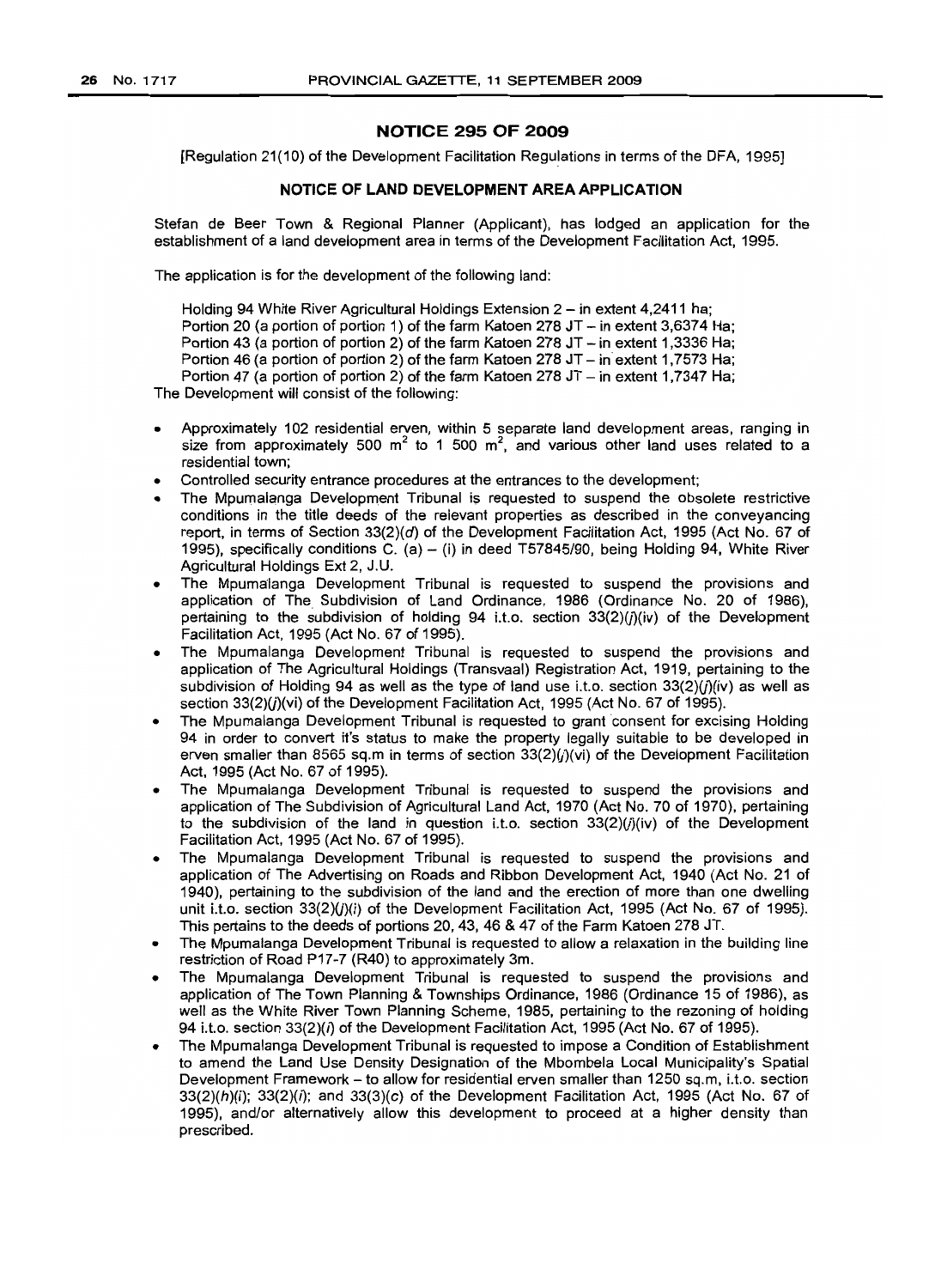- 
- The Mpumalanga Development Tribunal is requested to approve the layout plans and conditions of establishment of the different land development areas.

The relevant plans, documents and information with reference number **MDT31/07/09/01Farm Katoen** are available for inspection at the Designated Officer of the Mpumalanga Development Tribunal, Ms Refilwe Motaung at Building 6, First Floor, Govemment Boulevard Riverside Office Complex, Nelspruit, for a period of 21 days from 11 September 2009.

The application will be considered at a tribunal hearing to be held at No 18 Jones Street, Nelspruit on 8 December 2009 at 09HOO and the pre-hearing conference will be held at No 18 Jones Street, Nelspruit, on 23 November 2009 at 09HOO.

Any person having an interest in the application should please note:

- 1. You may within a period of 21 (twenty one) days from the date of the first publication of this notice (11 September 2009), provide the Designated Officer with written objections or representations or,
- 2. **If** your comments constitute an objection to any aspect of the land development application, you must appear in person or through a representative before the Tribunal on the date mentioned above.

Any Written objection or representation must be delivered to the Designated Officer, Ms. Refilwe Motaung at Private Bag X11219, Nelspruit, 1200. and you may contact the Designated Officer if you have any queries on tel (013) 766-6314 & fax (013) 766 8247 Land Development Applicant:

Stefan de Beer, Town & Regional Planner P.O. Box 30028 Steiltes, 1213

Cell: 082 892 3667 Fax: 086 567 5643 Email: sdebeer.planner@gmail.com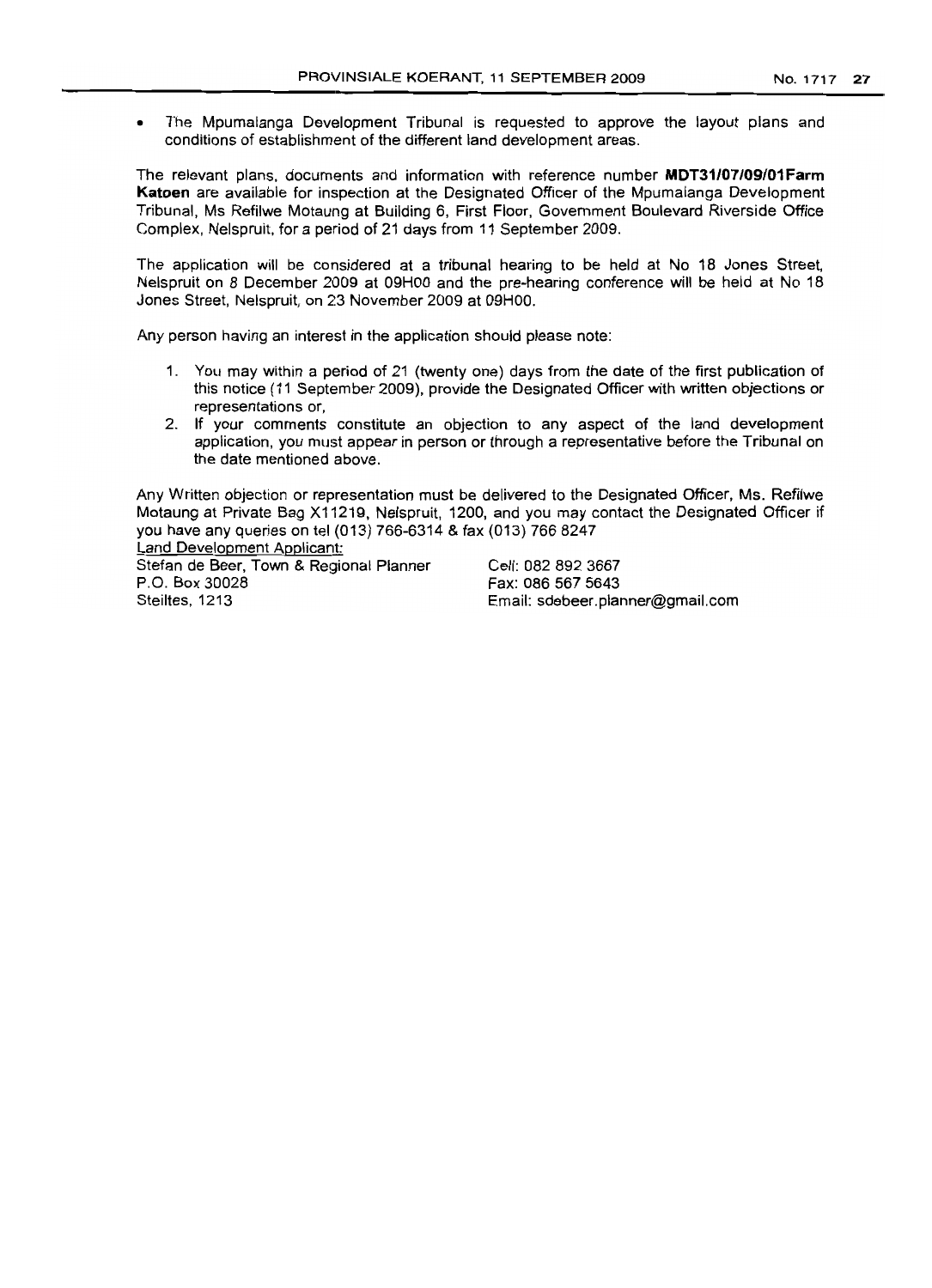## **NOTICE 295 OF 2009 SATISO**

## **SICELO SEKUTFUTFUKISA INDZAWO**

Stefan de Beer Town & Regional Planner (Umceli), ufake sicelo seku tfutfukisa indzawo ngokwemtsetfo sisekelo we-DFA, 1995 (Act 67 of 1995).

Lesicelo saletindzawo letiladzelako:

| Holding 94 White River Agricultural Holdings Extension 2   | - bukhulu: 4. 2411ha:  |
|------------------------------------------------------------|------------------------|
| Sibanga 20 (sigaba sesigaba 1) se li Phulasi Katoen 278 JT | - bukhulu: 3, 6374 ha: |
| Sibanga 43 (sigaba sesigaba 2) se li Phulasi Katoen 278 JT | - bukhulu: 1, 3336 ha: |
| Sibanga 46 (sigaba sesigaba 2) se li Phulasi Katoen 278 JT | - bukhulu: 1, 7573 ha: |
| Sibanga 47 (sigaba sesigaba 2) se li Phulasi Katoen 278 JT | - bukhulu: 1, 7347 ha: |

Lokuftutfukisa kwaletindzawo kutawuhleleka ngaledlela:

- Kutawuphuma cishe 102 titandi tokuhlala, letitawu hlukahlukana nangobukhulu bato:  $\blacktriangle$ kusuka ku500m<sup>2</sup> -kufike ku1500m<sup>2</sup>. Letititandi titawuhlelwa etindzaweni letisihlanu, naletinye titandi titawu-sentjetiselwa letinye tidzingo temphakatsi.
- $\blacktriangleright$ Kulena ndzawo kutawuba nabo nogada emasangweni ekungena;
- iMpumalanga Development Tribunal icelwa loku lokuladzelako;
	- Imise mitsetfo levela ku'Tayitela (Title Deeds) yaletitandi letiphume kumibiko mayelane neba patsi betitandi, nge kweSection 33(2)(d) kweDFA, 1995 (Act namba.67 weDFA, 1995), kakhulu kati Section C.(a)- (i) ku Tiyitela *T57845/90,* ye Holding 94 White River Agricultural Holdings Extension 2.
	- Imise sicelo lesangena ngokuhlukaniswa kwalendzawo ye Holding 94 ngekwemtsefto we Subdivision of Land Ordinance, 1986 (Ord.20 of 1986) ngekusebentisa umtsetfo sisekelo longu Section  $33(2)(i)(iv)$  we DFA, 1995(Act namba.67 weDFA, 1995).
	- Imise futsi sicelo lesisuka kuteku Lima {The Agricultural holdings (Transvaal) Registration Act, 1919, letiphatselene nokuhlukaniswa nedlela yoku setsetiswa kwe Holding 94 ngekwemtsefto sisekekolo kuSection 33(2)(j)(iv) neSection 33(2)(i)(vi) ye DFA,1995(Act namba.67 weDFA, 1995).
	- Iya celwa fusti kutsi ivumele sicelo sokuguculela bungako be Holding 94 kuze kuto vunyelwana ngokusetsetfweni kutsi lendzawo ibe netitandi letincane letingabangu 8565m<sup>2</sup> ngokwe Section 33(2)(j)(vi) ye DFA, 1995(Act namba.67 weDFA, 1995).
	- Iphindze icelwe kumiswe sicelo lesi phatselene netoku Lima (The Agricultural Land Act, 1970 (Act namba.70 we1970) ngokuhlukaniswa kwalendzawo lekukhulunywa ngayo ngokweSection 33(2)(j)(iv) ye DFA, 1995(Act namba.67 weDFA, 1995).
	- Imiswe sicelo soku Khangisa eMugwaceni (The Advertising on Roads and Ribbon Development Act, 1940 (Act namba.21 we1940), lesivumela kuhlukanisa nokwakha lokungetulu kwendlu yinye. Loku kumelene leli Tayitela yalamabanga: 20, 43, 46 na 47 eliphulasi Katoen 278 JT.
	- Futsi icelwa kutsi ivumele kutsi Umgomo wemgwaqo P17-7 (eR40) ibekwe cishe ku 3m.
	- iMpumalanga Development Tribunal nobe likomiti lelibukene netekutfutfukisa kusivundza seMpumalanga icelwa kwekutsi imise kusetjentiswa kwemibanzela leftolakala kumtsetfo sisekelo lowatiwa ngekutsi yiTown Planning and Townships Ordinance, 1986 (Ordinance 15, 1986), kanye futsi nemibandzela leftolakala kumtsefto longamela kuhleleka kwenzawo yase White River lowatiwa ngekwekutsi yiWhite River Town Planning Scheme, 1985 levumela kuguculwa kwendlela yekusentjentiswa kwendzawo leyatiwa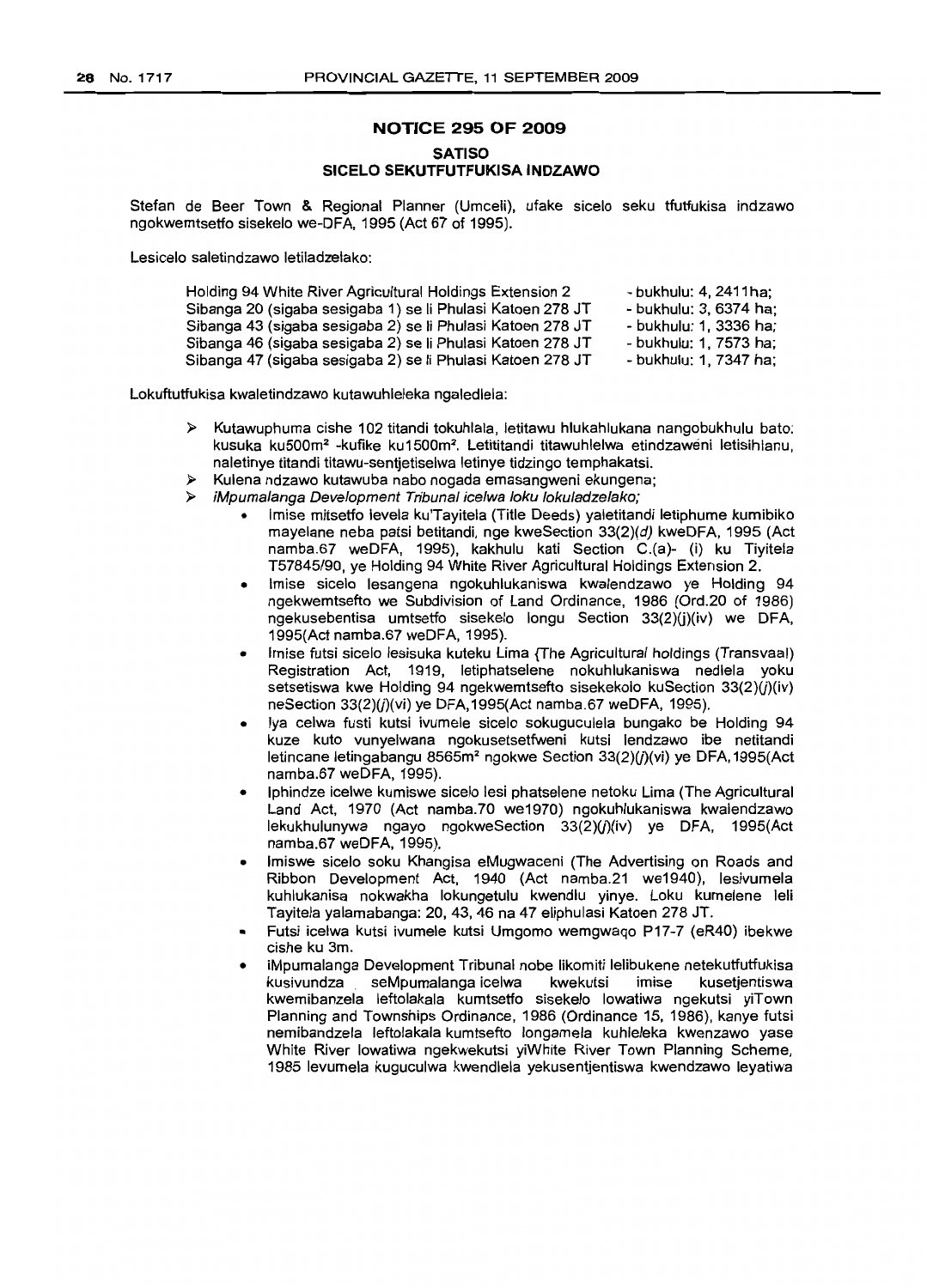ngekutsi yiHolding 94 ngekwemtsefto weSection 33(2)(i) weDFA, 1995 (Act namba.67 weDFA, 1995).

- Iphindze icelwa kutsi ibeke tindlela tokuhlela lititawu ladzelwa ngo ku guqula kusetjentiswa kwendzawo ngoku setsetfweni lobekwe nguMasipala wase Mbombela kumgomo wekuhlelwa kwendzawo yase Mbombela (SDF). Letitindlela tivumele titandi letitaba tincane kuna 1250m<sup>2</sup> ngo kweSection 33(2)(h)(i); 33(2)(i) ne 33(3)(c) ye DFA, 1995(Act namba.67 weDFA 1995), nome imvumelo yekutsi linani letitandi lendlulele kuleli lelibekiwe ngoku semtsetfweni.
- Kwekuqcina, licelwa kwekhutsi ivumele kundlalwa kwe ndzawo, kanye nesimo sokuhlela letindzawo ngokuhlukahlukana kwato.

Yonke mininingwane kanye nemaplani alentfutfukiso lanenombolo yefayela lengu **MDT31/07/09/01 Farm Katoen** angatfolakala ku Ms Refilwe Motaung we Mpumalanga Development Tribunal, Building 6; First floor, Government Boulevard Riverside Office Complex, Nelpruit, kusukela mhlaka 11 September 2009 kuze kube malanga langu 21.

Lesi sicelo sitawukhulunwa emuhlanganweni weTribunal mhlaka tingu 8 Ngongoni (December) 2009 eNasipoti, namba.18 Jones Street ngensimbi yemfica ekuseni (09HOO). Fusti kuto cala kuhlanganwe mhlaka 23 November 2009 eNelspruit, naba.18 Jones Street ngensimbi yemfica ekuseni (09HOO).

Wanke umuntfu uyatiswa kutsi:

- 1. Umangabe ungavumelani nobe unemibono ngalesisiCelo sekutfutfukisa kwaletindzawo lekukhulunywa ngato, ungabhala icwadzi leya ku Ms Refilwe Motaung; kusukela liIanga lokucala lekukhangisa kwaleSatiso mhla-tingu 11 September 2009,
- 2. Uma imibono yakho ingavumelani naletindlela tekutfuftukisa kulesiCelo, kufanele uvele matfupha noma kuvele ummeli wakho kuTribunal nga leli langa lemhlangano lekukhulunywe ngalo ngenhla.

Tonge ticwadzi tiyiswe ku: Ms Refilwe Motaung Private Bag X11219 Nelspruit 1200 Mangabe unemibuto unqashayela Ms Motaung kule nombolo: Tel: 013 766-6314 & Fax 013 766 8247.

Umceli wentfutfukiso Stefan de Beer, Town & Regional Planner P.O Box 30028 Steiltes, 1213

Cell: 082 892 3667 Fax: 086 567 5643 Email: sdebeer.planner@gmail.c:om

 $11 - 18$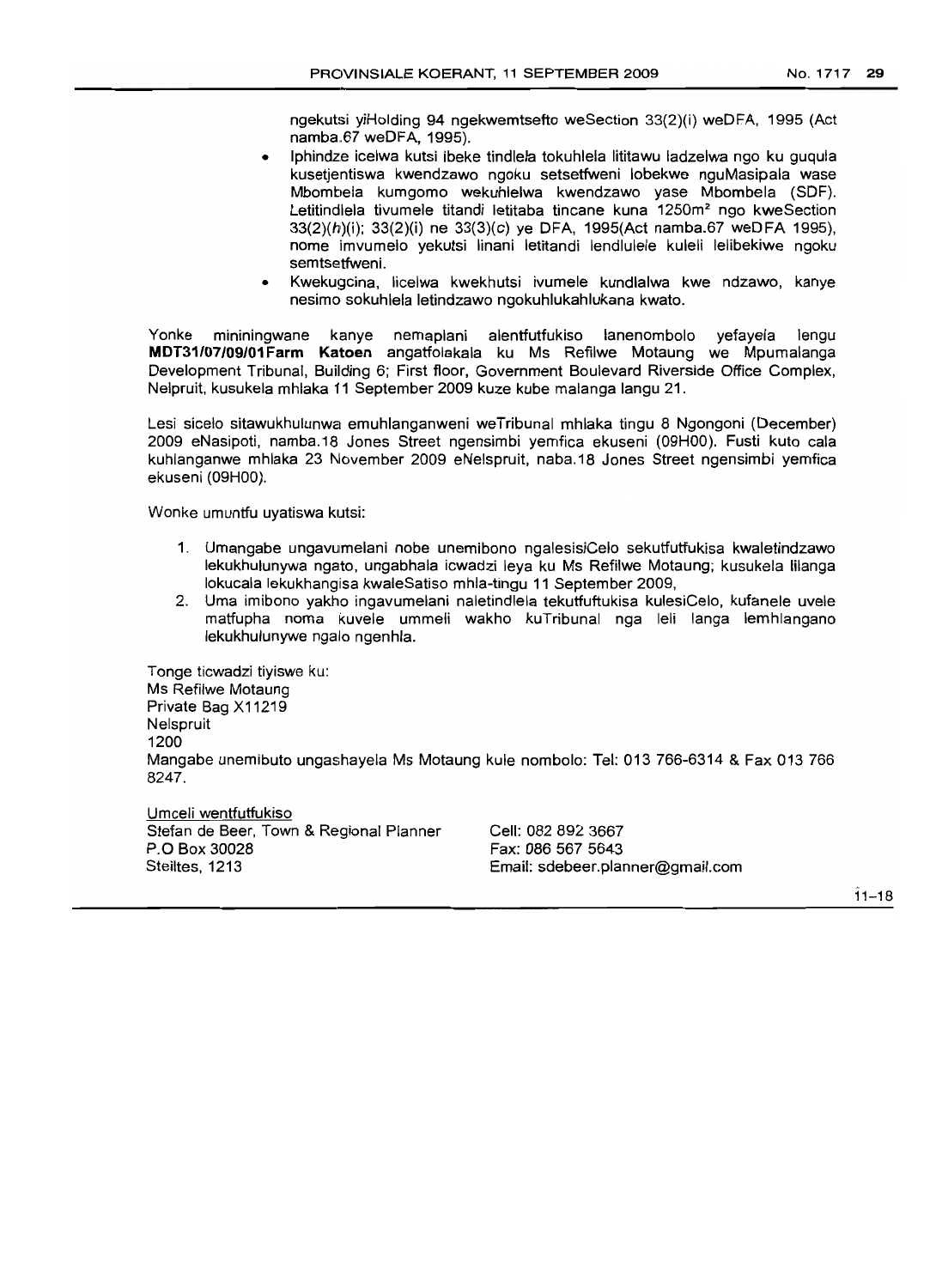# **LOCAL AUTHORITY NOTICES PLAASLIKE BESTUURSKENNISGEWINGS**

## **LOCAL AUTHORITY NOTICE 192**

NOTICE OF APPLICATION FOR ESTABLISHMENT OF A TOWNSHIP

(LOCAL AUTHORITY NOTICE 139 OF 2009)

#### **eMALAHLENI LOCAL MUNICIPALITY**

The eMalahleni Local Municipality hereby gives notice in terms of section 69 (6) (a), read with section 96 (3) of the Townplanning and Townships Ordinance, 1986 (Ordinance 15 of 1986), that an application to establish the township referred to in the Annexure attached hereto, has been received by it.

Particulars of the application will lie for inspection during normal office hours at the office of the Municipal Manager, Mandela Avenue, eMalahleni, 1035, for a period of 28 days from 4 September 2009.

Objections to or representations in respect of the application must be lodged with or made in writing and in duplicate to the Municipal Manager at the above address or at P.O. Box 3, Witbank, 1035, within a period of 28 days from 4 September 2009.

#### **ANNEXURE**

#### Name of the township: **Ferrobank Extension 3.**

Full name of the applicant: Urban Dynamics (Mpumalanga) Inc.

Number of erven in proposed township:

Industrial 2: 2.

Total: 2.

Description of land on which township is to be established: Portions R/8, R/9, 12 & 13 of the farm Driefontein 297 JS.

Situation of proposed township: The subject site is located in Schonland Drive, Ferrobank, adjacent and south-east of Samancor, eMalahleni.

*Clo* Urban Dynamics (Mpumalanga) Inc., Propark Building, 44 Wes Street (P.O. Box 3294), Middelburg, 1050. Tel: (013) 243-1219. Fax: (013) 243-1321. **-**

## **PLAASLIKE BESTUURSKENNISGEWING 192**

#### KENNISGEWING VAN AANSOEK OM STIGTING VAN DORP

(KENNISGEWING 139 VAN 2009)

#### **eMALAHLENI PLAASLIKE MUNISIPALITEIT**

Die eMalahleni Plaaslike Munisipaliteit, gee hiermee ingevolge artikel 69 (6) (a), gelees saam met artikel 96 (3) van die Ordonnansie op Dorpsbeplanning en Dorpe, 1986 (Ordonnansie 15 van 1986), kennis dat 'n aansoek om die dorp in die Bylae hierby genoem, te stig, deur hom ontvang is.

Besonderhede van die aansoek lê ter insae gedurende gewone kantoorure by die kantoor van die Munisipale Bestuurder, Mandelalaan, eMalahleni, 1035, vir 'n tydperk van 28 dae vanaf 4 September 2009.

Besware teen of vertoe ten opsigte van die aansoek moet binne 'n tydperk van 28 dae vanaf 4 September 2009 skriftelik in tweevoud by of tot die Munisipale Bestuurder, by bovermelde adres of by Posbus 3, Witbank, 1035, ingedien of gerig word.

#### **BYLAE**

#### Naam van dorp: **Ferrobank Uitbreiding** 3.

Volle naam van aansoeker: Urban Dynamics (Mpumalanga), Ing.

Aantal erwe in voorgestelde dorp:

Industrieel 2: 2.

Totaal: 2.

Beskrywing van grond waarop dorp gestig staan te word: Gedeelte R/8, R/9, 12 & 13 van die plaas Driefontein 297 JS.

Ligging van voorgestelde dorp: Die eiendom is geleë in Schonlandlaan, Ferrobank, aanliggend en suid-oos van Samancor, eMalahleni.

Pia Urban Dynamics (Mpumalanga) Ing., Proparkgebou, Wesstraat 44 (Posbus 3294), Middelburg, 1050. Tel: (013) 243-1219. Faks: (013) 243-1321.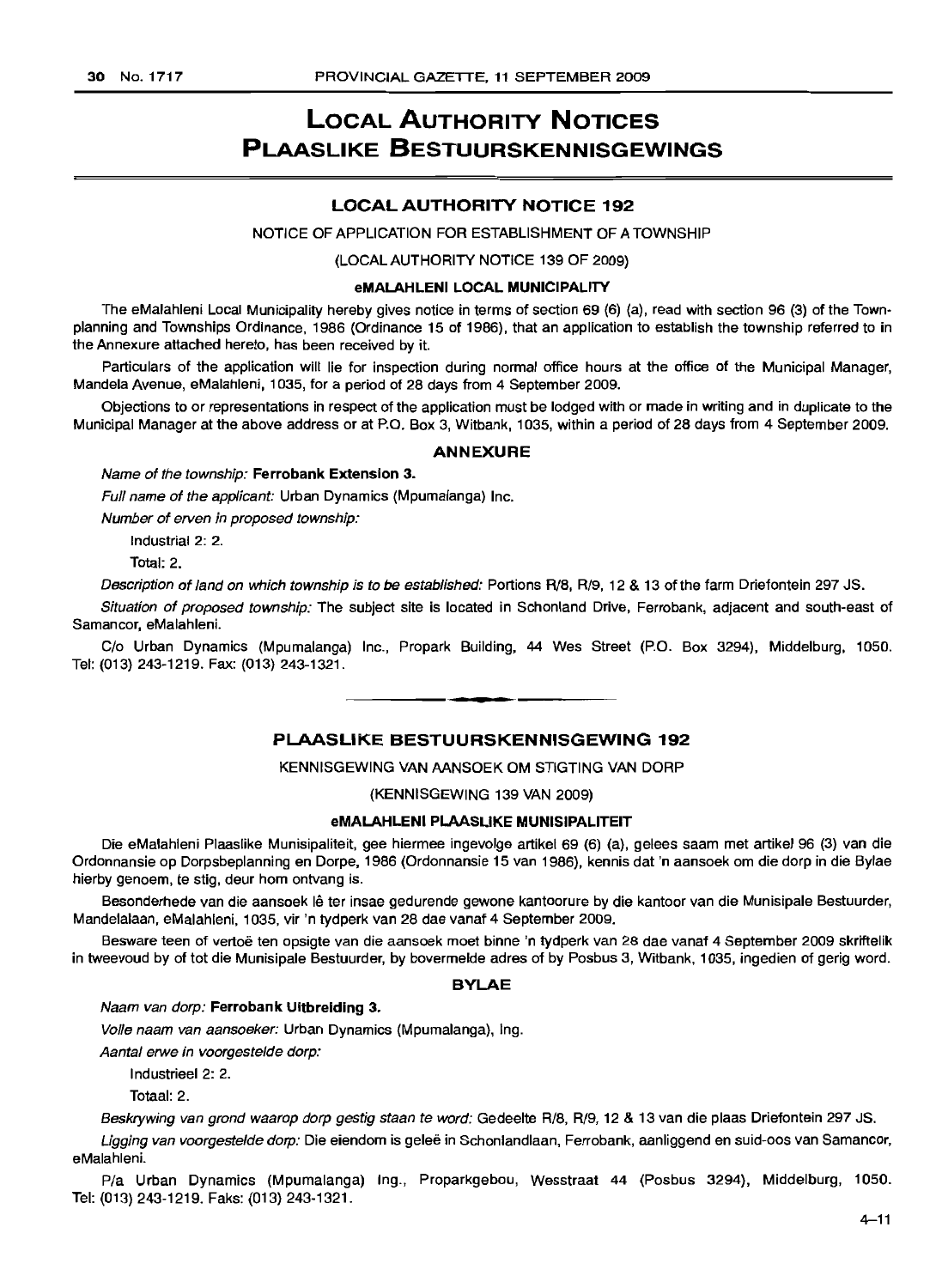## **LOCAL AUTHORITY NOTICE 196**

#### **eMALAHLENI LOCAL MUNICIPALITY**

#### **NOTICE OF APPROVAL OF eMALAHLENI AMENDMENT SCHEME 1092**

It is hereby notified in terms of the provisions of section 57 (1) (a) of the Town-planning and Townships Ordinance, 1986, that the eMalahleni Local Municipality has approved the amendment of the eMalahleni Town-planning Scheme, 1991, by the rezoning of Erf 507, eMalahleni Extension 3 from "Residential 1" to "Residential 4" with Height Zone 5.

Map 3 and the scheme clauses of the amendment scheme are filed with the Director, Department of Agriculture and Land Administration, Mpumalanga Province and the Municipal Manager of the eMalahleni Local Municipality and are open for inspection at all reasonable times. This amendment is known as eMalahleni Amendment Scheme 1092 and shall come into operation on date of this publication.

#### **A.M. LANGA, Municipal Manager**

Civic Centre, Mandela Street, eMalahleni, 1035; PO Box 3, Witbank, 1035 Notice No. 141/2009

## **LOCAL AUTHORITY NOTICE 197**

#### **eMALAHLENI LOCAL MUNICIPALITY**

#### **NOTICE OF APPROVAL OF eMALAHLENI AMENDMENT SCHEME 1096**

It is hereby notified in terms of the provisions of section 57 (1) (a) of the Town-planning and Townships Ordinance, 1986, that the eMalahleni Local Municipality has approved the amendment of the eMalahleni Town-planning Scheme, 1991, by the rezoning of Erf 1135, eMalahleni Extension 8 from "Residential 1" to "Special".

Map 3 and the scheme clauses of the amendment scheme are filed with the Director, Department of Agriculture and Land Administration, Mpumalanga Province and the Municipal Manager of the eMalahleni Local Municipality and are open for inspection at all reasonable times. This amendment is known as eMalahleni Amendment Scheme 1096 and shall come into operation on date of this publication.

#### **A.M. LANGA, Municipal Manager**

Civic Centre, Mandela Street, eMalahleni, 1035; PO Box 3, Witbank, 1035 Notice No. 142/2009

## **LOCAL AUTHORITY NOTICE 198**

#### **eMALAHLENI LOCAL MUNICIPALITY**

#### **NOTICE OF APFtROVALOF eMALAHLENI AMENDMENT SCHEME 1098**

It is hereby notified in terms of the provisions of section 57 (1) (a) of the Town-planning and Townships Ordinance, 1986, that the eMalahleni Local Municipality has approved the amendment of the eMalahleni Town-planning Scheme, 1991, by the rezoning of Erf 207, Die Heuwel, from "Residential 1" to "Residential 2".

Map 3 and the scheme clauses of the amendment scheme are filed with the Director, Department of Agriculture and Land Administration, Mpumalanga Province and the Municipal Manager of the eMalahleni Local Municipality and are open for inspection at all reasonable times. This amendment is known as eMalahleni Amendment Scheme 1098 and shall come into operation on date of this publication.

#### A.M. **LANGA, Municipal Manager**

Civic Centre, Mandela Street, eMalahleni, 1035; PO Box 3, Witbank, 1035 Notice No. 91/2009

## **LOCAL AUTHORITY NOTICE 199**

#### **eMALAHLENI LOCAL MUNICIPALITY**

#### **NOTICE OF APPROVAL OF eMALAHLENI AMENDMENT SCHEME 1102**

It is hereby notified in terms of the provisions of section 57 (1) (a) of the Town-planning and Townships Ordinance, 1986, that the eMalahleni Local Municipality has approved the amendment of the eMalahleni Town-planning Scheme, 1991, by the rezoning of Erf 728, eMalahleni Extension 3 from "Residential 1" to "Institutional".

Map 3 and the scheme clauses of the amendment scheme are filed with the Director, Department of Agriculture and Land Administration, Mpumalanga Province and the Municipal Manager of the eMalahleni Local Municipality and are open for inspection at all reasonable times. This amendment is known as eMalahleni Amendment Scheme '1102 and shall come into operation on date of this publication.

#### **A.M. LANGA, Municipal Manager**

Civic Centre, Mandela Street, eMalahleni, 1035; PO Box 3, Witbank, 1035 Notice No. 92/2009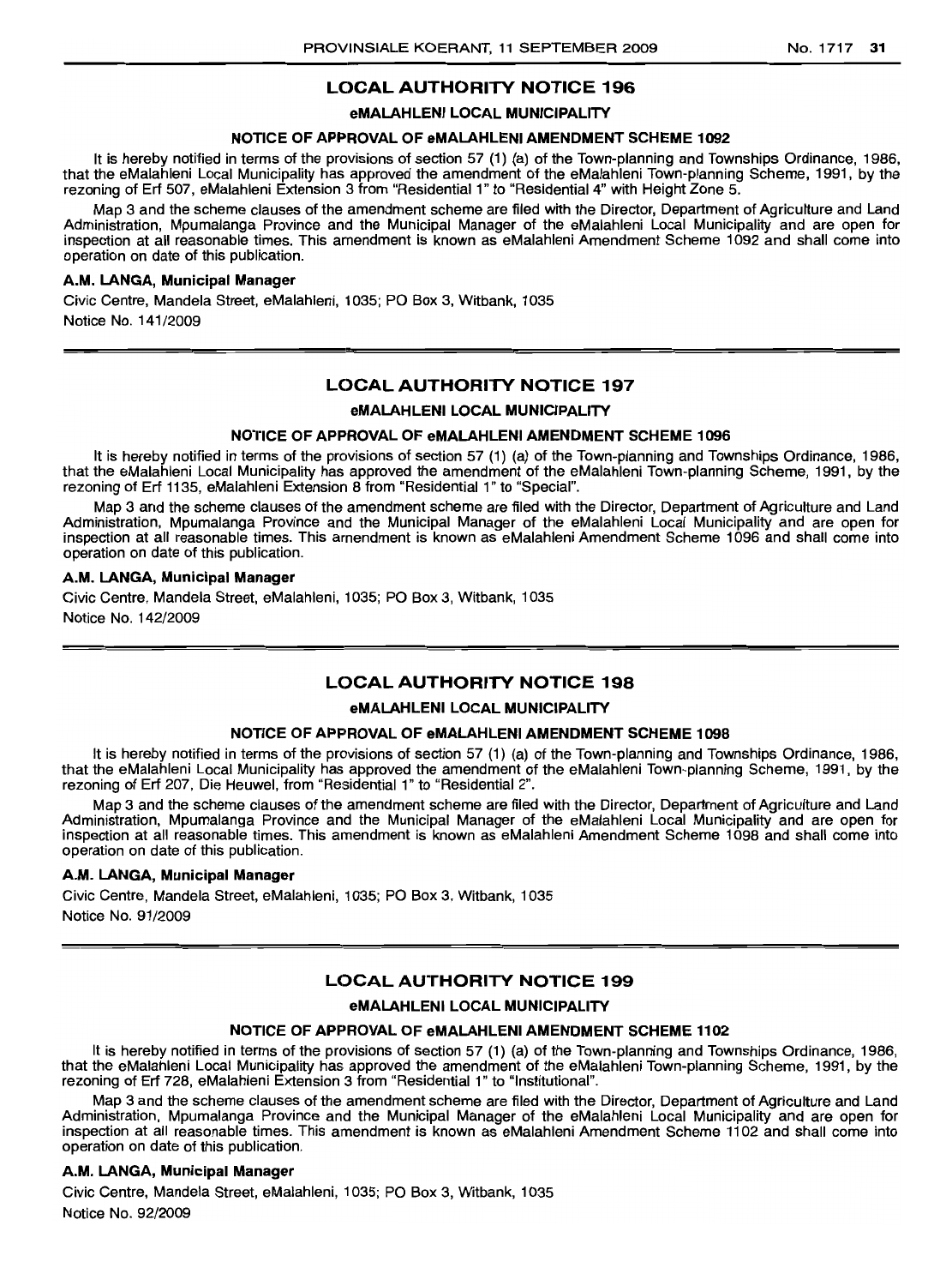#### LOCAL AUTHORITY NOTICE 200

#### eMALAHLENI LOCAL MUNICIPALITY

#### NOTICE OF APPROVAL OF eMALAHLENI AMENDMENT SCHEME 1114

It is hereby notified in terms of the provisions of section 57 (1) (a) of the Town-planning and Townships Ordinance, 1986, that the eMalahleni Local Municipality has approved the amendment of the eMalahleni Town-planning Scheme, 1991, by the rezoning of Erven 2792 and 2793, Benfleur Extension 11 from "Commercial" to "Commercial" with an annexure including a Height Zone 6.

Map 3 and the scheme clauses of the amendment scheme are filed with the Director, Department of Agriculture and Land Administration, Mpumalanga Province and the Municipal Manager of the eMalahleni Local Municipality and are open for inspection at all reasonable times. This amendment is known as eMalahleni Amendment Scheme 1114 and shalf come into operation on date of this publication.

#### A.M. LANGA, Municipal Manager

Civic Centre, Mandela Street, eMalahleni, 1035; PO Box 3, Witbank, 1035 Notice No. 143/2009

#### LOCAL AUTHORITY NOTICE 201

#### eMALAHLENI LOCAL MUNICIPALITY

#### NOTICE OF APPROVAL OF eMALAHLENI AMENDMENT SCHEME 1121

It is hereby notified in terms of the provisions of section 57 (1) (a) of the Town-planning and Townships Ordinance, 1986, that the eMalahleni Local Municipality has approved the amendment of the eMalahleni Town-planning Scheme, 1991, by the rezoning of Erf 1055, eMalahleni Extension 8 from "Residential 1" to "Special" with an Annexure 397.

Map 3 and the scheme clauses of the amendment scheme are filed with the Director, Department of Agriculture and Land Administration, Mpumalanga Province and the Municipal Manager of the eMalahleni Local Municipality and are open for inspection at all reasonable times. This amendment is known as eMalahleni Amendment Scheme 1121 and shall come into operation on date of this publication.

#### A.M. LANGA, Municipal Manager

Civic Centre, Mandela Street, eMalahleni, 1035; PO Box 3, Witbank, 1035 Notice No. 140/2009

## LOCAL AUTHORITY NOTICE 202

#### LYDENBURG AMENDMENT SCHEME 163/95

It is hereby notified in terms of section 57 (1) of the Town-planning and Townships Ordinance, 1986 (Ordinance 15 of 1986), that the Thaba Chweu Municipality, approved the amendment of the Lydenburg Amendment Town-planning Scheme, 1995, by rezoning of the Remainder of Erf 2498, Lydenburg Extension 9 Township.

Copies of the amendment scheme are filed with the Director: Department of Agriculture and Land Administration, Nelspruit and the office of the Municipal Manager, corner of Viljoen and Sentraal Streets, Lydenburg, and are open for inspection at all reasonable times.

This amendment scheme is known as the Lydenburg Amendment Scheme 163/95 and shall come into operation on the date of publication hereof.

A copy of this notice will be provided in Afrikaans or Siswati to anyone requesting such in writing within 30 days of this notice.

#### I.M. MOSHOADIBA, Municipal Manager

Thaba Chweu Municipality, P.O. Box 61, Lydenburg, 1120.

Notice No. 43/2009

#### LOCAL AUTHORITY NOTICE 203

#### GOVAN MBEKI MUNICIPALITY

#### EVANDER AMENDMENT SCHEME 61

NOTICE OF APPROVAL

Notice is hereby given in terms of section 57 (1) of the Town-planning and Townships Ordinance, 1986 (Ordinance 15 of 1986), as amended, that the Govan Mbeki Municipality has approved the amendment of the Evander Town-planning Scheme, 1980, by the rezoning of Stand 2346, Evander Extension 5 from "Residential 1" to "Residential 3", subject to certain conditions.